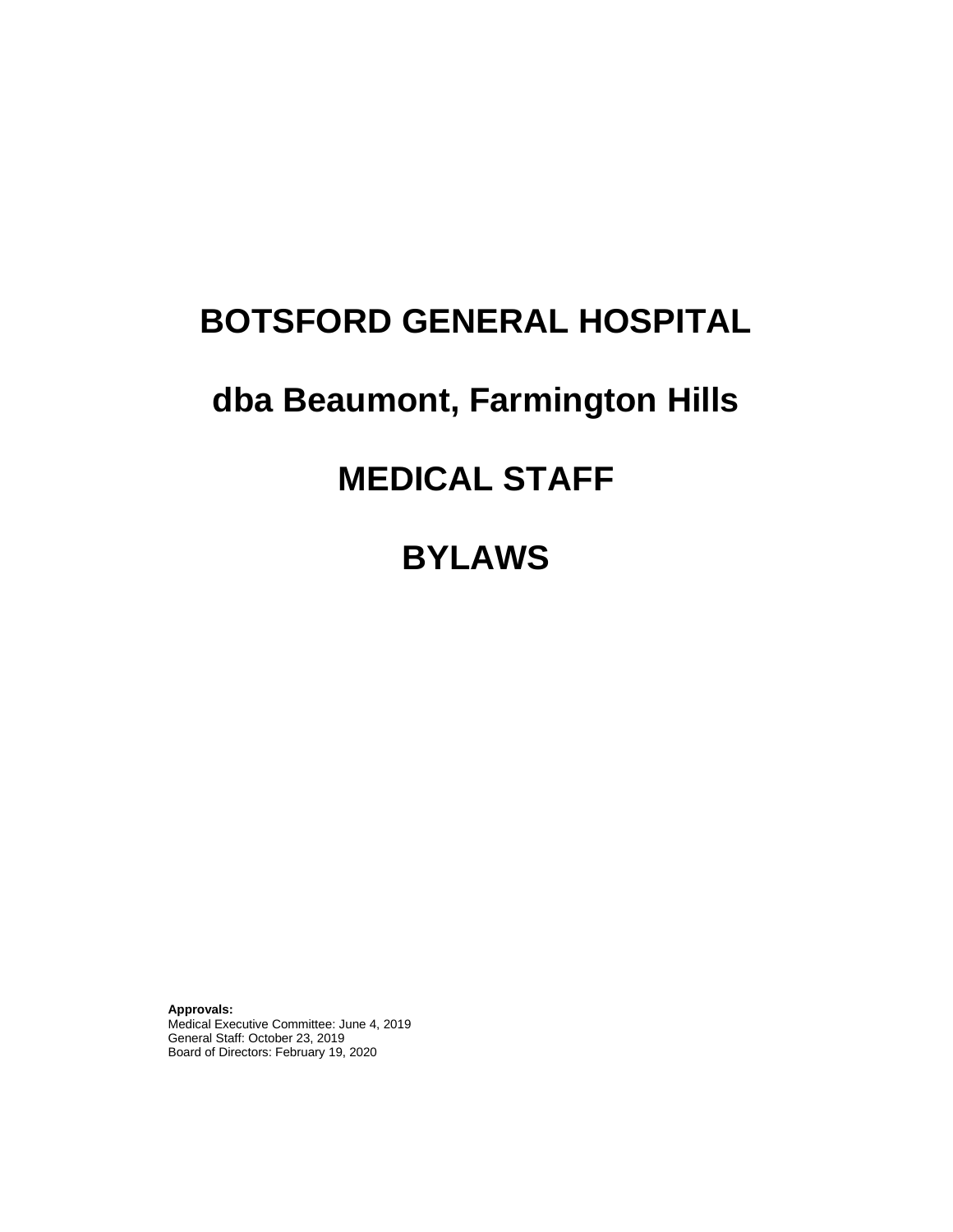|           | Page                                                 |  |
|-----------|------------------------------------------------------|--|
|           |                                                      |  |
|           |                                                      |  |
|           |                                                      |  |
|           |                                                      |  |
| Section 1 |                                                      |  |
| Section 2 |                                                      |  |
|           | a.                                                   |  |
|           | b.                                                   |  |
|           | c.                                                   |  |
|           | d.                                                   |  |
|           | е.                                                   |  |
|           | f.                                                   |  |
| Section 3 |                                                      |  |
|           | a.                                                   |  |
|           | Medical Education Accreditation Requirements 5<br>b. |  |
|           | C.                                                   |  |
|           | d.                                                   |  |
|           | е.                                                   |  |
|           | f.                                                   |  |
|           |                                                      |  |
|           | g.<br>h.                                             |  |
|           | i.                                                   |  |
|           |                                                      |  |
|           |                                                      |  |
| Section 1 |                                                      |  |
|           | a.                                                   |  |
|           | b.                                                   |  |
|           | C.                                                   |  |
|           | d.                                                   |  |
| Section 2 |                                                      |  |
|           | a.                                                   |  |
|           | b.                                                   |  |
|           | Reapplication after Appointment is Denied 12<br>C.   |  |
| Section 3 |                                                      |  |
|           | a.                                                   |  |
|           | b.                                                   |  |
|           | c.                                                   |  |
|           | d.                                                   |  |
|           | е.                                                   |  |
|           | f.                                                   |  |

## **TABLE OF CONTENTS**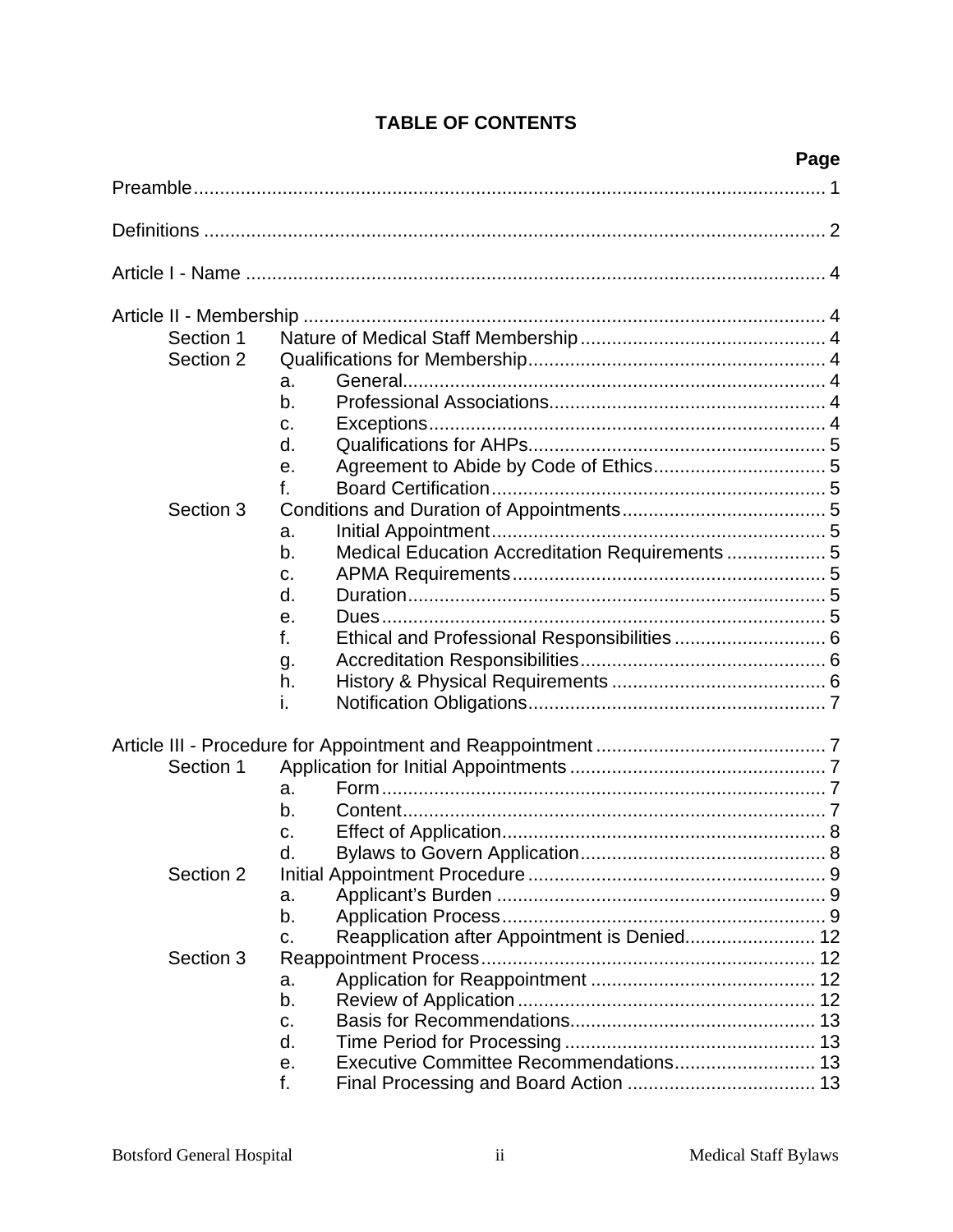| Section 1 |                                                            |  |
|-----------|------------------------------------------------------------|--|
|           | a.                                                         |  |
|           | b.                                                         |  |
|           | c.                                                         |  |
|           | d.                                                         |  |
|           | Privileges Granted to Dentists and Oral Surgeons 14<br>е.  |  |
|           | f.                                                         |  |
|           | Privileges Granted to Ph.D. Psychologists 15<br>g.         |  |
| Section 2 |                                                            |  |
|           | a.                                                         |  |
|           | Requirements of Temporary Privileges  16<br>b.             |  |
|           | C.                                                         |  |
| Section 3 |                                                            |  |
| Section 4 |                                                            |  |
|           |                                                            |  |
| Section 5 |                                                            |  |
|           | a.                                                         |  |
|           | b.                                                         |  |
|           | c.                                                         |  |
|           | d.                                                         |  |
|           | е.                                                         |  |
|           | f.                                                         |  |
|           | g.                                                         |  |
|           |                                                            |  |
|           |                                                            |  |
| Section 1 |                                                            |  |
|           | a.                                                         |  |
|           | b.                                                         |  |
|           | C.                                                         |  |
| Section 2 |                                                            |  |
|           | a.                                                         |  |
|           | Executive Committee Action and Procedural Rights  19<br>b. |  |
|           |                                                            |  |
| Section 3 |                                                            |  |
|           | a.                                                         |  |
|           | b.                                                         |  |
| Section 4 |                                                            |  |
|           |                                                            |  |
|           |                                                            |  |
| Section 1 |                                                            |  |
| Section 2 |                                                            |  |
| Section 3 |                                                            |  |
| Section 4 |                                                            |  |
| Section 5 |                                                            |  |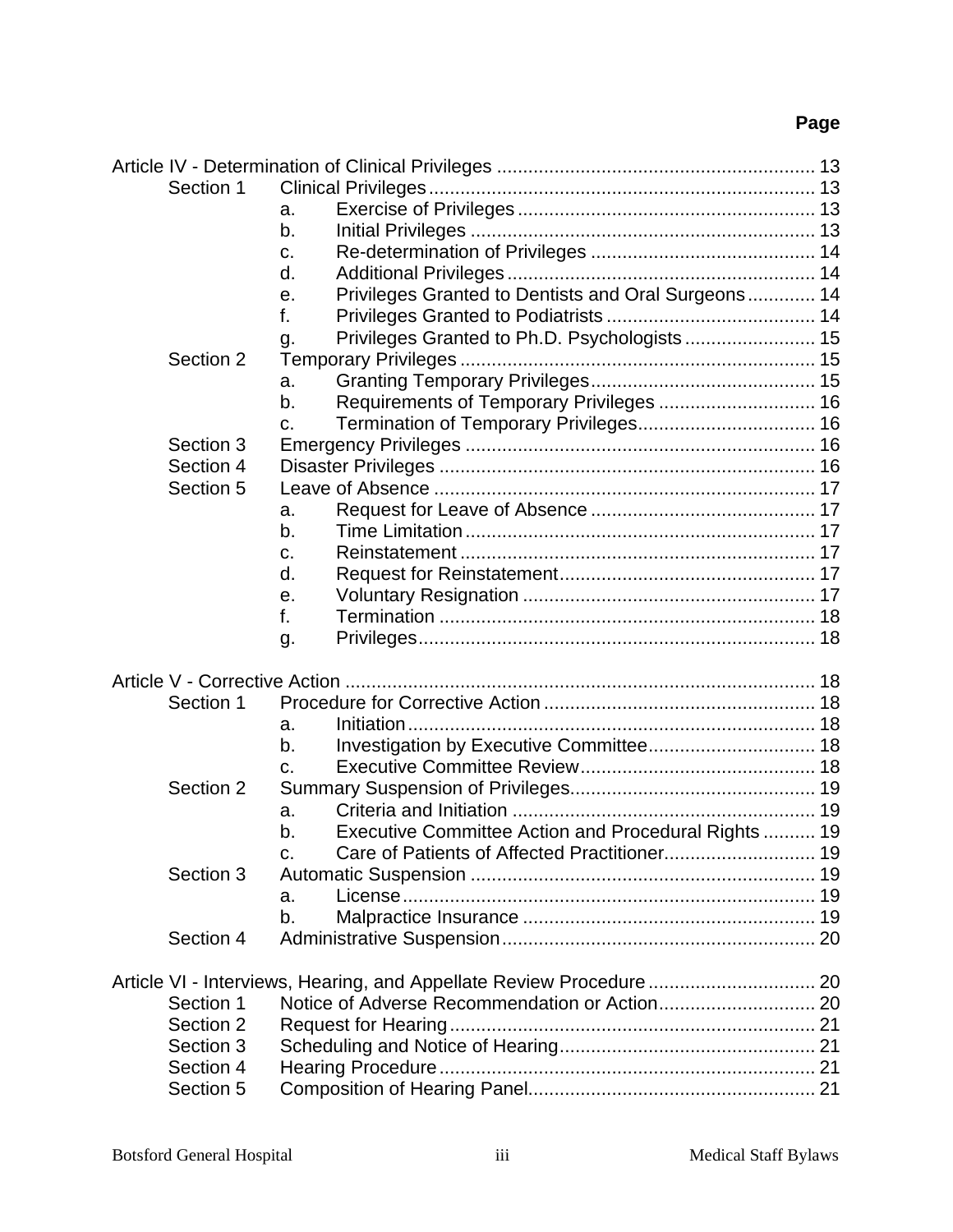| Section 6  |                                                    |  |
|------------|----------------------------------------------------|--|
| Section 7  |                                                    |  |
| Section 8  |                                                    |  |
| Section 9  |                                                    |  |
| Section 10 | Plan Consistency with Bylaws, Laws, Regulations 22 |  |
|            |                                                    |  |
|            |                                                    |  |
| Section 1  |                                                    |  |
| Section 2  |                                                    |  |
|            | a.                                                 |  |
|            | b.                                                 |  |
|            | C.                                                 |  |
| Section 3  |                                                    |  |
|            | a.                                                 |  |
|            | b.                                                 |  |
|            | C.                                                 |  |
| Section 4  |                                                    |  |
|            | a.                                                 |  |
|            | b.                                                 |  |
|            | C.                                                 |  |
| Section 5  |                                                    |  |
|            | a.                                                 |  |
|            | b.                                                 |  |
|            | C.                                                 |  |
| Section 6  |                                                    |  |
|            | a.                                                 |  |
|            | b.                                                 |  |
|            | C.                                                 |  |
|            |                                                    |  |
|            |                                                    |  |
| Section 1  |                                                    |  |
| Section 2  |                                                    |  |
| Section 3  |                                                    |  |
| Section 4  |                                                    |  |
|            | a.                                                 |  |
|            | b.                                                 |  |
|            | C.                                                 |  |
| Section 5  |                                                    |  |
| Section 6  |                                                    |  |
|            |                                                    |  |
|            |                                                    |  |
| Section 1  |                                                    |  |
| Section 2  |                                                    |  |
| Section 3  |                                                    |  |
|            |                                                    |  |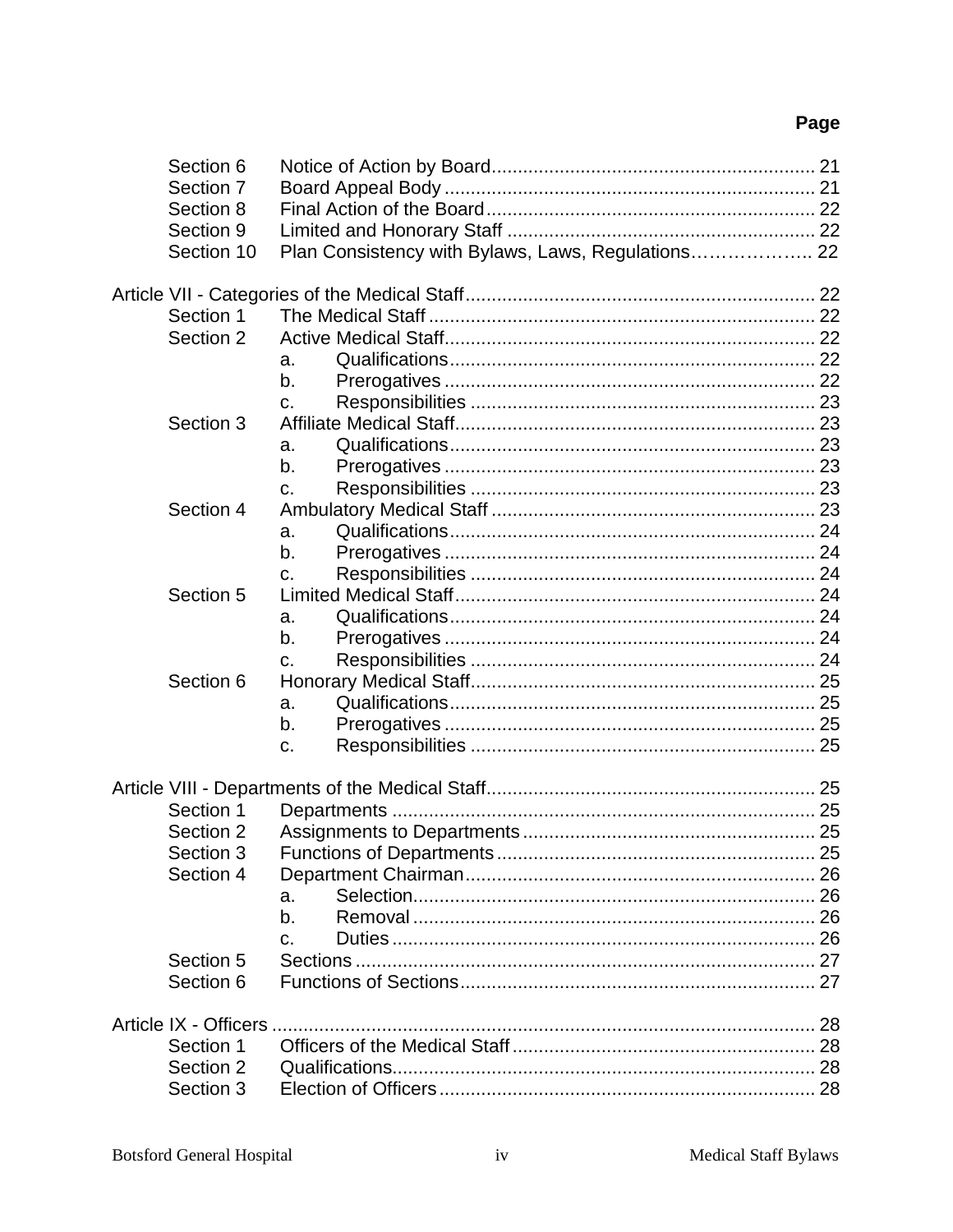|           | a.                                                                |  |
|-----------|-------------------------------------------------------------------|--|
|           | b.                                                                |  |
| Section 4 |                                                                   |  |
| Section 5 |                                                                   |  |
| Section 6 |                                                                   |  |
|           | a.                                                                |  |
|           | b.                                                                |  |
|           | C.                                                                |  |
|           | d.                                                                |  |
| Section 7 |                                                                   |  |
|           |                                                                   |  |
|           |                                                                   |  |
| Section 1 |                                                                   |  |
| Section 2 |                                                                   |  |
|           | a.                                                                |  |
|           | b.                                                                |  |
|           | C.                                                                |  |
|           | Pharmacy and Therapeutics Committee  33<br>d.                     |  |
|           | е.                                                                |  |
|           | f.                                                                |  |
|           | g                                                                 |  |
|           | h.                                                                |  |
|           | Ι.                                                                |  |
|           | Utilization of Osteopathic Methods & Concepts Committee  35<br>ı. |  |
|           | k.                                                                |  |
|           | I.                                                                |  |
|           | m.                                                                |  |
|           | n.                                                                |  |
|           | Quality Improvement and Safety Committee 36<br>0.                 |  |
|           | p.                                                                |  |
| Section 3 |                                                                   |  |
|           |                                                                   |  |
| Section 1 |                                                                   |  |
| Section 2 |                                                                   |  |
| Section 3 |                                                                   |  |
| Section 4 |                                                                   |  |
| Section 5 |                                                                   |  |
| Section 6 |                                                                   |  |
|           | a.                                                                |  |
|           | b.                                                                |  |
|           | c.                                                                |  |
|           | d.                                                                |  |
|           | е.                                                                |  |
|           |                                                                   |  |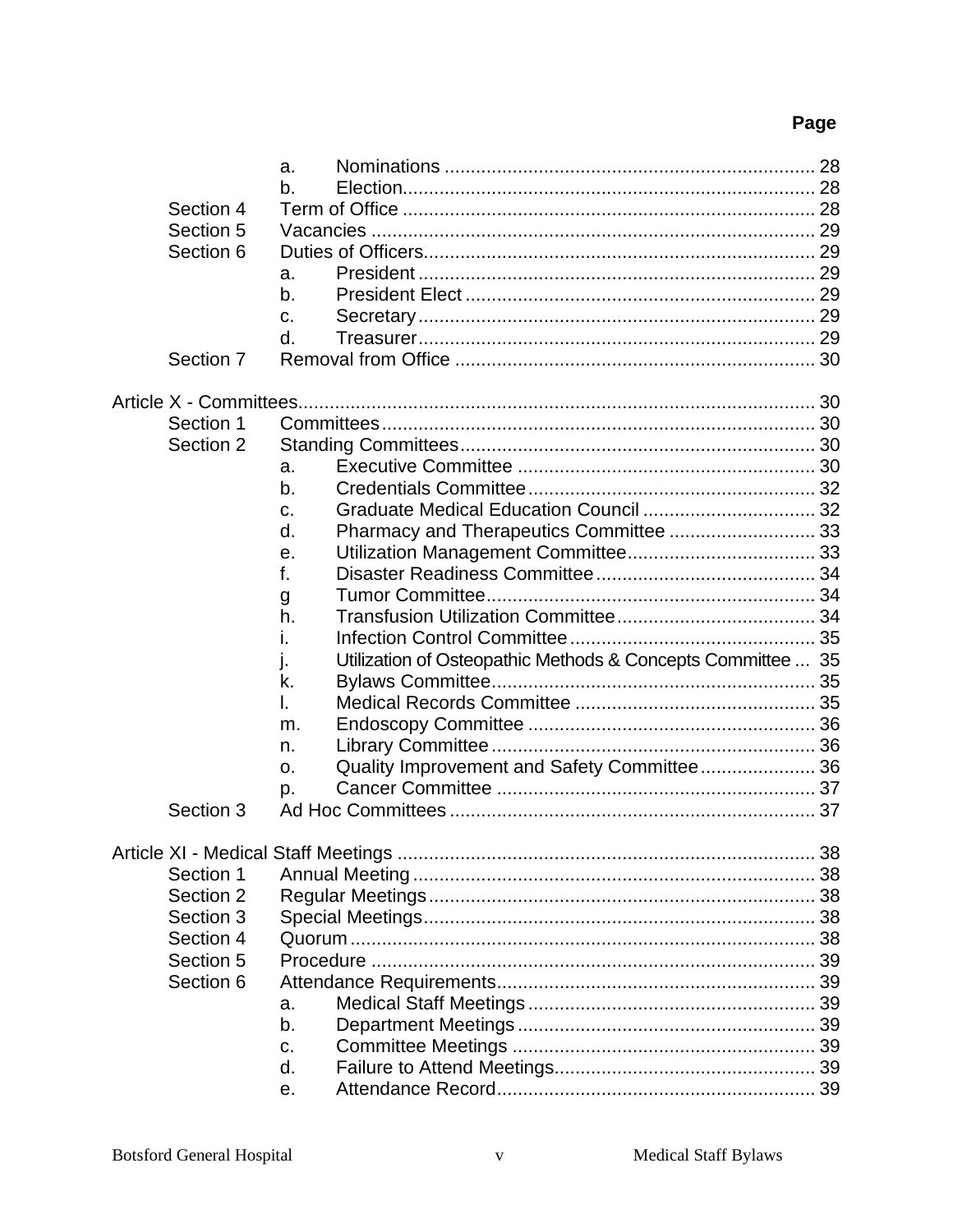| Section 3 |  |
|-----------|--|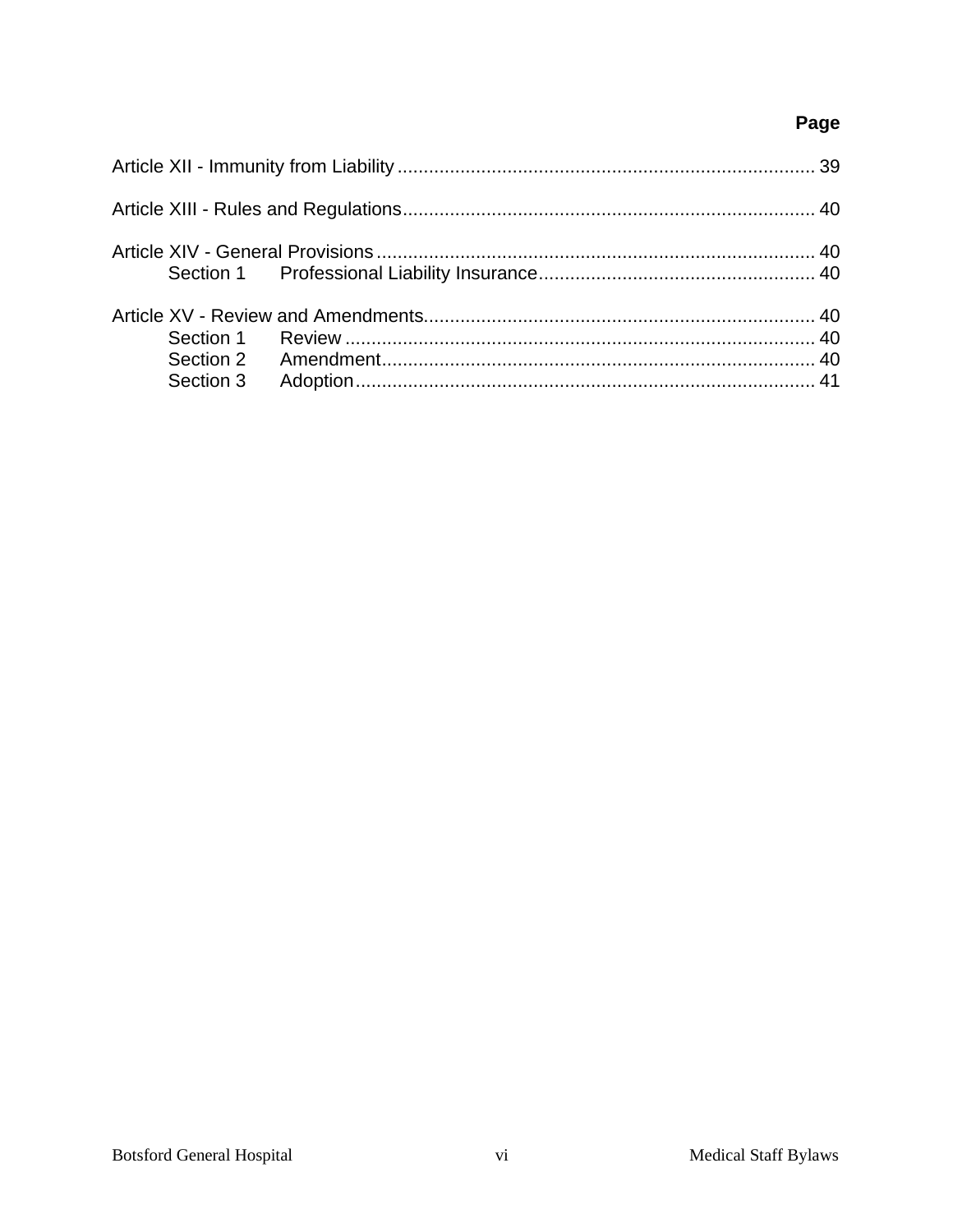## **PREAMBLE**

Recognizing that the best interests of patients and Medical Staff are protected by a concerted effort and that the Medical Staff is responsible for the medical care in the Hospital and must assume this responsibility, subject to the authority of the Hospital Governing Body, (The Board of Directors), the Medical Staff practicing at Botsford General Hospital, 28050 Grand River Avenue, Farmington Hills, Michigan, 48336-5933, hereby organize themselves in conformity with the Bylaws and Rules and Regulations hereinafter stated and further agree to observe and conform to these Bylaws, after approval by the Board of Directors. Furthermore, the Medical Staff practicing at Botsford General Hospital (doing business as Beaumont, Farmington Hills) assumes the responsibility to comply with State and Federal Laws, specifically the Centers for Medicare & Medicaid Services, Department of Health and Human Services Medicare Conditions of Participation.

In accepting these Bylaws, the Board of Directors hereby makes them a part of the Corporate Rules and Regulations to the Corporate Bylaws.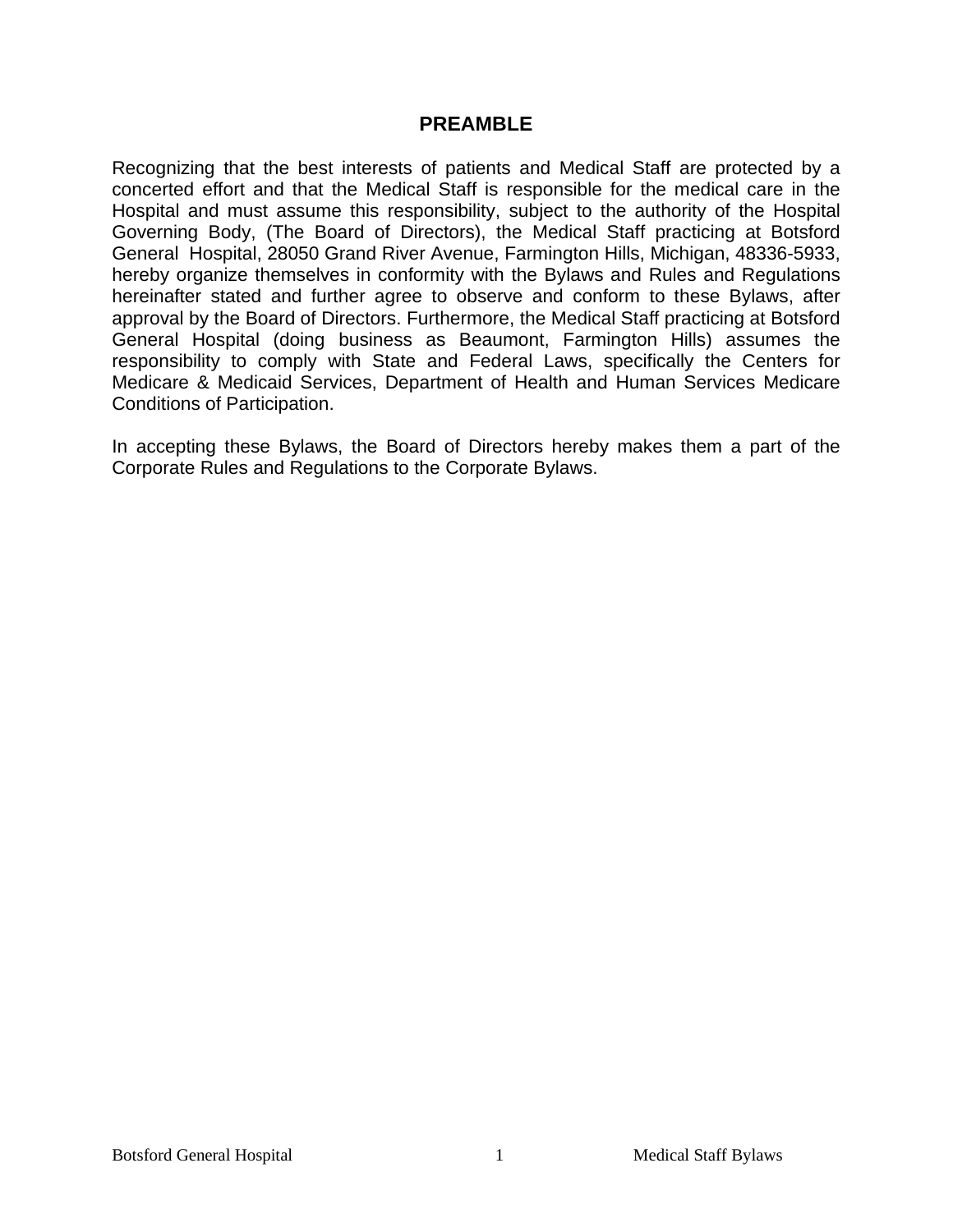## **DEFINITIONS**

- 1. "Administration" means the Chief Executive Officer employed by the Board of Directors as its direct executive representative in the management of the Hospital, or designee.
- 2. "Allied Health Practitioner" or "AHP" means a licensed health care professional who is eligible to apply for Clinical Privileges at the Hospital. AHPs are not eligible for Medical Staff membership. AHPs consist of Nurse Practitioner, Physician Assistant, Certified Nurse Midwife and Certified Registered Nurse Anesthetists (CRNA). AHPs include both individuals who are employed by the Hospital and those who are not.
- 3. "Board of Directors" refers to the Board of Directors of Botsford General Hospital.
- 4. "Chief Medical Officer" or "CMO" is a physician appointed by Beaumont Health for Botsford General Hospital (dba Beaumont, Farmington Hills) and reports to the President of the Hospital for the administrative functioning of the Medical Staff.
- 5. "Clinical Privileges" or "Privileges" means the authorization granted to a member of the Medical Staff, pursuant to the Bylaws, to render specific diagnostic or therapeutic services in the hospital setting.
- 6. "Day(s)" means business day, which is Monday, Tuesday, Wednesday, Thursday or Friday. Any holiday that falls on one of these days is not considered a business day.
- 7. "Executive Committee" or "Medical Executive Committee" or "MEC" means the Executive Committee of the Medical Staff.
- 8. "Focused Professional Practice Evaluation" means the time-limited evaluation of competence in performing a specific Privilege(s).
- 9. "Hospital" refers to Botsford General Hospital at 28050 Grand River Avenue, Farmington Hills, MI 48336, or any of the satellites or clinics governed by the Board of Directors. Furthermore referred to in these Bylaws as Botsford.
- 9. "Impartial Peer" shall be considered an individual who shall not have an economic interest in and/or a conflict of interest with the subject of the Peer Review activity. An Impartial Peer would also exclude individuals with blood relationships, employer/employee relationships, or other potential conflicts that might prevent the individual from giving an impartial assessment, or give the appearance for the potential of bias for or against the subject of the Peer Review.
- 10."Medical Staff" when used in these Bylaws shall be interpreted to include all physicians, dentists, podiatrists, and Ph.D. psychologists, and anyone else who meets the qualifications, who are privileged by appointment to attend patients in Botsford.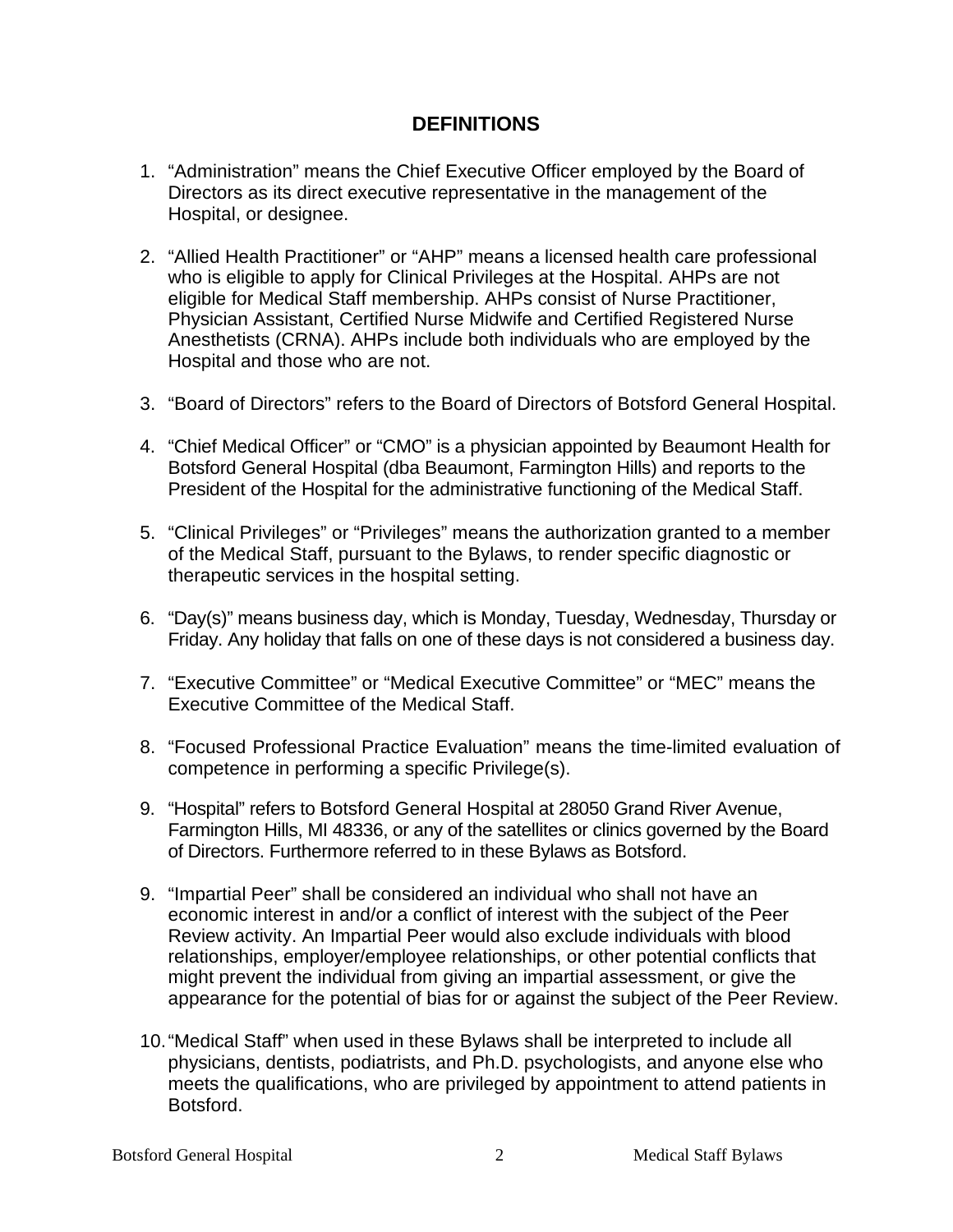- 11."Member" means any member of the Medical Staff.
- 12."Ongoing Professional Practice Evaluation" means ongoing assessment of the clinical competence and professional behavior of individuals who hold Clinical Privileges at the Hospital.
- 13."Physician" when used in these Bylaws shall be deemed to include doctors of osteopathy, doctors of medicine, and doctors of podiatric medicine.
- 14."Practitioner" means a duly licensed physician, dentist, Ph.D., psychologist.
- 15."President" means the President of the Medical Staff.
- 16."President of the Hospital" means the senior executive responsible for hospital operations, or designee.
- 17."Related" means blood, married, or adopted relative or significant other.
- 18."Telemedicine" means the use of medical information exchanged from one site to another via electronic communications for the health and education of the patient or health care provider and for the purpose of improving patient, care, treatment, and services. Telemedicine practitioners will be credentialed according to these Bylaws.
- 19."Telemedicine Privileges" means the authorization to prescribe, render a diagnosis, provide education, or otherwise provide clinical treatment to a patient through the use of electronic communication or other communication technologies. Telemedicine practitioners will be privileged according to these Bylaws.

Wherever words are used in the masculine or neuter gender in these Bylaws, they shall be read and construed as in the masculine, feminine or neuter gender, whenever they would so apply, and wherever words appear in the singular or plural, they shall be read and construed as the plural or singular, respectively, wherever they would so apply.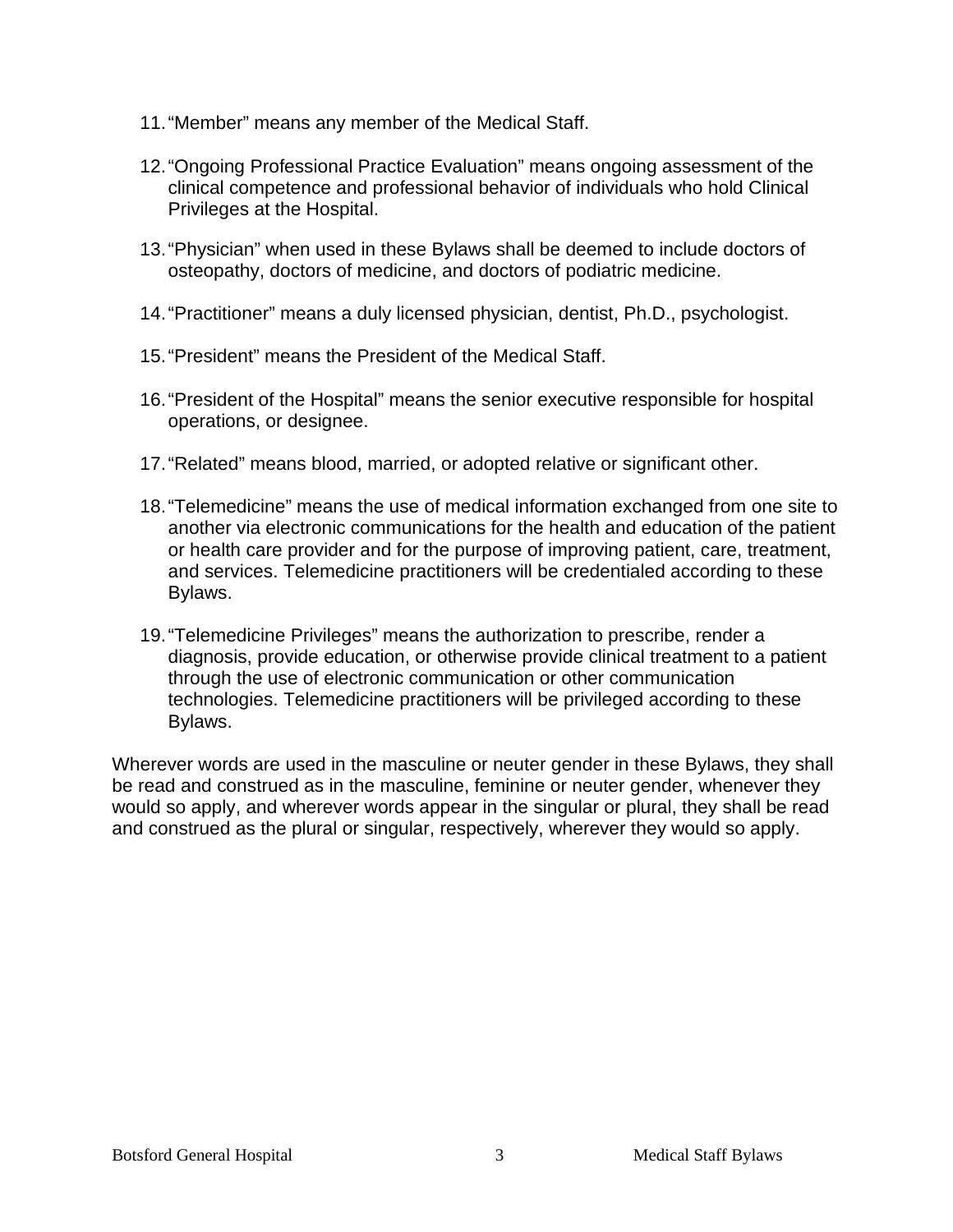## **BYLAWS**

## **ARTICLE I - NAME**

The name of this group of practitioners shall be "Botsford General Hospital Medical Staff."

## **ARTICLE II - MEMBERSHIP**

#### Section 1. Nature of Medical Staff Membership

Medical Staff Membership is a privilege, which shall be extended only to professionally competent physicians, dentists, podiatrists, and Ph.D.'s in psychology that continuously meet the qualifications, standards and requirements set forth in these Bylaws and the corporate Bylaws of Botsford General Hospital. No aspect of Medical Staff Membership or Clinical Privileges shall be denied on the basis of sex, race, religion, age, creed, color, national origin, disability, other considerations not impacting the applicant's ability to discharge the privileges for which he has applied, or any other basis prohibited by law.

#### Section 2. Qualifications for Membership

- a. General Only a physician, dentist, podiatrist, or Ph.D. psychologist, continuously holding an unlimited license to practice their profession in the State of Michigan, who can produce evidence of his background, experience, training, judgment, individual character and demonstrated competence, physical and mental capabilities, adherence to the ethics of his profession and the ability to work with others with sufficient adequacy to assure the Medical Staff and the Board of Directors that any patient treated by him will be given a high quality of medical or dental care, shall be eligible for Membership on the Medical Staff. No physician, dentist, or Ph.D. psychologist shall be entitled to Membership on the Medical Staff or to the exercise of particular Clinical Privileges merely by virtue of licensure to practice in this or in any other state, or of Board Certification, or of membership in any professional organization, or of privileges at another hospital or health system, or prior membership or privileges at Botsford. All applicants will be treated uniformly and processed in the same manner.
- b. Professional Associations To be a member of the Medical Staff of the Hospital, it is recommended that each practitioner shall be a member in good standing in the national, state, or local division of his professional association.
- c. Exceptions to the above may be made only by the Board of Directors.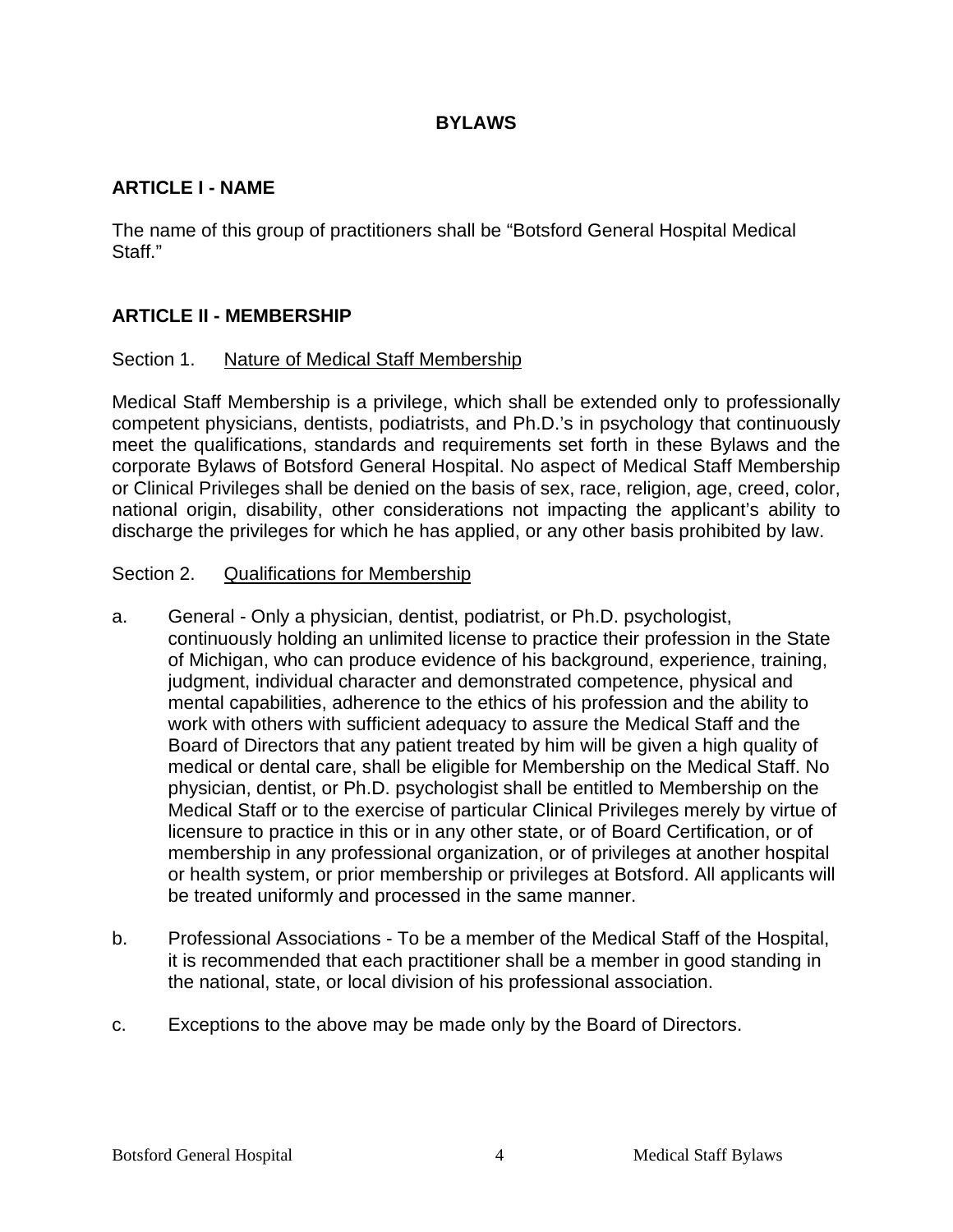- d. Qualifications for Allied Health Practitioners (AHPs) shall be established by the Board of Directors with input from the Executive Committee regarding qualifications and job functions.
- e. Agreement to Abide by Code of Ethics Acceptance of membership on the Medical Staff shall constitute the practitioner's agreement that he will abide by the Code of Ethics of his profession.
- f. Board Certification All new applicants, who apply after January 1, 2005, must verify eligibility for board certification at the time of application. The applicant must achieve board certification in the specialty that is most applicable to their approved clinical privileges. The board certification must be achieved within **seven** years of the completion of the residency or fellowship program. In the event that a medical staff member does not achieve board certification within the designated timeframe, medical staff membership may be terminated. Where board certification has an expiration date, the practitioner must re-certify in the specialties in which he primarily practices. In the event that a medical staff member does not renew their board certification within the designated timeframe, medical staff membership may be terminated.

## Section 3. Conditions and Duration of Appointment

- a. Initial appointments and reappointments to the Medical Staff shall be made by the Board of Directors. The Board shall act on appointments and reappointments only after there has been a recommendation from the Medical Executive and Credentials committees.
- b. Medical Education Accreditation Requirements The Medical Staff shall at all times meet the requirements for a teaching hospital for all house staff and medical students.
- c. APMA Requirements The Medical Staff shall at all times meet the requirements of the American Podiatric Medical Association (APMA) for a teaching hospital for podiatric residents.
- d. Duration Initial appointments to the Medical Staff shall be for a period extending to the end of the first full calendar year. Reappointments shall be for up to two (2) years.
- e. Dues
	- 1. All Members of the Active, Affiliate, and Ambulatory staff shall pay annual membership dues. Limited and Honorary staff are not required to pay dues.
	- 2. The amount and purpose of annual Medical Staff dues shall be approved by the Executive Committee. Medical Staff Members shall be promptly notified in writing of any change in Medical Staff dues.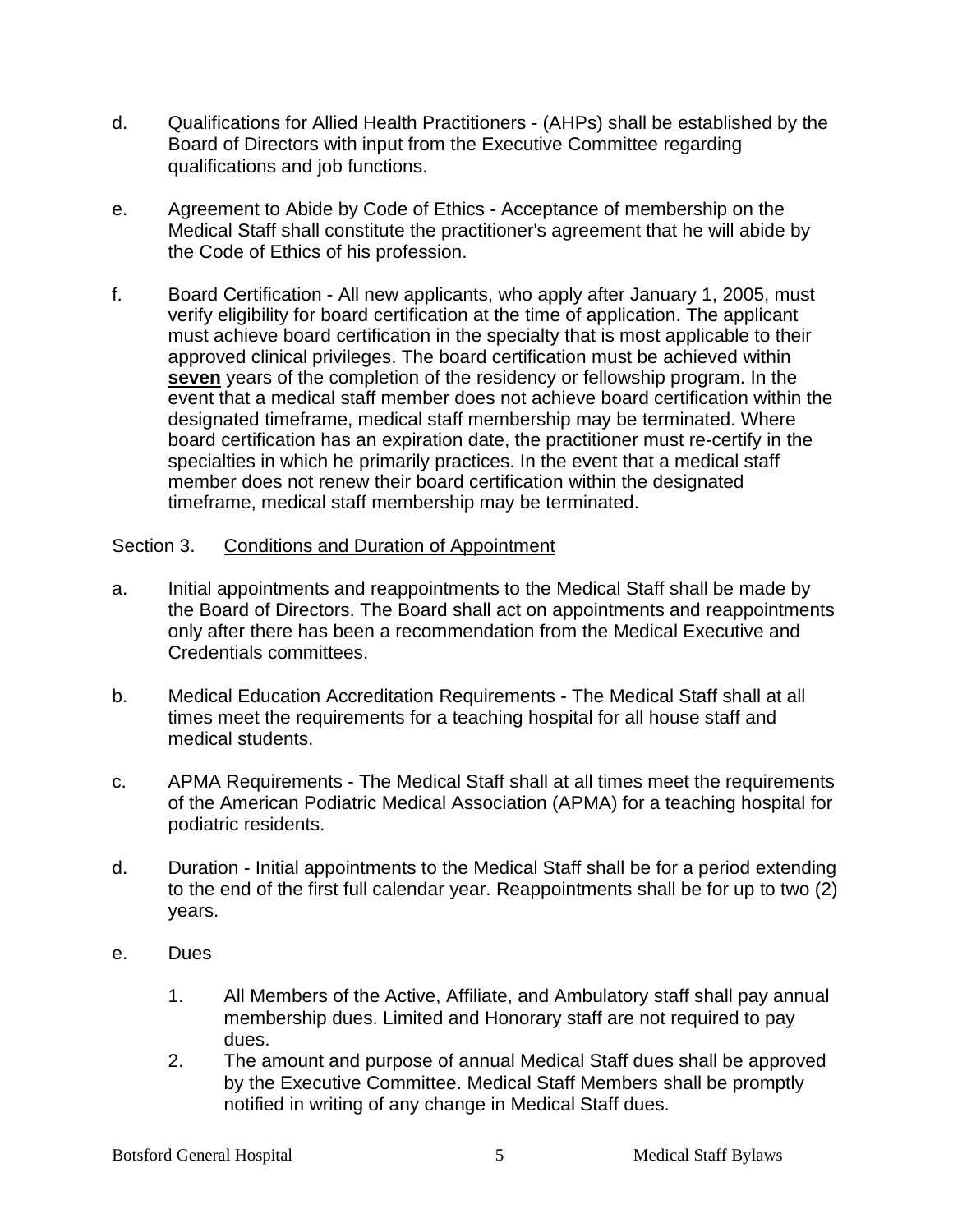- 3. Dues shall be payable upon request. Failure to pay dues after two written notices shall be construed as a voluntary resignation from the staff.
- 4. Dues may be forgiven for any member at the discretion of the Executive Committee for just cause.
- f. Ethical and Professional Responsibilities
	- 1. Each Member will act in an ethical and professional manner, and will act in accordance with the Hospital's mission, philosophy, policies and procedures, which may be amended at the sole discretion of the Hospital.
	- 2. Each Member will treat employees, patients, visitors, and other Medical Staff members in a dignified and courteous manner.
	- 3. Each Member shall provide for the continuous care of his patients within the acceptable standard of care, shall be responsible for the actions of other physicians, dentists, PhDs in psychology, allied health professionals or Botsford employees under his supervision, and shall discharge in a responsible and cooperative manner the responsibilities and assignments associated with Medical Staff Membership.
	- 4. Each Member must abide by the Medical Staff Bylaws, Rules and Regulations and all other policies and procedures of Botsford.
	- 5. Assist the Hospital in fulfilling its responsibilities for providing emergency and charitable care.
	- 6. Each Member must be a member of a department. If a Member is not a department member or his membership is terminated, then he may not be a Medical Staff Member.
	- 7. Each Member shall agree that they will abide by the Beaumont Health Corporate Compliance plan.
	- 8. An osteopathic physician shall subscribe to and utilize the distinctive osteopathic approach in the provision of care.
- g. Each member shall strive to maintain the applicable standards and to meet the requirements of the Michigan Department of Consumer and Industry Services and any prevailing accreditation agencies, so that the Hospital may warrant full licensure and accreditation at all times.
- h. Each Practitioner shall agree to comply with the requirement that a history and physical be completed and documented for each patient, by a physician or other qualified individual in accordance with State law and Hospital policy, no more than thirty (30) days before or within twenty-four (24) hours after an admission or registration but before surgery or a procedure requiring anesthesia. If the history and physical were performed before admission or registration, an updated examination of the patient must be completed and documented within twenty-four (24) hours of admission or registration but prior to surgery or a procedure requiring anesthesia.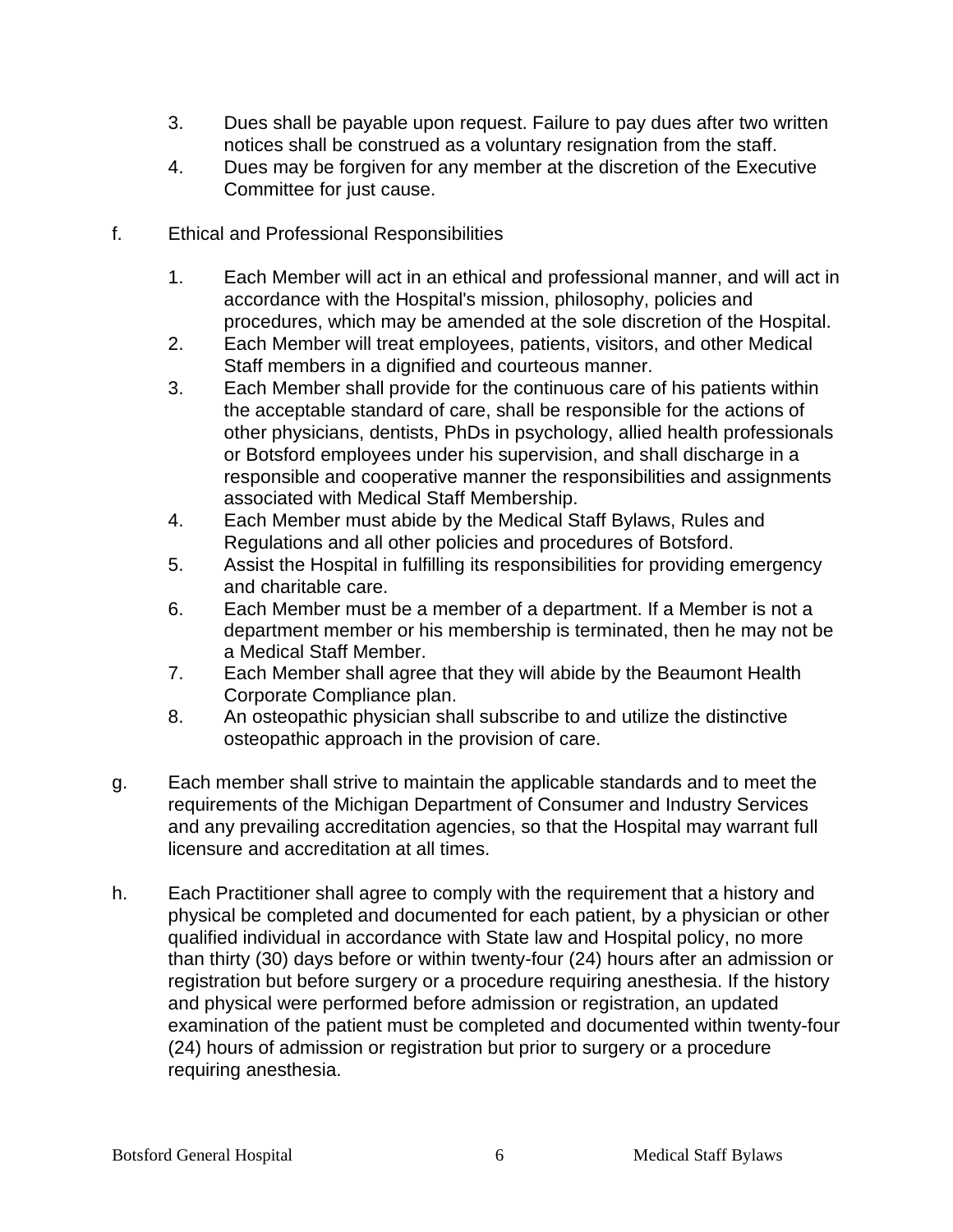- i. Staff members or other individuals granted clinical privileges under these Bylaws shall notify the President of the Medical Staff, Chief Medical Officer, or their designee as soon as they become aware of any circumstances listed below. As appropriate, the affected Staff member shall provide complete information as to the reasons for the initiation of corrective or disciplinary action.
	- 1. Formal disciplinary action taken against the member by a healthcare facility or governmental agency including reduction, suspension or revocation of privileges, staff membership.
	- 2. Probation, suspension or revocation of the member's medical license or right to prescribe medication.
	- 3. Serious illness or disability, which could interfere with patient care or patient welfare.
	- 4. Felony charge or conviction.
	- 5. Voluntary changes in licensure status or clinical privileges at other healthcare institutions, where the member has clinical privileges, which may adversely impact on clinical privileges permitted at Botsford.

## **ARTICLE III - PROCEDURE FOR APPOINTMENT AND REAPPOINTMENT**

## Section 1. Application for Initial Appointment

a. Form

Application for initial appointment shall be in writing, signed by the applicant on a form prescribed by the Executive Committee and the Hospital Administration.

- b. Content
	- 1. Professional Information

The application shall require specific requests of staff category, department and privileges sought, and detailed information concerning the applicant's professional qualifications, shall include the names of at least three (3) qualified practitioners who have had extensive experience in working with and observing the applicant's professional performance, and who can provide adequate reference pertaining to his professional and clinical competence, ethical character, and ability to work with others. It shall include information as to whether the applicant's membership status and/or clinical privileges is known to be under investigation, have ever been revoked, suspended, reduced, voluntarily relinquished or not renewed at any other hospital or institution, and as to whether his membership in local, state or national professional societies, or his license to practice any profession in any jurisdiction, or his narcotic license or controlled substance license in any jurisdiction, has ever been suspended or terminated. If any such actions were ever taken, the particulars thereof shall be included. The application shall also list all hospitals and/or other related institutions where the applicant currently holds or has previously held staff membership.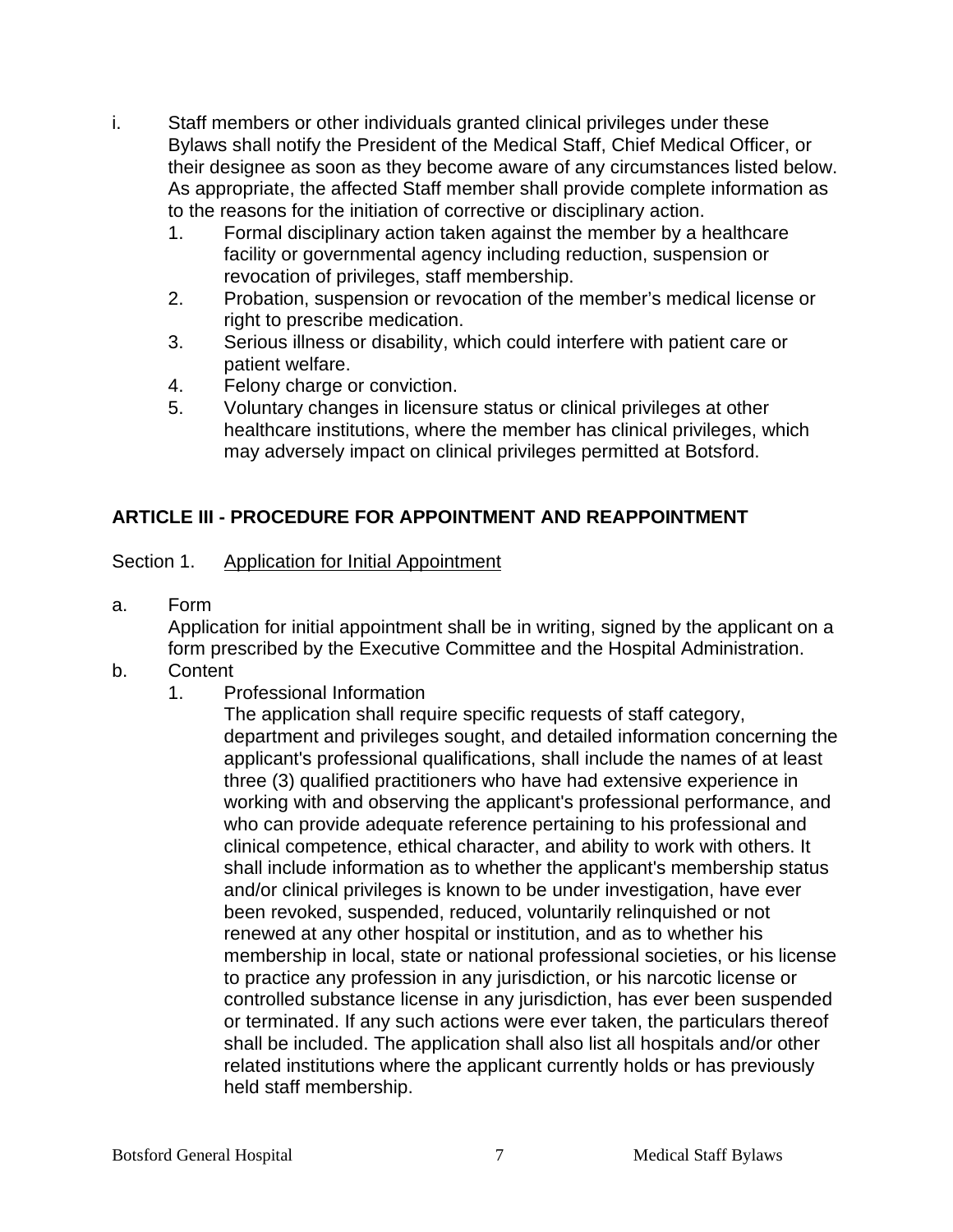2. Malpractice Insurance

The application shall also require the statement of the applicant that he carries at least the minimum amount of professional liability insurance coverage required under Article XIV - Section 1, and information on his malpractice experience during the past five (5) years, including consent to the release of information by his present and past malpractice insurance carrier(s).

3. Exhaustion of Administrative Remedies The application shall include the applicant's agreement to exhaust the administrative remedies afforded by these Bylaws before resorting to legal action.

c. Effect of Application

The application shall indicate that by applying for appointment to the Medical Staff, the applicant thereby:

- 1. Expresses his willingness to appear for interviews in regard to his application.
- 2. Authorizes the Hospital, the members of the Credentials Committee, the staff Executive Committee, the Board of Directors or any other Medical Staff or Board of Directors, committee and any authorized representative of the foregoing (hereinafter referred to as "Hospital Personnel") to consult with members of medical and Medical Staffs, administrative personnel and members of the Governing Boards of other hospitals with which the applicant has been associated and with others who may have information bearing on the applicant's competence, character and ethical qualifications.
- 3. Consents to the inspection by Hospital Personnel of all records and documents that may be material to an evaluation of his professional qualifications and competence to carry out the clinical privileges he requests, as well as of his moral and ethical qualifications for staff membership.
- 4. Releases from any liability all representatives of the Hospital, its Medical Staff and other hospital personnel for their acts performed in good faith and without malice in connection with evaluating the applicant and his credentials.
- 5. Releases from any liability all individuals and organizations who provide information including otherwise privileged or confidential information, to the Hospital and Medical Staff in good faith and without malice concerning the applicant's competence, ethics, character, and other qualifications for staff appointment and clinical privileges.
- d. Bylaws to Govern Application

The application form shall include a statement that the applicant has received and read the Bylaws and Rules and Regulations of the Medical Staff and the department to which he is applying, and that he agrees to be bound by the terms thereof in all matters relating to consideration of the application without regard to whether or not he is granted membership and/or clinical privileges.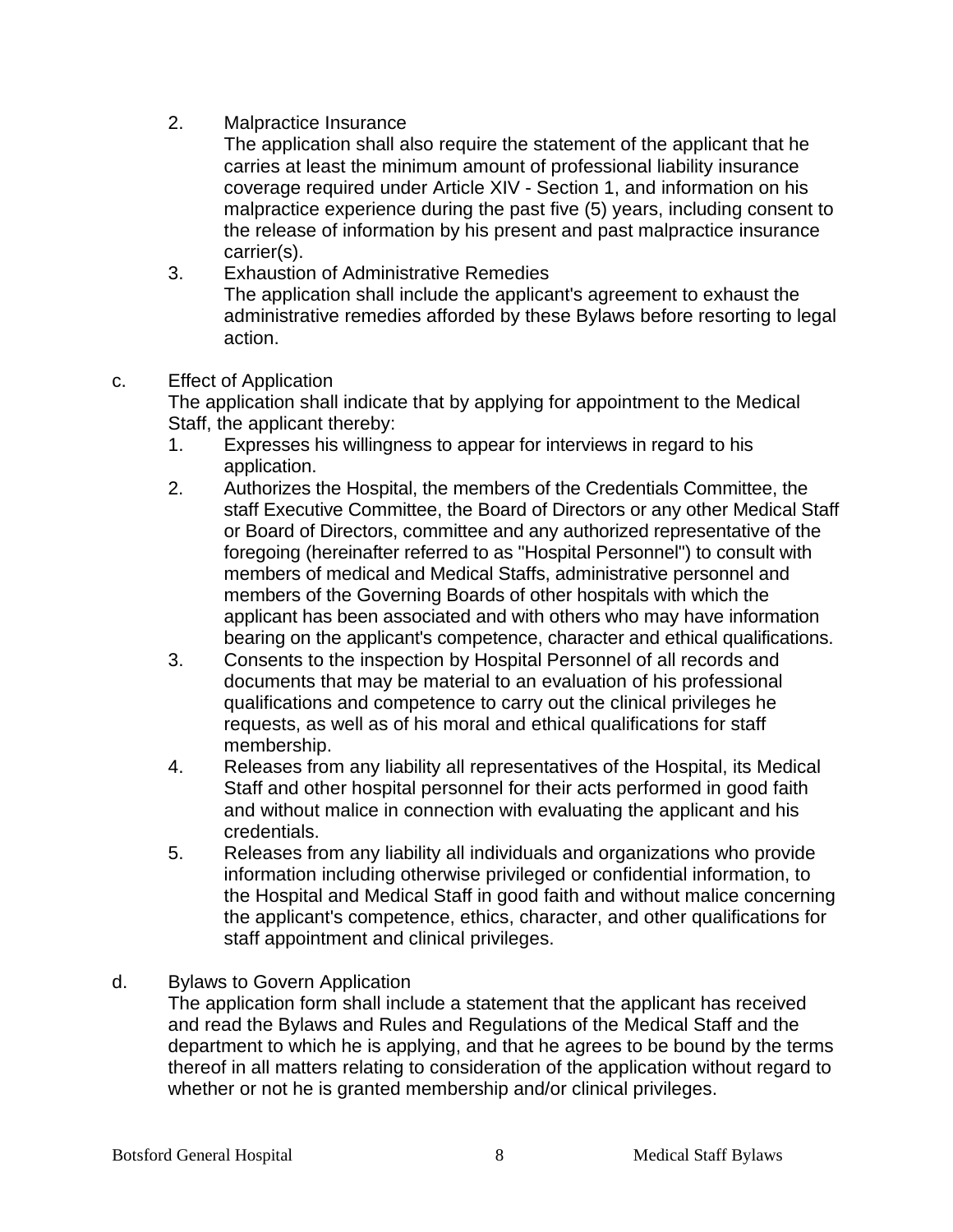## Section 2. Initial Appointment Procedure

a. Applicant's Burden

The applicant shall have the burden of producing sufficient information for a proper evaluation of his experience, background, training, demonstrated ability and current clinical competence, physical and mental health status, and of resolving any doubts of these or any basic qualifications.

#### b. Application Process

- 1. Step One: Verification of Information
	- An application for membership on the Medical Staff shall be submitted to the Medical Administration Office. The Medical Staff Coordinator, in coordination with the Chief Medical Officer, will be responsible for processing the application. This process will be initiated within ten calendar days of receipt of the application and will include collecting and verifying all information submitted on the application as well as conduct an independent investigation of primary sources of verification. A completed application will include:
		- A. Application form for membership on the Medical Staff.
		- B. Valid copy of professional school diploma.
		- C. Letter confirming internship (if applicable) with comments or recommendation from the Director of Medical Education.
		- D. Letter confirming residency (if applicable) with comments or recommendations from the program Director (trainer).
		- E. If the applicant is a member of any national, state and local organizations, letters confirming membership.
		- F. Letters regarding past and present Hospital affiliations.
		- G. Completed privilege format for desired Hospital privileges.
		- H. The applicant must include the names of at least three (3) health care professionals in the applicant's same profession, who are a practitioner and who have observed the applicant's clinical and professional performance and can evaluate the applicant's competency. These references must be able to provide written specific comments on these matters upon request of the Medical Staff or Board. These references must not be related to the applicant.
		- I. If requested, practitioner activity reports from each hospital in which the applicant has practiced may be required. When the Credentials Committee and the appropriate department review the application, they will determine the necessity for additional information prior to making a recommendation on the request for staff appointment and clinical privileges.
		- J. Current Federal DEA registration or evidence that practitioner has applied for a license.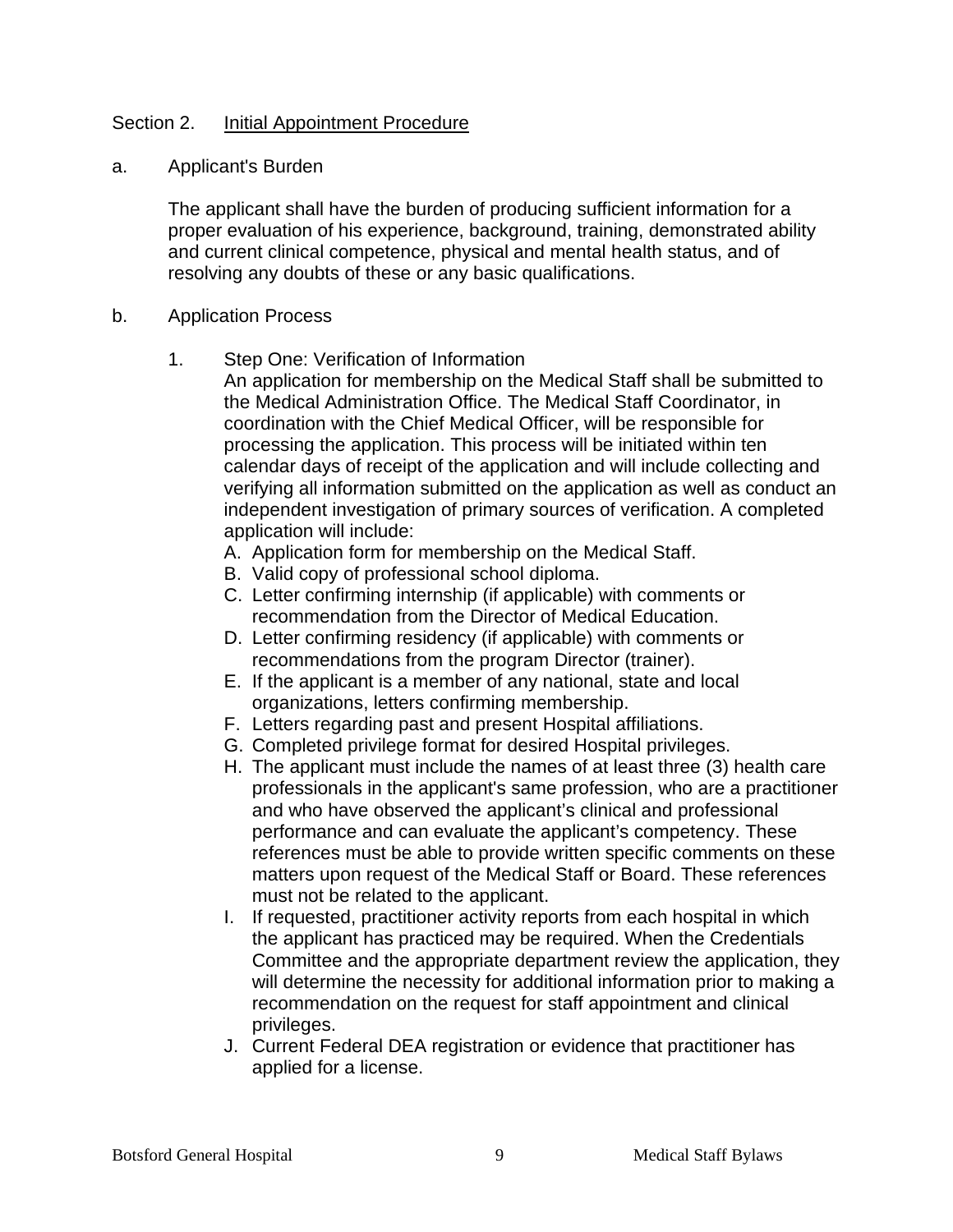- K. Current Michigan Controlled Substance License or evidence that practitioner has applied for a license.
- L. Copy of current Curriculum Vitae.
- M. Any other information required by the Executive Committee or Medical Staff Coordinator in order to verify qualifications and competence to be a Medical Staff member.
- 2. Step Two: Department Chair Review

When the Chief Medical Officer confirms that Step One is completed, it shall be referred to the appropriate department Chair for his review and recommendation. Within forty-five calendar days from the referral date, the department Chair shall submit a written recommendation to Medical Administration, which shall be one of the following and, if the recommendation is for anything other than Section A below, specific reasons for the recommendation shall be provided:

- A. Approval with privileges as requested.
- B. Approval with privileges as modified.
- C. Deferral or no recommendation because additional information is necessary.
- D. Denial of application and privileges.
- 3. Step Three: Credentials Committee Review

The Credentials Committee shall review the application, the supporting documentation, the report and recommendation of the department Chair, and shall make such further investigation as it deems necessary and shall determine whether the applicant has established and meets the necessary qualifications for Medical Staff membership and for privileges requested. The applicant shall be required to have a personal interview with designated members of the Credentials Committee, unless the applicant is a recent graduate of a Botsford residency or fellowship program and has not been previously granted hospital privileges at any other institution. The Credentials Committee shall submit a written report to the Executive Committee of the Medical Staff no later than sixty (60) days after receipt of the completed application, along with its recommendation that the applicant either be appointed or rejected for appointment and if appointment is recommended, as to category of staff, department affiliations and clinical privileges. The completed application, report, and recommendation of the department Chair shall also be transmitted to the Executive Committee. The Credentials Committee may also recommend that further action on the application be deferred and shall state its specific reasons for said recommendation.

4. Step Four: Executive Committee Action At its next regular meeting after receipt of the application and the reports and recommendations of the department Chair and Credentials Committee, the Executive Committee shall consider the information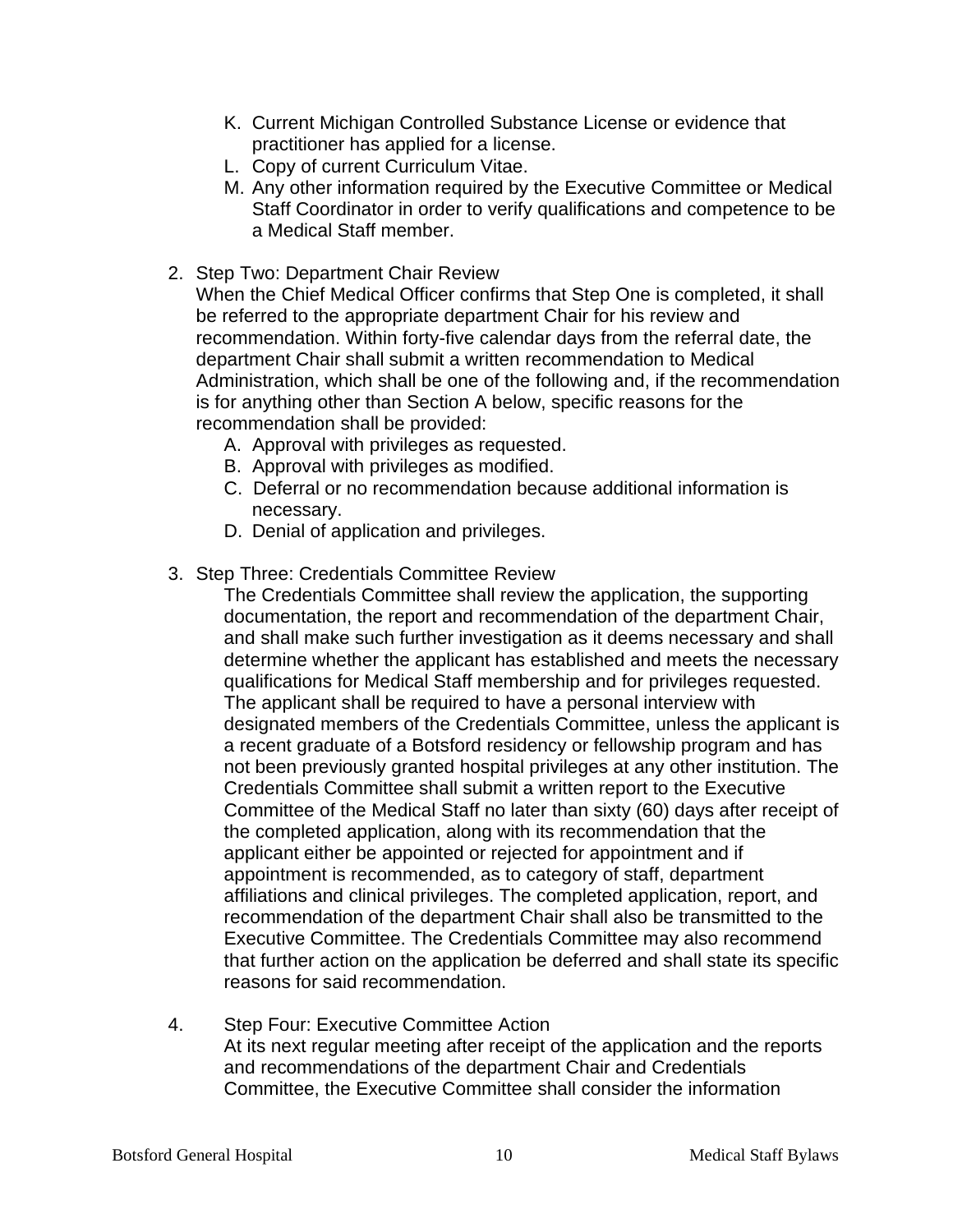available to it and shall determine whether to recommend to the Board of Directors that the applicant be appointed or rejected for appointment, or that action be deferred and shall prepare its report. All recommendations to appoint must specifically recommend as to staff category, department affiliation and clinical privileges to be granted.

- A. Action Deferred by Executive Committee If the Executive Committee defers the application for further consideration, it must be followed up by the next regular meeting of the Executive Committee with a subsequent recommendation for provisional appointment with specified clinical privileges, or for rejection for staff membership.
- B. Favorable Executive Committee Recommendation If the Executive Committee makes a recommendation that is favorable to the applicant, it shall be promptly forwarded, together with all supporting documentation, to the Board of Directors for consideration at its next regularly scheduled meeting.
- C. Adverse Executive Committee Recommendation If the Executive Committee makes a recommendation described in Article VI - Section 1, Administration shall notify the applicant as provided in that Article.
- 5. Step Five: Board of Directors Action
	- A. Board of Directors Review Favorable Recommendation At its next regular meeting after receipt of a favorable recommendation, the Board of Directors shall adopt or reject the recommendation of the Executive Committee or refer the matter back to said committee for further consideration, stating its reasons for said referral and setting a limit for further action by the Executive Committee. If the decision of the Board of Directors is one described in Article VI - Section 1, Administration shall promptly notify the applicant of such decision as provided in Article VI.
	- B. Board of Directors Review After Procedural Rights In the case of an adverse recommendation by the Executive Committee, or an adverse Board of Directors' decision, the Board of Directors shall take final action in the matter only after the applicant has exhausted or has waived his procedural rights as set forth in these Bylaws. Action thus taken shall be the conclusive decision of the Board of Directors, except that the Board of Directors may refer the matter back to the Executive Committee for reconsideration and/or additional evidence. After receipt of a subsequent recommendation, the Board of Directors shall take final action.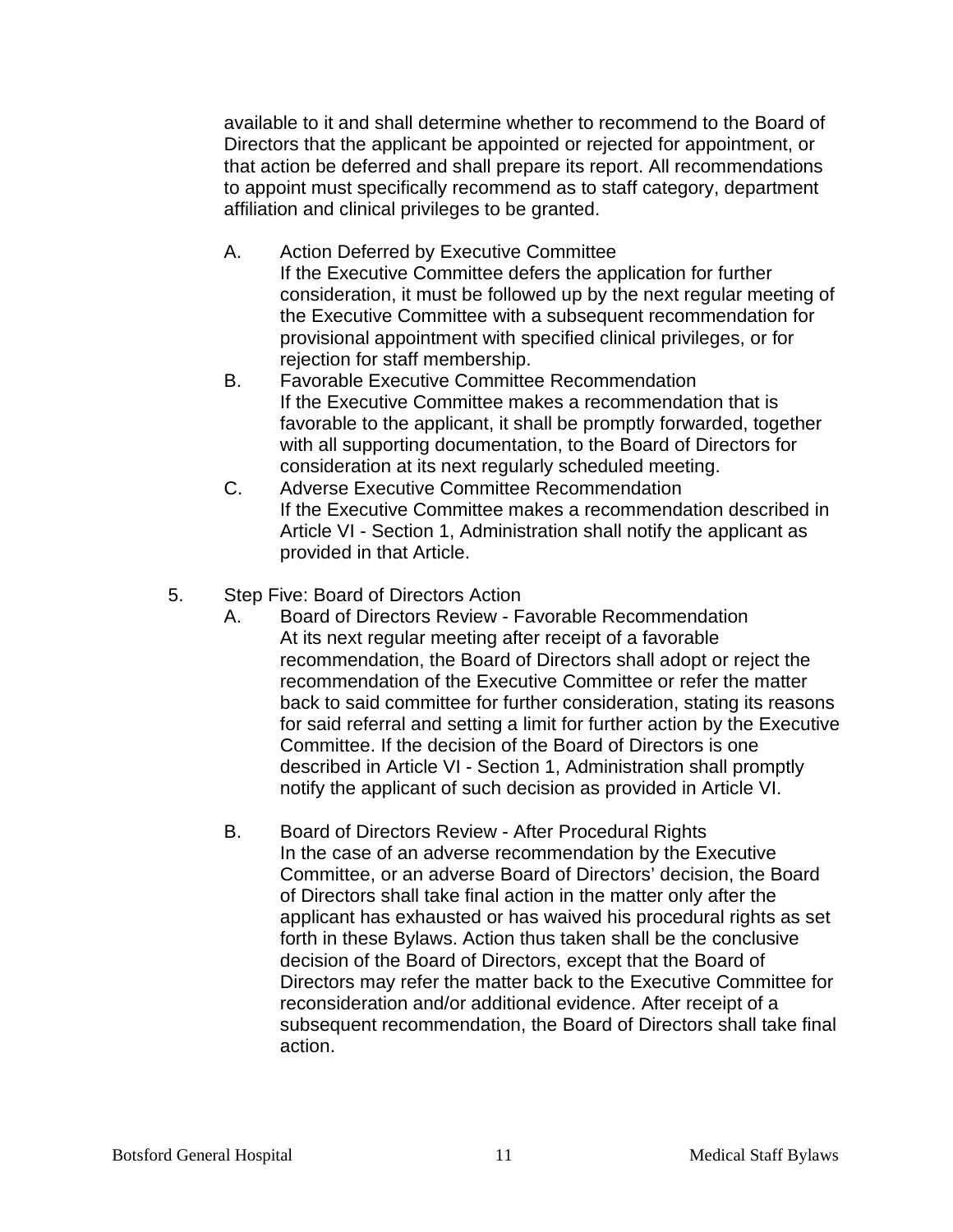- 6. Step Six: Notice of Decision
	- The Board of Directors or its designee shall give notice of the Board of Directors' final decision to the applicant, the Executive Committee, and to the appropriate department Chair. A decision and notice to appoint shall include the staff category to which the applicant is appointed, the department to which he is assigned, and the clinical privileges granted. No such appointment shall be effective until and unless the applicant agrees in writing to abide by the Bylaws and Rules and Regulations of the Medical Staff.
- c. Reapplication After Appointment is Denied

An applicant who has received a final adverse decision regarding appointment shall not be eligible to reapply to the Medical Staff for a period of one year after notification of such decision. Any such reapplication shall be processed as an original application.

## Section 3. Reappointment Process

## a. Application for Reappointment

Each member of the Medical Staff wishing reappointment shall complete an application for reappointment, which shall be submitted, to the Medical Staff at least 90 days prior to their appointment expiration. The reappointment application shall contain information necessary to maintain current information concerning the member, including but not limited to: current competency, sanctions imposed by other health care institutions or licensing authorities, and details of insurance coverage, malpractice claims and settlement occurring during the past two years and attestation of continuing educational activities. If a timely and complete reappointment application is not submitted, the member's medical staff membership and privileges will expire at the end of the current term of appointment.

## b. Review of Application

Applications for reappointment shall be reviewed by the Chairman of each department in which the staff member has requested privileges on the basis of information available. The department Chairman shall then forward to the Credentials Committee a recommendation, in writing, that appointment be renewed, renewed with modified staff category, department affiliation and/or clinical privileges or terminated. The Credentials Committee shall similarly review the application and forward its recommendation and the report of each department Chairman to the Executive Committee which shall, in turn, review the application, information available and prior reports and prepare its own report and recommendation.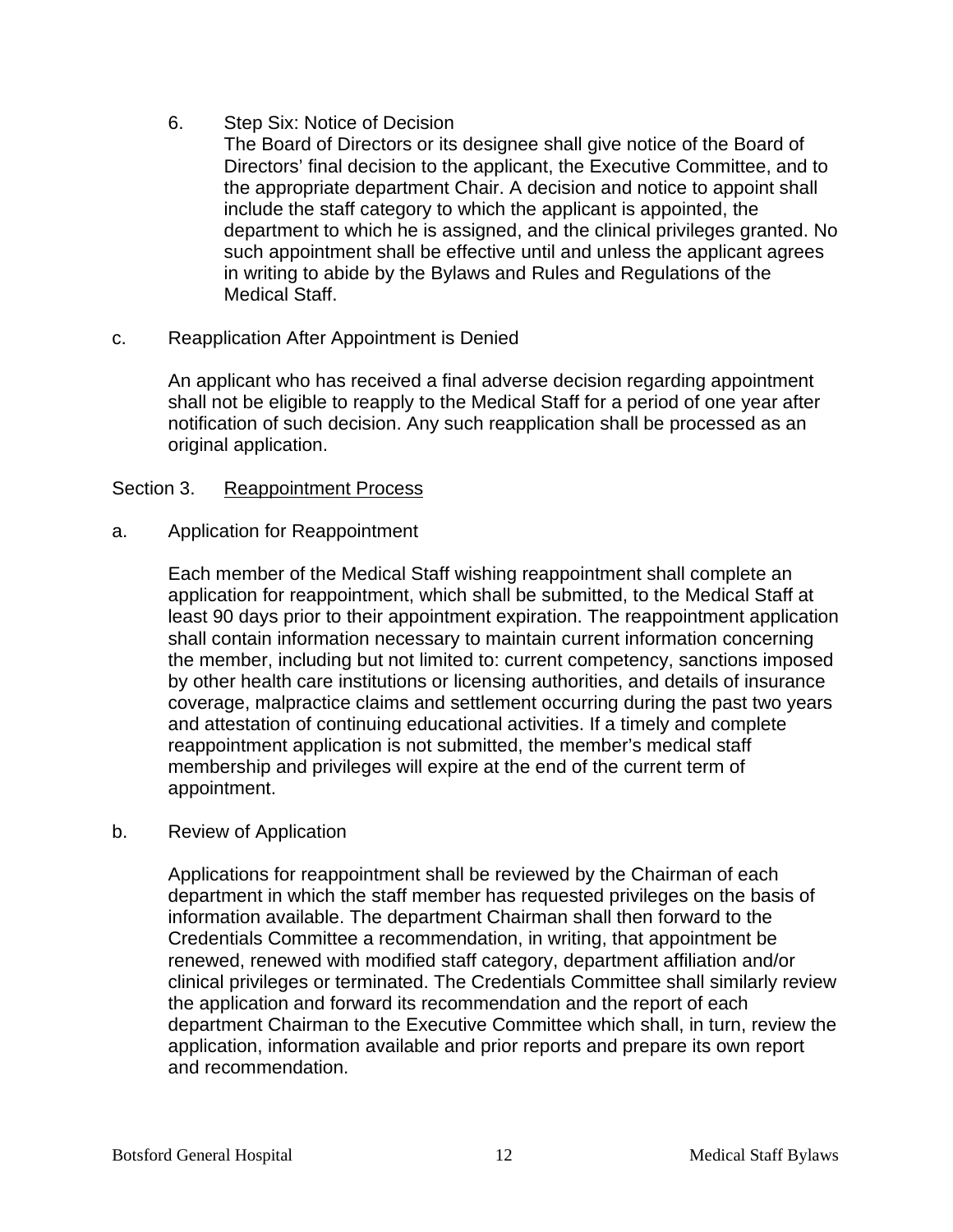#### c. Basis for Recommendations

Each recommendation concerning the reappointment and the clinical privileges to be granted upon reappointment shall be based upon such member's professional competence and clinical judgment in the treatment of patients, his ethics and conduct, his attendance at Medical Staff meetings and participation in staff affairs, his compliance with the Hospital Bylaws and the Medical Staff Bylaws and Rules and Regulations, his cooperation with Hospital personnel, his use of the Hospital's facilities for his patients, his relations with other practitioners, and his general attitude toward patients, the Hospital and the public and his physical, mental and emotional ability to deliver quality health care.

d. Time Period for Processing

The department Chairman, departments and Credentials Committee shall complete any action required by these Bylaws in a timely fashion such that the Executive Committee may complete its review of each application for reappointment prior to the expiration of the applicant's appointment.

e. Executive Committee Recommendations

The Executive Committee shall forward the application, other information, prior reports and recommendations and its own report and recommendation to the Board of Directors prior to the expiration of the applicant's appointment.

f. Final Processing and Board Action

The Board of Directors shall follow the procedure provided in this Article. For purposes of reappointment, the term's "applicant" and "appointment" as used in those sections shall be read respectively, as "staff member" and "reappointment".

## **ARTICLE IV - DETERMINATION OF CLINICAL PRIVILEGES**

#### Section 1. Clinical Privileges

a. Exercise of Privileges

Every practitioner practicing at Botsford by virtue of Medical Staff membership or otherwise, shall, in connection with such practice, be entitled to exercise only those clinical privileges specifically granted him by the Board of Directors, except as provided in Article IV, Sections 2, 3, and 4.

b. Initial Privileges

Every application for initial appointment must contain a request for the specific clinical privileges desired. The evaluation of such request shall be based upon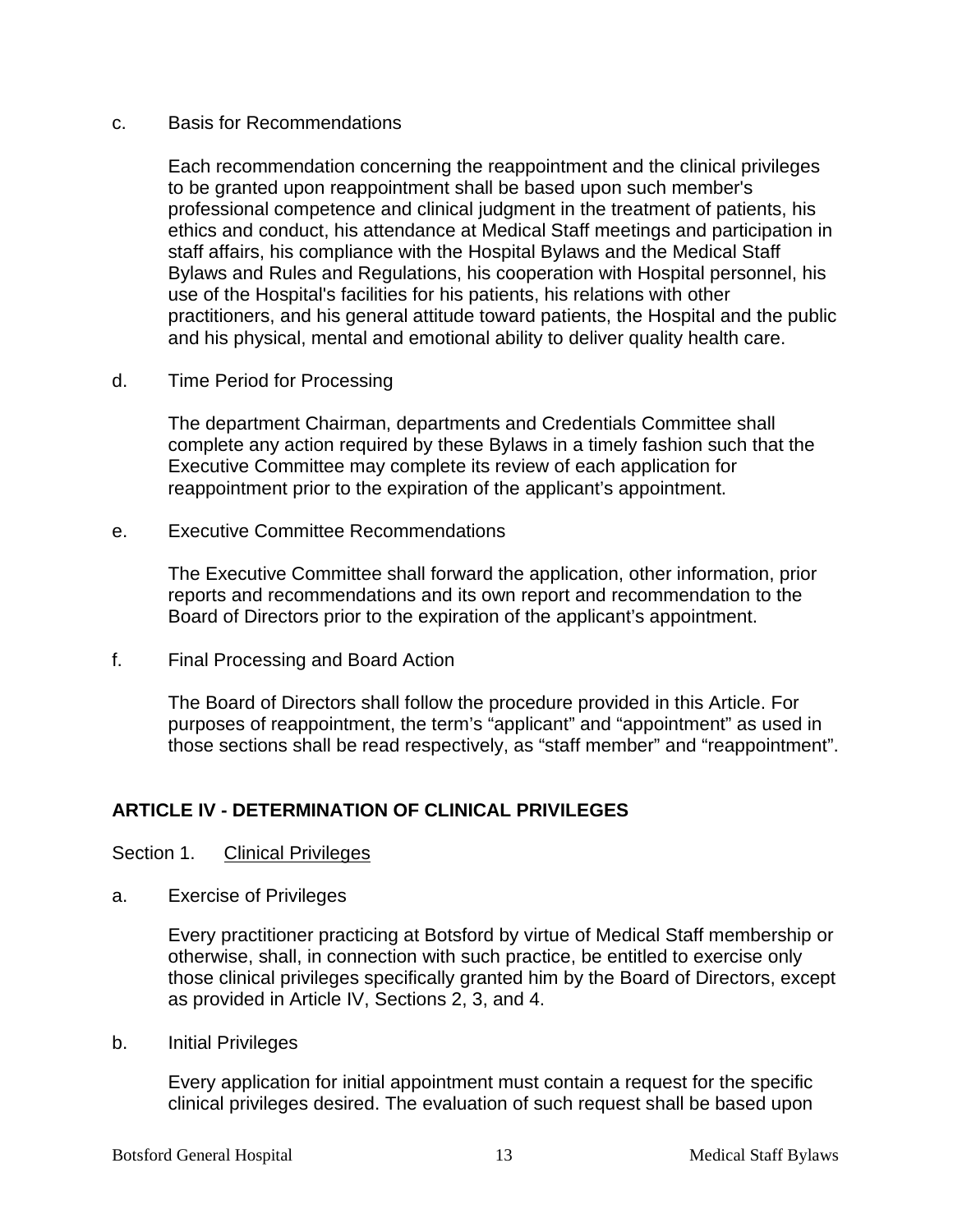the applicant's education, training, experience, demonstrated competence, references and other relevant information, including an input by the applicable department Chair and Section Chief, if applicable. The applicant has the burden of establishing his qualifications and competency for all privileges requested.

#### c. Re-determination of Privileges

Once every two years there will be a redetermination of clinical privileges and the expansion or reduction of same shall be based upon the criteria contained in b. above, and the direct observation of health care provided by the staff member, review of the records of patients treated in Botsford or other hospitals, and review of records of the Medical Staff and of this Hospital which document the ability of the member to properly deliver patient care.

#### d. Additional Privileges

Applications for additional clinical privileges must be in writing and state the type of clinical privileges desired and the applicant's relevant recent training and/or experience. Such applications shall be processed in the same manner as applications for initial appointment.

#### e. Privileges Granted to Dentists and Oral Surgeons

Privileges granted to dentists and oral surgeons shall be based on their training, experience and demonstrated competence and judgment. The scope and the extent of surgical procedures that an oral surgeon may perform shall be specifically delineated and granted in the same manner as all other surgical privileges. Surgical procedures performed by oral surgeons shall be subject to the supervision and jurisdiction of the Chairman of ENT, or an osteopathic or allopathic physician appointed by him. All patients shall receive the same basic medical appraisal as patients admitted to other surgical services. Patients shall be admitted by and under the general care of an active staff member. The dentist or oral surgeon is responsible for the dental care of the patient, including all appropriate elements of the patient's record. He may write orders within the scope of his license. All patients admitted by an oral surgeon or dentist shall have medical consultation and management by a D.O. or M.D. with appropriate management privileges.

## f. Privileges Granted to Podiatrists

Privileges granted to podiatrists shall be based on their training, experience and demonstrated competence and judgment. The scope and extent of surgical procedures that a podiatrist may perform shall be specifically delineated and granted in the same manner as all other surgical procedures. Surgical procedures performed by podiatrists shall be subject to the supervision and jurisdiction of the Chair of Podiatry surgical services. The podiatrist is responsible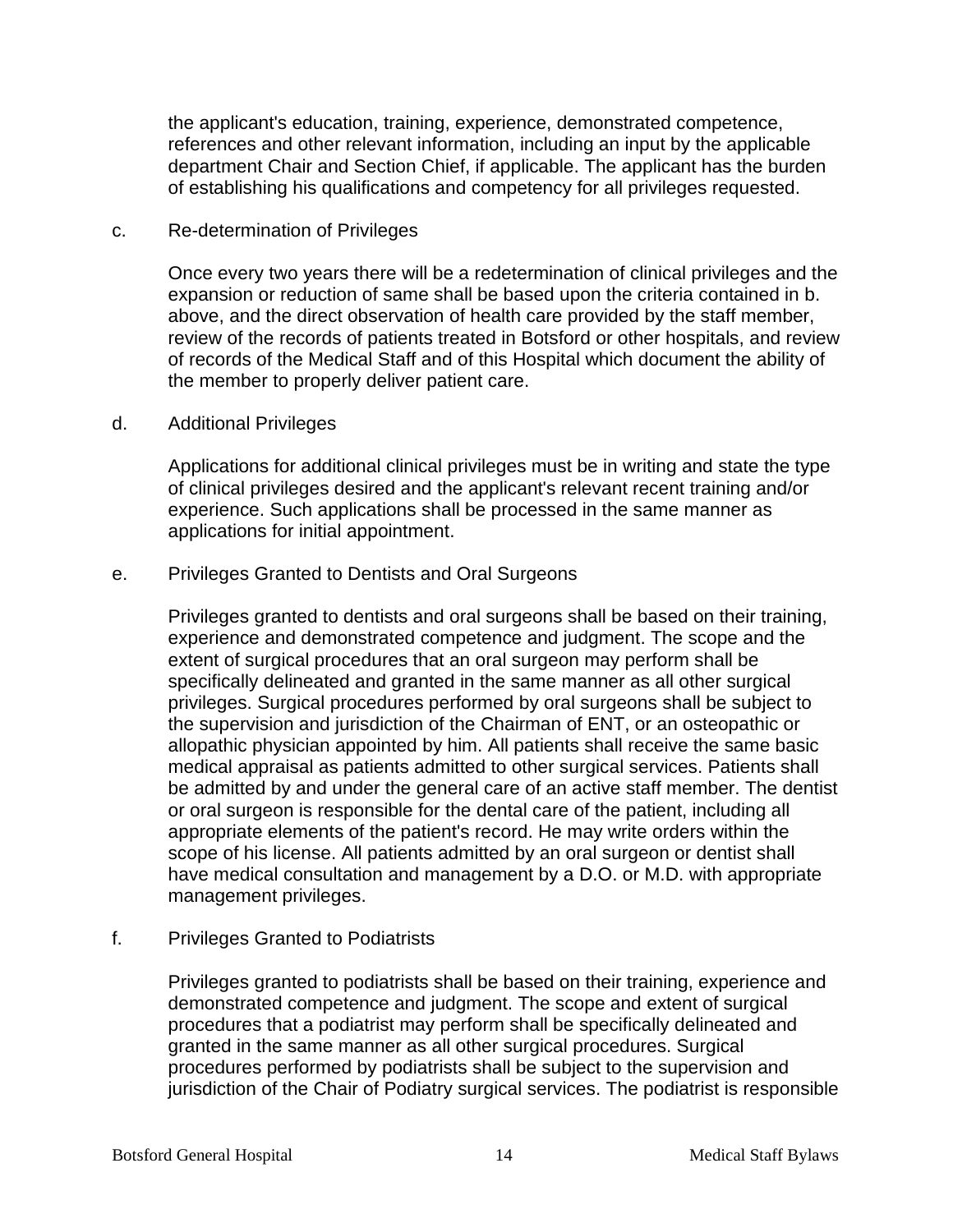for the podiatric care of the patient, including all appropriate elements of the patient's record. He may write orders within the scope of his license. All patients admitted by a podiatrist shall have medical consultation and management by a D.O. or M.D. with appropriate management privileges.

## g. Privileges Granted to Ph.D. Psychologists

Ph.D. Psychologists must be fully licensed by the State of Michigan to be eligible for staff privileges at Botsford. Privileges to Ph.D. psychologists shall be based on their training, experience and demonstrated competence and judgment. The scope and extent of treatment that a psychologist may perform shall be specifically delineated and granted in the same manner as all other privileges. Treatment performed by psychologists shall be subject to the supervision and jurisdiction of the Chairman of Neurology, or an osteopathic or allopathic physician appointed by him. All patients shall receive the same basic medical appraisal as patients admitted to other services. Patients shall be admitted by and under the general care of an active D.O. or M.D. staff member with appropriate privileges. The psychologist is responsible for the psychological care of the patient, including all appropriate elements of the patient's record. He may write orders within the scope of his license.

## Section 2. Temporary Privileges

## a. Granting Temporary Privileges

Upon receipt of a written request from an appropriately licensed practitioner, upon the recommendation of the Chief/Chair of the department or service, Chief Medical Officer and Chief Executive Officer or his designee who is acting on behalf of the Board of Directors, may, upon the basis of information then available, which may prudently be relied upon as to the competence and ethical standing of the applicant, grant temporary admitting and clinical privileges to the applicant for one of the following reasons:

- 1. For reappointment The granting of temporary privileges shall be for a period up to 120 days.
- 2. For the care of one or more specific patients The granting of temporary privileges shall be for no more than four (4) times in any one (1) year for any practitioner, after which such practitioner shall be required to apply for membership on the Medical Staff before being allowed to attend additional patients in the hospital.
- 3. For a locum tenens physician The granting of temporary privileges shall be for a period up to 90 days. Further requirement for privileges will necessitate the application for regular staff privileges.
- 4. For a new applicant The granting of temporary privileges shall be for a period up to 120 days, which is renewable. If all verifications have been met per these bylaws in Article III, Section 2(b), the Chief Medical Officer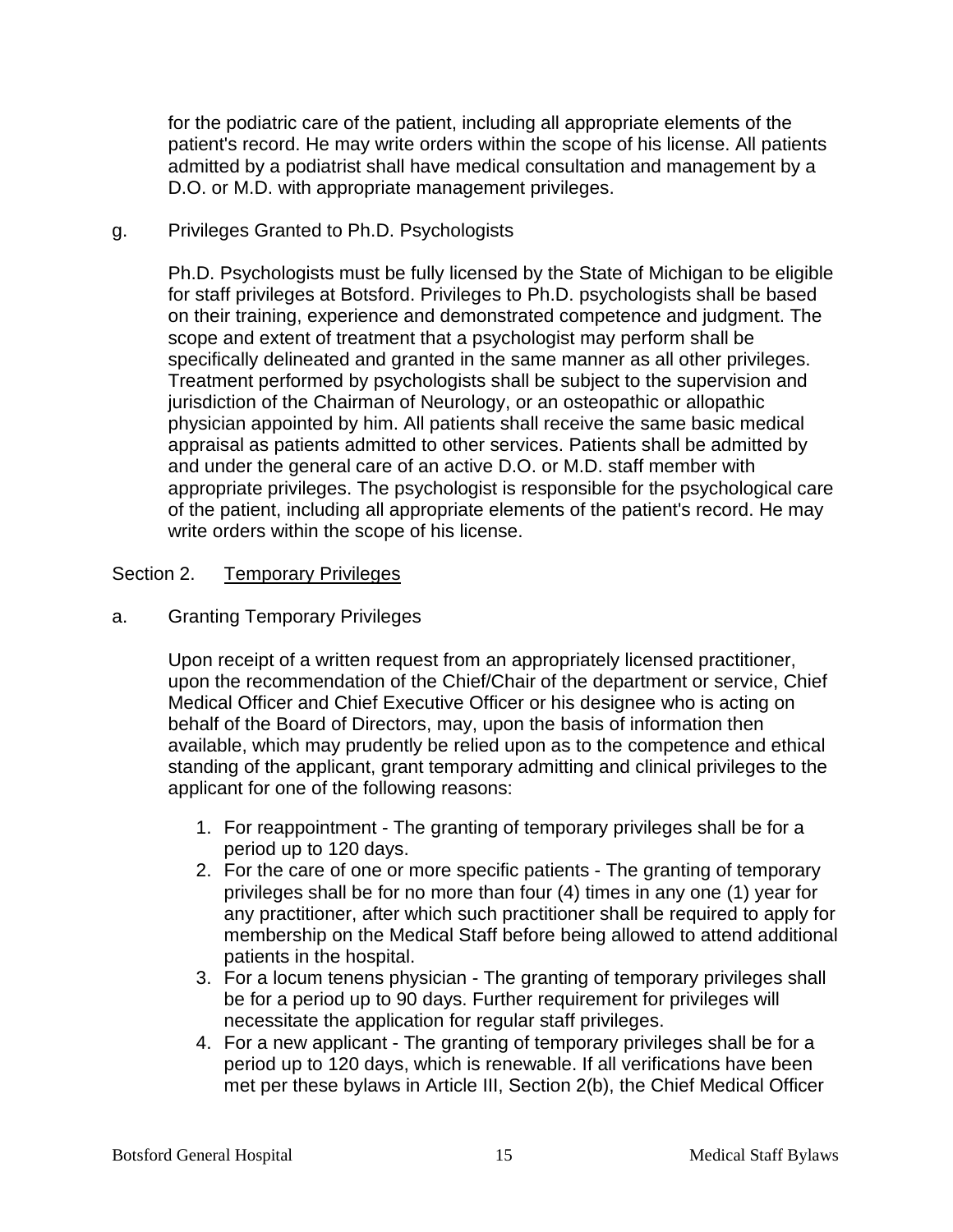or their designee(s), may grant temporary privileges, on a case-by-case basis and at his sole discretion.

In exercising such privileges, the physician with temporary privileges shall act under the supervision of the Chairman of the clinical department to which he is assigned.

## b. Requirements of Temporary Privileges

Under any grant of temporary privileges, the Chairman of the department(s) responsible for supervision may impose special requirements of consultation and reporting and requirement for admission of patients under the supervision of a member of the active staff. No grant of temporary privileges shall be effective unless and until the practitioner satisfies the Bylaws requirement concerning professional liability insurance and acknowledges in writing that he has received and read copies of the Medical Staff Bylaws and Rules and Regulations and that he agrees to be bound by the terms thereof in all matters relating to his temporary clinical privileges.

c. Termination of Temporary Privileges

The Chief Medical Officer, the President of the Staff, Chief Executive Officer, or the Chairman of a department, may, at any time, upon the discovery of any information or the occurrence of any event of a professionally questionable nature, after consultation with the Executive Committee or a department Chairman responsible for supervision, terminate any or all of a practitioner's temporary privileges. Immediately upon the termination of such privileges, patients of the practitioner then in the Hospital may be assigned to another practitioner by the department Chairman responsible for supervision.

## Section 3. Emergency Privileges

The Chief Medical Officer, Chairman of the Department, Chief of Surgery or the Chief Executive Officer may grant emergency privileges to a practitioner to accomplish lifesaving procedures, within the scope of his license. Such privileges shall be only for the period of the emergency.

An emergency for the purpose of this section is a condition in which serious personal harm would result to a patient or in which a patient's life is in immediate danger and any delay in administering treatment would add to that danger.

## Section 4. Disaster Privileges

In the event of a disaster requiring activation of the Emergency Management Plan and exceeding the ability of the professional resources of the Hospital to meet immediate patient needs, the hospital Incident Commander, or designee, will first consider utilizing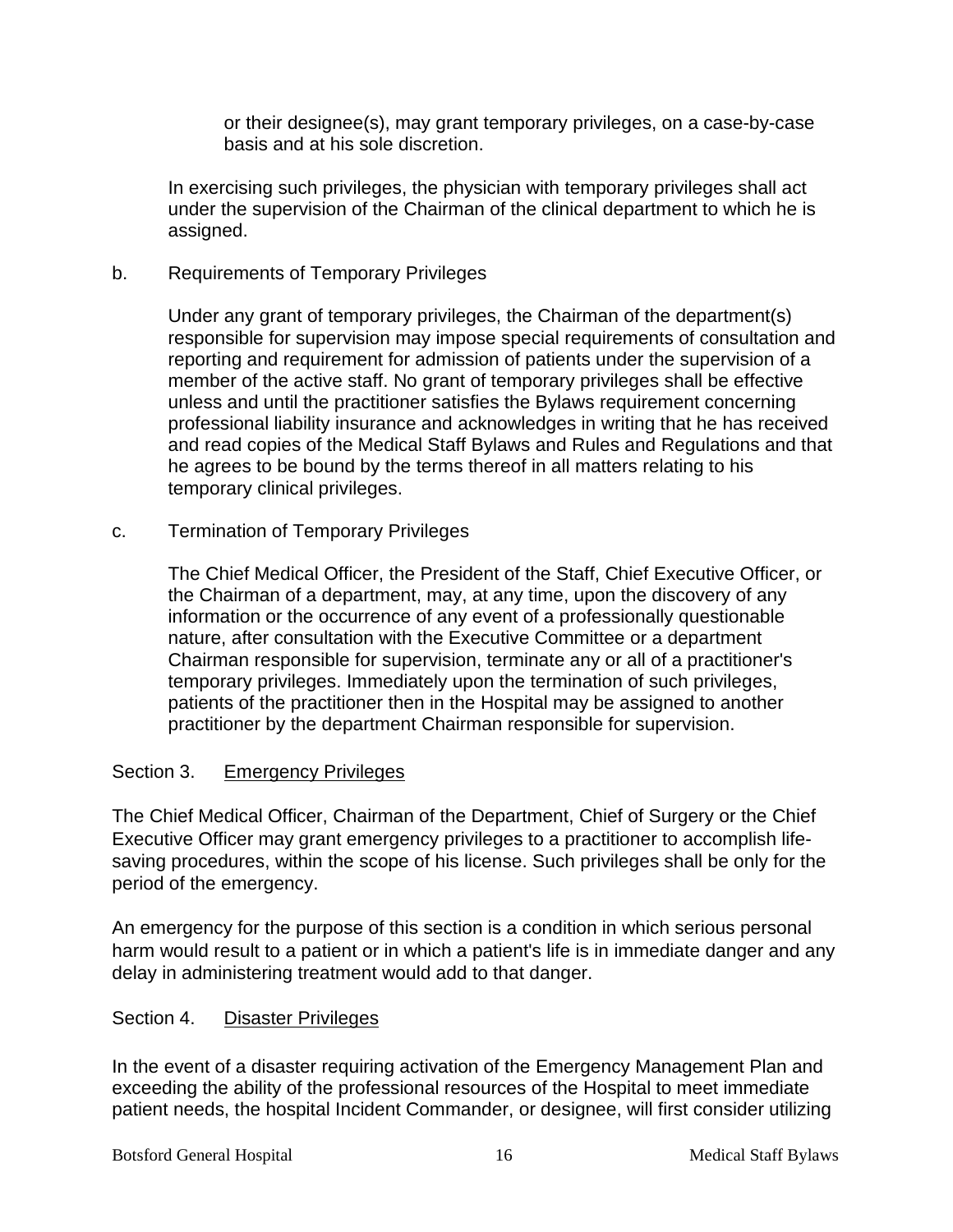physician and allied health medical staff members with current privileges. The hospital Incident Commander, or designee, may then implement a modified credentialing and privileging process for eligible licensed volunteer practitioners present and able to assist in the care of patients. Such privileges shall be granted on a case by case basis for a period of time to be determined by the disaster situation and shall automatically terminate once the disaster situation has ended, or immediately upon authority of the Incident Commander, Medical Director, or their designee(s). "Disaster" for purposes of this section means an emergency situation created by natural causes (e.g., tornado, earthquake, thunderstorm, etc.) or other causes (e.g., bomb, explosion, fire, mass shooting, biologic event, etc.) resulting in a significant number of injured or ill patients being received by the Hospital and an evident risk that persons may not receive timely professional treatment.

## Section 5. Leave of Absence

- a. Any Member of the Medical Staff in Good Standing may request, in writing, to the Chief Medical Officer, or the Chief Medical Officer may recommend that such Member be granted, a leave of absence for good cause. "Good cause" shall include, but not be limited to, medical illness, family emergency, military duty, sabbatical, or educational leave. A request for leave of absence must indicate the details for the reasons and the anticipated inclusive dates of the leave of absence.
- b. A leave of absence may be granted for a period of time not to exceed one (1) year. A Member may request one extension of a leave of absence for an additional period of up to one (1) year, if circumstances warrant.
- c. Leaves of absence and any reinstatement from a leave of absence shall be subject to the approval of the Board of Directors, upon recommendation from the Executive Committee. In the event a recommendation is made not to reinstate the Member, such recommendation shall be treated as a recommendation for non-reappointment, and the Member shall be entitled to the rights described under Article VI.
- d. At least forty-five days prior to the expiration of the leave of absence, the Member shall request reinstatement of his privileges and prerogatives by submitting a written notice to the Chief Medical Officer that shall include information demonstrating that the reasons for the leave of absence no longer exists. The Member must also demonstrate that he currently meets all of the qualifications for membership as set forth in Article II, above.
- e. Failure of the Member to request reinstatement or to submit information as requested shall be deemed a voluntary resignation of the membership and clinical privileges of the Medical Staff Member, and he shall not be entitled to the rights described under Article VI.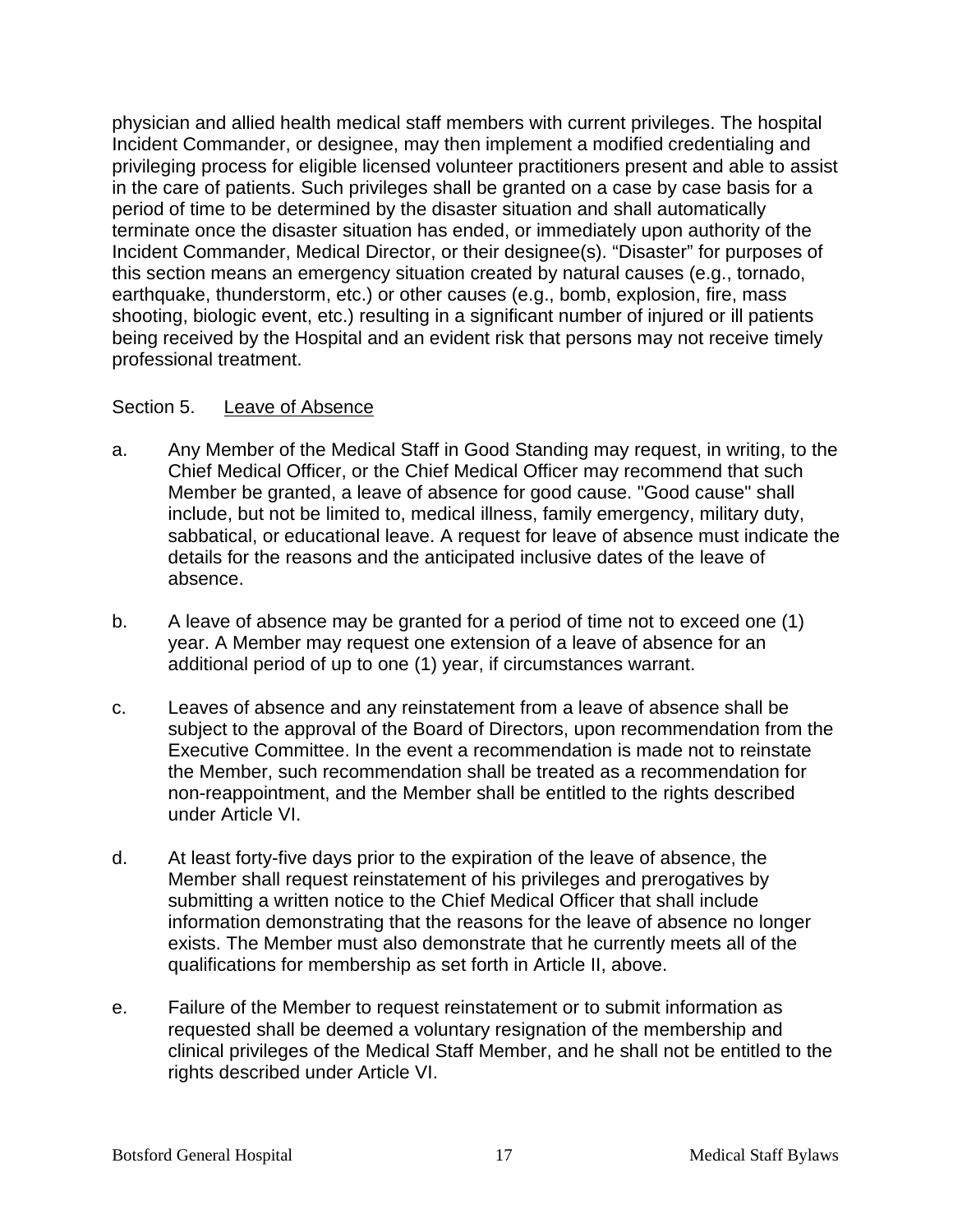- f. Any Member whose membership is terminated pursuant to this Article IV, Section 3 shall not be eligible to reapply to the Medical Staff for a period of one (1) year from the date his membership is terminated. Any such reapplication shall be processed as an initial application and subject to then current requirements.
- g. During the leave of absence the Member shall have no privileges or responsibilities at Botsford.

## **ARTICLE V - CORRECTIVE ACTION**

## Section 1. Procedure for Corrective Action

a. Initiation of Request for Corrective Action

Whenever the activities or professional conduct of any practitioner are considered to be lower than the standards or aims of the Medical Staff or to be disruptive to the operations of the Hospital, corrective action against such practitioner may be requested by an officer of the Medical Staff, by any department Chair, the Chief Medical Officer, the Chief Executive Officer or by the Board of Directors. All requests for the corrective action shall be in writing to the Executive Committee, and shall be supported by reference to the specific activities or conduct constituting the grounds for the request. The Executive Committee shall notify Administration, in writing, of all requests for corrective action. Administration shall, in turn, notify the staff member involved, in writing that such a request has been received and that it is being investigated.

b. Investigation by Executive Committee

The Executive Committee shall forward the request for corrective action to the department Chair and appoint an ad hoc committee to investigate the request. The affected practitioner shall have an opportunity for an interview before the ad hoc Committee. This interview shall not constitute a hearing, shall be preliminary in nature, and none of the procedural rules provided in these Bylaws with respect to hearings shall apply. Minutes (but not a verbatim transcript) shall be made. The ad hoc Committee shall report on its investigation with recommendations to the Executive Committee within thirty days of the receipt of the request for corrective action.

c. Executive Committee Review

Within thirty days following its receipt of the ad hoc Committee report, the Executive Committee shall make such further investigation, as it deems necessary and shall consider the matter and prepare its recommendation.

1. The Executive Committee may recommend, based upon the information available and prior recommendation, any of the actions described in Article VI. The affected practitioner shall be entitled to procedural rights regarding any such recommendation.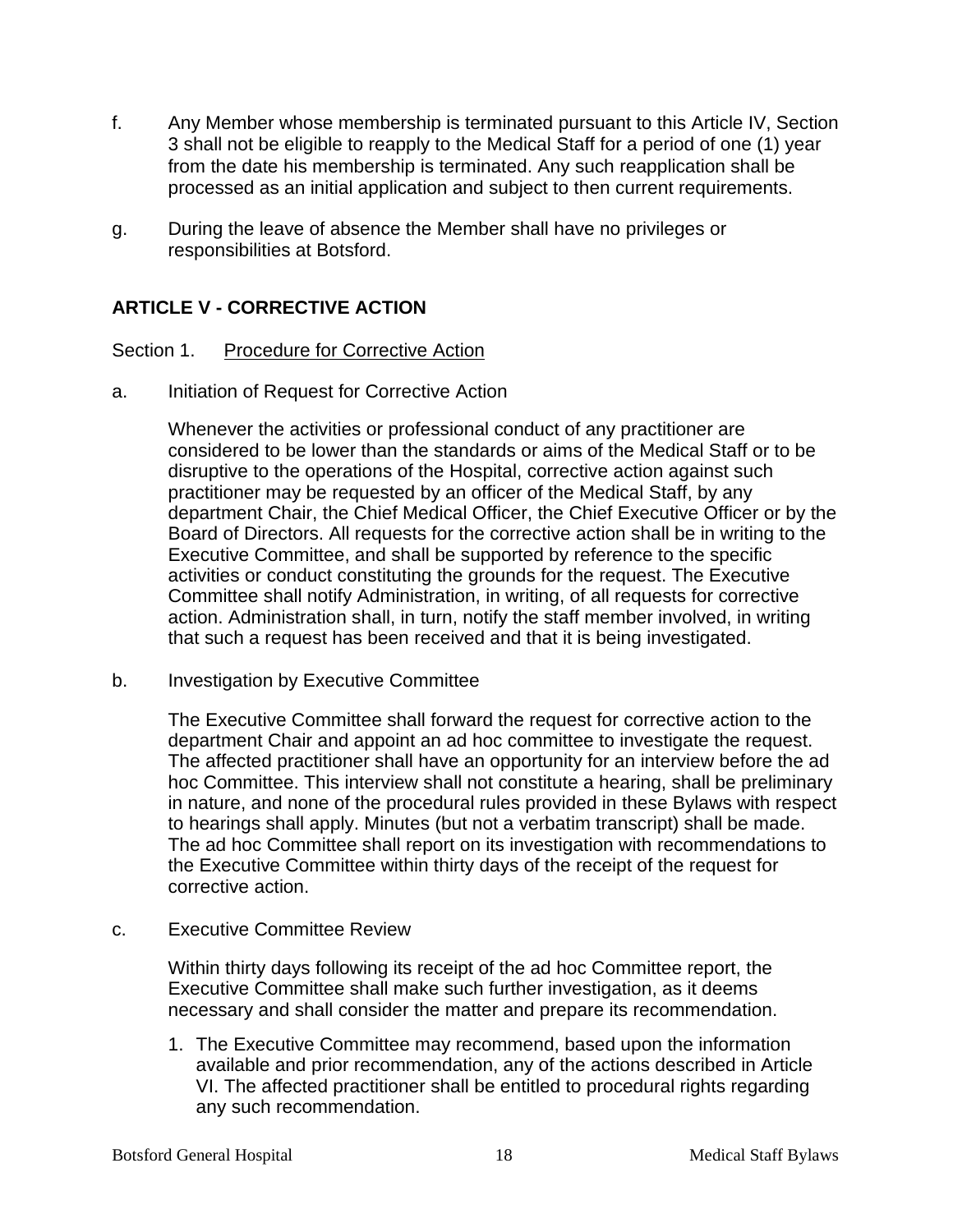2. The action of the Executive Committee, in addition to action referred to in 1. above may be to reject the request for corrective action or to issue a warning, letter of admonition or a letter of reprimand. A report of such action along with all supporting documentation shall be forwarded to the Board of Directors, which shall review the matter and undertake any additional investigation it deems necessary. If the decision of the Board of Directors is that there is cause to take any action specified in Article VI; the affected practitioner shall be entitled to procedural rights. Any recommendation for the issuance of any of the foregoing shall not give rise to any right to a hearing or appellate review.

## Section 2. Summary Suspension of Privileges

a. Criteria and Initiation

Whenever, in the opinion of the Chairman of a department, the President of the Staff, Chief Executive Officer, or the Chief Medical Officer, a practitioner has willfully disregarded these Bylaws or other Hospital policies or a practitioner's conduct requires that immediate action be taken to protect the health or welfare of any patient, employee or other person present in the Hospital, such person or body shall have authority to summarily suspend or revoke in whole or in part the privileges of such staff member. Such summary suspension shall become effective immediately upon imposition and administration shall promptly give notice of the suspension to the practitioner.

## b. Executive Committee Action and Procedural Rights

As soon as possible, after such summary suspension, a meeting of the Executive Committee shall be convened to review and consider the action and prepare its recommendation. If the Executive Committee does not recommend immediate termination of the suspension and cessation of corrective action, the practitioner shall be entitled to procedural rights. Such suspension or revocation shall continue pending final decision in the matter.

## c. Care of Patients of Affected Practitioner

Immediately upon the imposition of a summary suspension or revocation of privileges, the appropriate department Chair shall have the authority to provide for alternative medical coverage for the patients of the suspended practitioner still in the Hospital at the time of such suspension. The patients' wishes shall be considered in the selection of such alternative practitioner.

## Section 3. Automatic Suspension

- a. Action by the State Licensing Board revoking or suspending a practitioner's license, shall automatically suspend all of his Medical Staff privileges.
- b. Any staff practitioner with clinical privileges whose malpractice insurance has lapsed will automatically be suspended until documented proof of re-instatement of his professional liability insurance is presented. This shall not be a state reportable offense.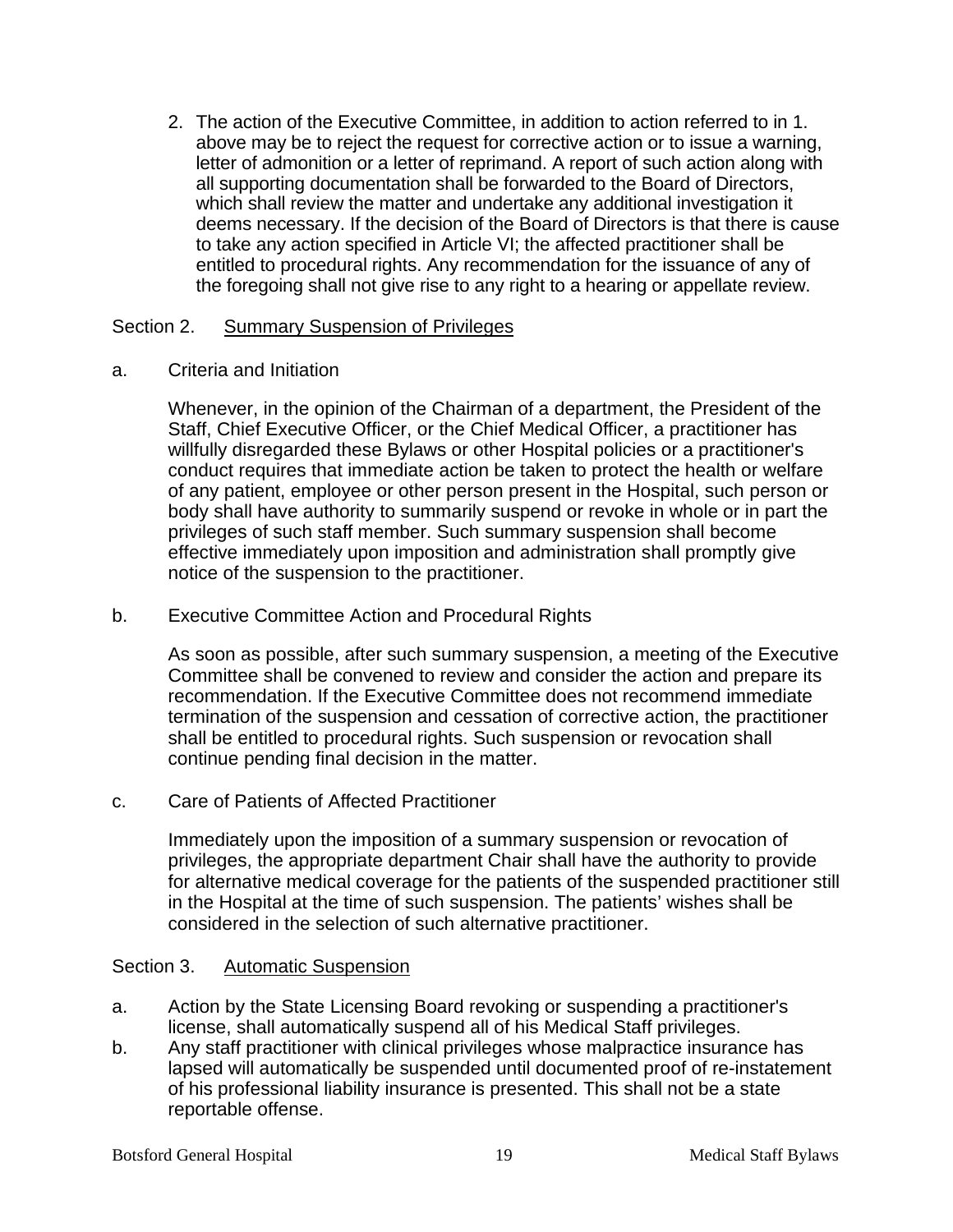## Section 4. Administrative Suspension

- a. The CMO may place any Member of the Medical Staff on Administrative Suspension for failure to comply with Hospital policies and procedures.
- b. The CMO will notify the Member in writing that they are not in compliance with specific policies and procedures, including the effective date of the Administrative Suspension. A copy of the letter will be sent to the Executive Committee.
- c. The CMO may allow a reasonable time for the Member to become compliant prior to the implementation date.
- d. The Administrative Suspension will be terminated by the CMO once the Member becomes compliant.
- e. Any Member placed on Administrative Suspension may continue to care for patients currently under his care, but may not participate in any new patient care activities until he is fully compliant.
- f. A practitioner who violates the terms of suspension, with the exception of an emergency situation, shall appear before the Executive Committee. Failure to appear before the Executive Committee will be considered a voluntary resignation of clinical privileges by the Medical Staff member.
- g. Failure to comply within 30 calendar days of the Administrative Suspension will be considered a voluntary resignation of clinical privileges by the Medical Staff member.
- h. A Member whose staff privileges are terminated pursuant to this Article V, Section 4 will need to reapply to the Medical Staff if continued membership is desired. Any such reapplication shall be processed as an initial application and subject to then current requirements.
- i. Administrative Suspension is not to be used for patient care issues.
- j. Administrative Suspension is not subject to Article VI of these Bylaws.

## **ARTICLE VI - INTERVIEWS, HEARING AND APPELLATE REVIEW PROCEDURE**

Members of, and applicants to, the Active and Affiliate categories of the Medical Staff, who are subject to an Adverse Recommendation or Action (as defined in the Medical Staff Fair Hearing Plan ("Plan")) shall be entitled to the hearing and appeal process set forth in this Article. Capitalized terms used in this Article are defined either in these Bylaws or in the Plan. The hearing and appeal process includes the following, the details of which are set forth in the Plan:

Section 1. Notice of Adverse Recommendation or Action.

a. A Practitioner against whom an Adverse Recommendation or Action has been taken shall promptly be given notice of such Adverse Recommendation or Action, his or her right to request a hearing, and a summary of his or her rights at the hearing.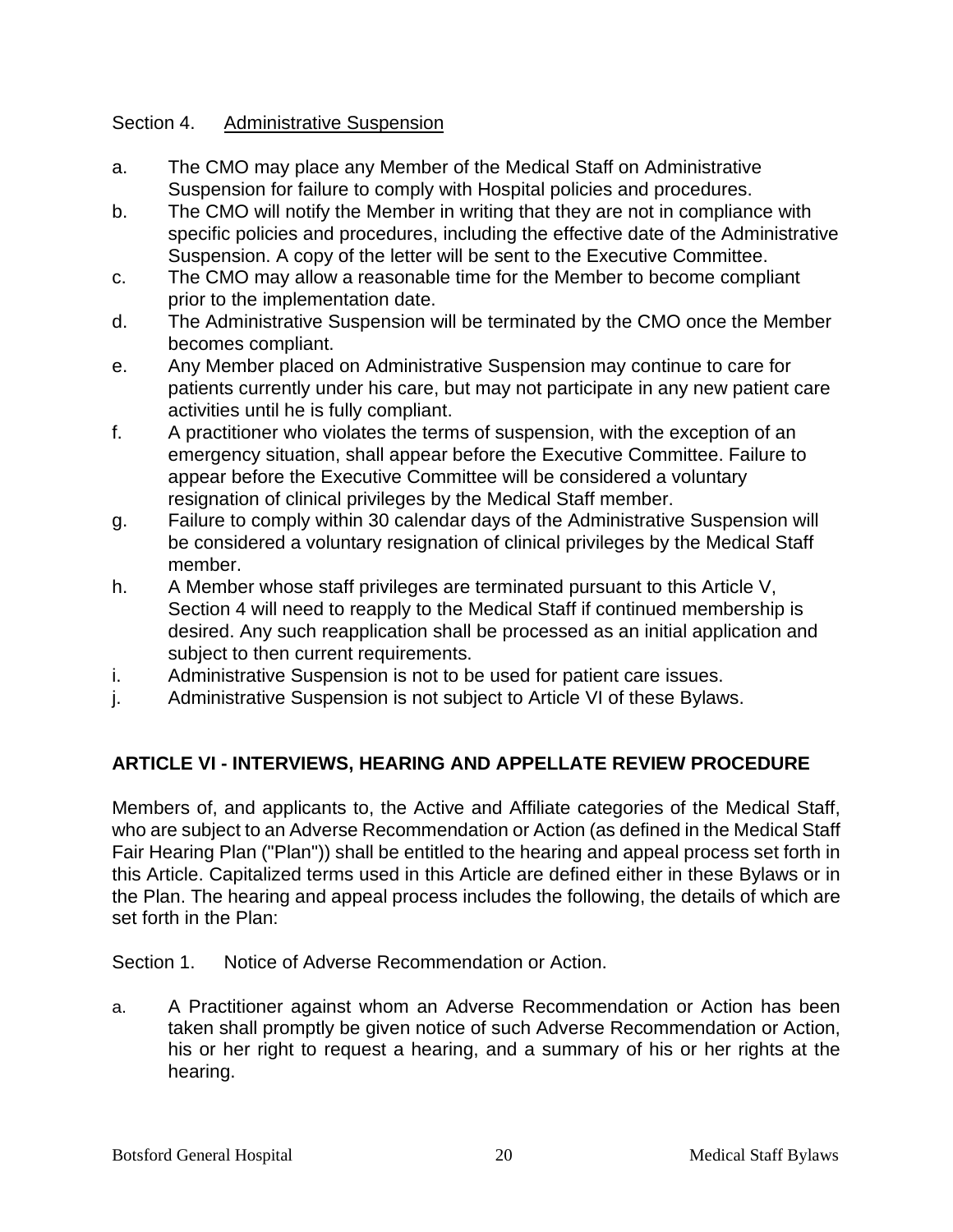Section 2. Request for Hearing.

a. A Practitioner shall have thirty (30) days following his or her receipt of a notice pursuant to Section 1 to request a hearing in the manner described in the Plan.

Section 3. Scheduling and Notice of Hearing.

a. Upon receipt of a timely request for hearing, appointment of the Hearing Panel, and scheduling of the hearing, the Hospital President shall send the Practitioner a Notice of Hearing, the contents of which are specified in the Plan.

Section 4. Hearing Procedure.

- a. The hearing shall be held before a Hearing Panel appointed in accordance with Article VI, Section 5.
- b. During a hearing, the Practitioner shall have the right to: (1) representation by an attorney or other person of the Practitioner's choice; (2) call, examine, and crossexamine witnesses; and (3) present evidence determined by the presiding officer to be relevant.
- c. Upon completion of the hearing, the Practitioner shall have the right to: (1) receive the written recommendation of the Hearing Panel; and (2) timely notice of all subsequent MEC and Board actions with respect to the Adverse Recommendation or Action that prompted the hearing.

Section 5. Composition of Hearing Panel.

- a. The hearing shall be conducted by a Hearing Panel appointed jointly by the President of the Medical Staff and the Hospital President.
- b. The Hearing Panel shall be composed of three (3) members, at least two (2) of whom shall be Members of the Medical Staff and satisfy the additional criteria stated in the Plan.

Section 6. Notice of Action by Board.

- a. Upon receipt of the Hearing Panel's report, a Notice of Appeal Rights shall be sent to the Practitioner and, if applicable, to the MEC.
- b. The Notice of Appeal Rights shall inform the parties of their rights to provide written statements and to request an opportunity to make an oral statement, as described in the Plan.

Section 7. Board Appeal Body.

a. The Board as a whole may conduct the appeal, or it may delegate this function to a standing or special committee of the Board.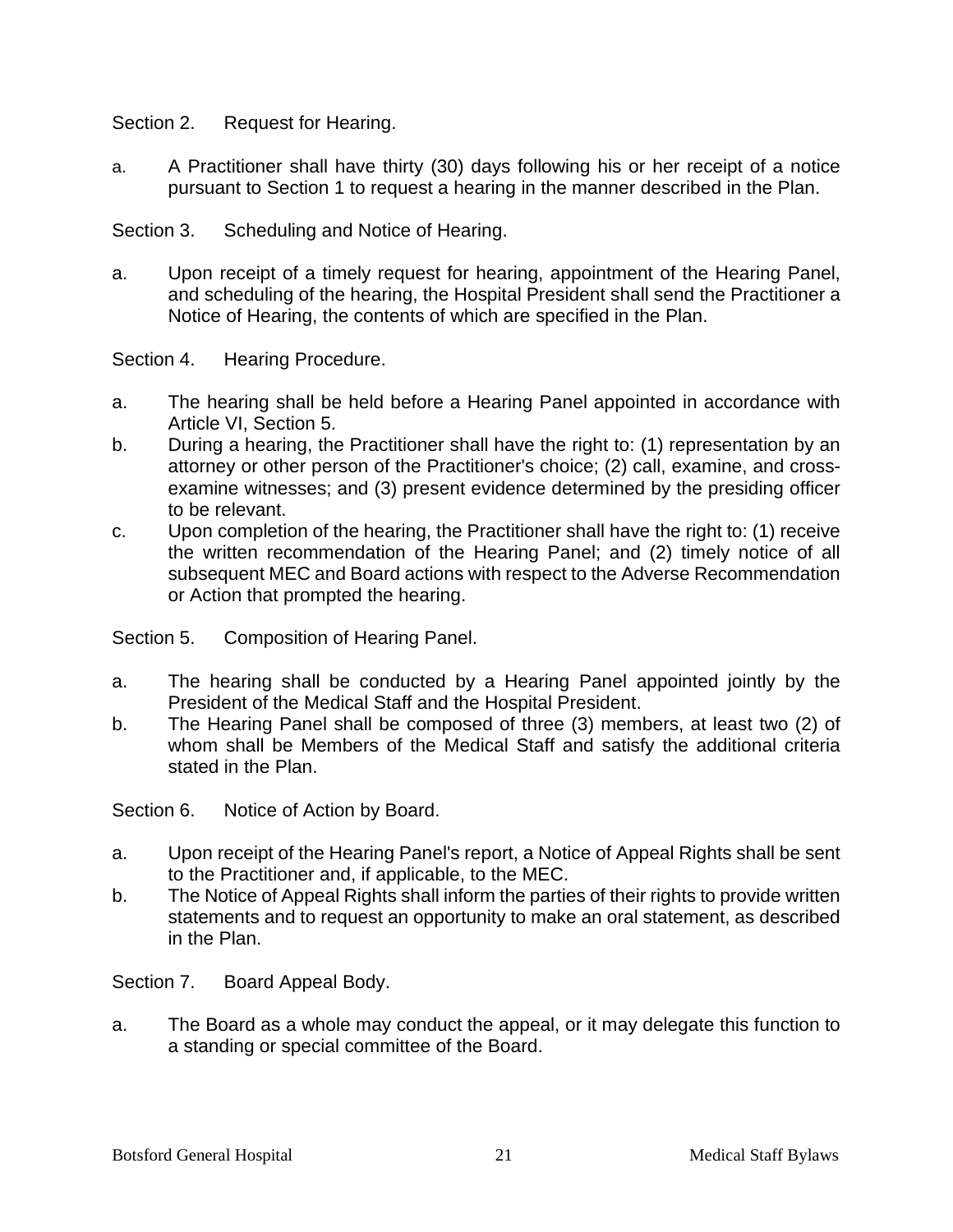Section 8. Final Action of the Board.

- a. After the Board's receipt of the Hearing Panel's report, the Board shall consider the matter (including findings of the Board Appeal Body, if any) and affirm, modify, or reverse the original Adverse Recommendation or Action.
- b. The decision of the Board will be deemed final, subject to no further appeal.
- c. The action of the Board and the basis therefore will be promptly communicated to the Practitioner and to the MEC.

Section 9. Limited and Honorary Staff.

a. Limited Staff and Honorary Staff shall have no hearing and appeal right in the event of loss of membership or prerogatives, but may request an informal audience with the MEC, the granting of which is within the MEC's discretion.

Section 10. Plan Consistency with Bylaws, Laws, and Regulations.

- a. Reference in the Bylaws to this Article shall be also be deemed to refer to the Plan. In case of any conflict between this Article and the Plan, this Article shall control.
- b. The Plan, which is a Medical Staff Policy, shall be consistent with the Health Care Quality Improvement Act and any other applicable laws and regulations affecting medical staff fair hearings.

## **ARTICLE VII – CATEGORIES OF THE MEDICAL STAFF**

Section 1. The Medical Staff

The Medical Staff shall be organized in accordance with the following categories: Active, Affiliate, Limited, Ambulatory and Honorary Members.

Section 2. Active Medical Staff

The Active Medical Staff shall consist of D.O.'s, M.D.'s, D.P.M.'s, Ph.D.'s (psychologist), and D.D.S privileged to admit patients to the Hospital, subject to Article IV.

- a. Qualifications: Appointees to the Active Category must:
	- 1. Meet the minimum qualifications set forth in Article II, Section 2; and
	- 2. Meet activity criteria, which shall be developed by the Executive Committee.
- b. Prerogatives: Appointees to this Category may:
	- 1. Exercise clinical privileges as delineated;
	- 2. After being an Active Staff Member for three years, vote on all matters presented at general, Departmental and special meetings of the Medical Staff;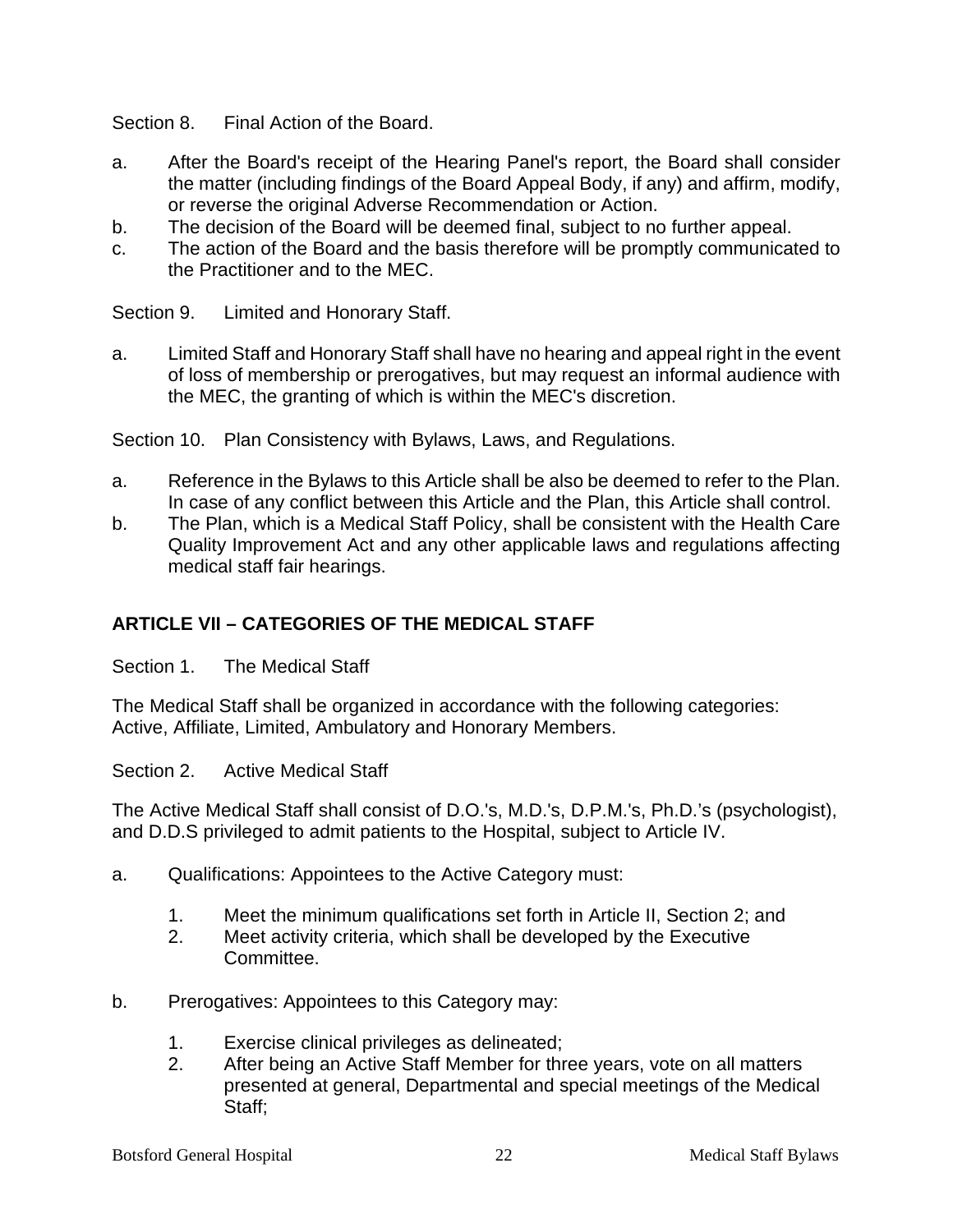- 3. Hold Medical Staff or Department office; and
- 4. Serve as a chair and/or voting member of Medical Staff Committees to which he has been appointed.
- c. Responsibilities: Appointees to this Category must:
	- 1. Fulfill the conditions and responsibilities of Medical Staff membership as described in Article II, Section 3;
	- 2. Actively participate in recognized functions of Medical Staff and Departmental appointment, including quality improvement and other monitoring activities and in discharging other Medical Staff functions as may be required;
	- 3. Participate in emergency room and other specialty coverage programs if requested to do so by the Executive Committee.

Section 3. Affiliate Medical Staff

The Affiliate staff category is reserved for practitioners who do not meet the eligibility requirements of the Active Category.

- a. Qualifications: Appointees to this Category must:
	- 1. Meet the minimum qualifications set forth in Article II, Section 2.
- b. Prerogatives: Appointees to this Category may:
	- 1. Exercise clinical privileges as delineated, and as set forth in Article IV;<br>2. Attend meetings of the Medical Staff and his Department, in a non-voti
	- Attend meetings of the Medical Staff and his Department, in a non-voting capacity.
	- 3. As to Medical Doctors, Doctors of Osteopathy, Podiatrists, and Oral Surgeons, admit up to six patients during his or her appointment period, unless the Executive Committee has made a prior exception.
- c. Responsibilities: Appointees to this Category must:
	- 1. Fulfill the conditions and responsibilities of Medical Staff membership as described in Article II, Section 3;
	- 2. Participate in the emergency department on-call and other specialty coverage programs, as defined by Departmental criteria, unless exempted by the Executive Committee;
	- 3. Participate, if assigned, as a member of Medical Staff committees.
- Section 4. Ambulatory Medical Staff

The Ambulatory staff Category is reserved for practitioners who practice solely in an ambulatory setting and do not have inpatient privileges but wish to remain active with the hospital in a leadership, teaching or administrative function.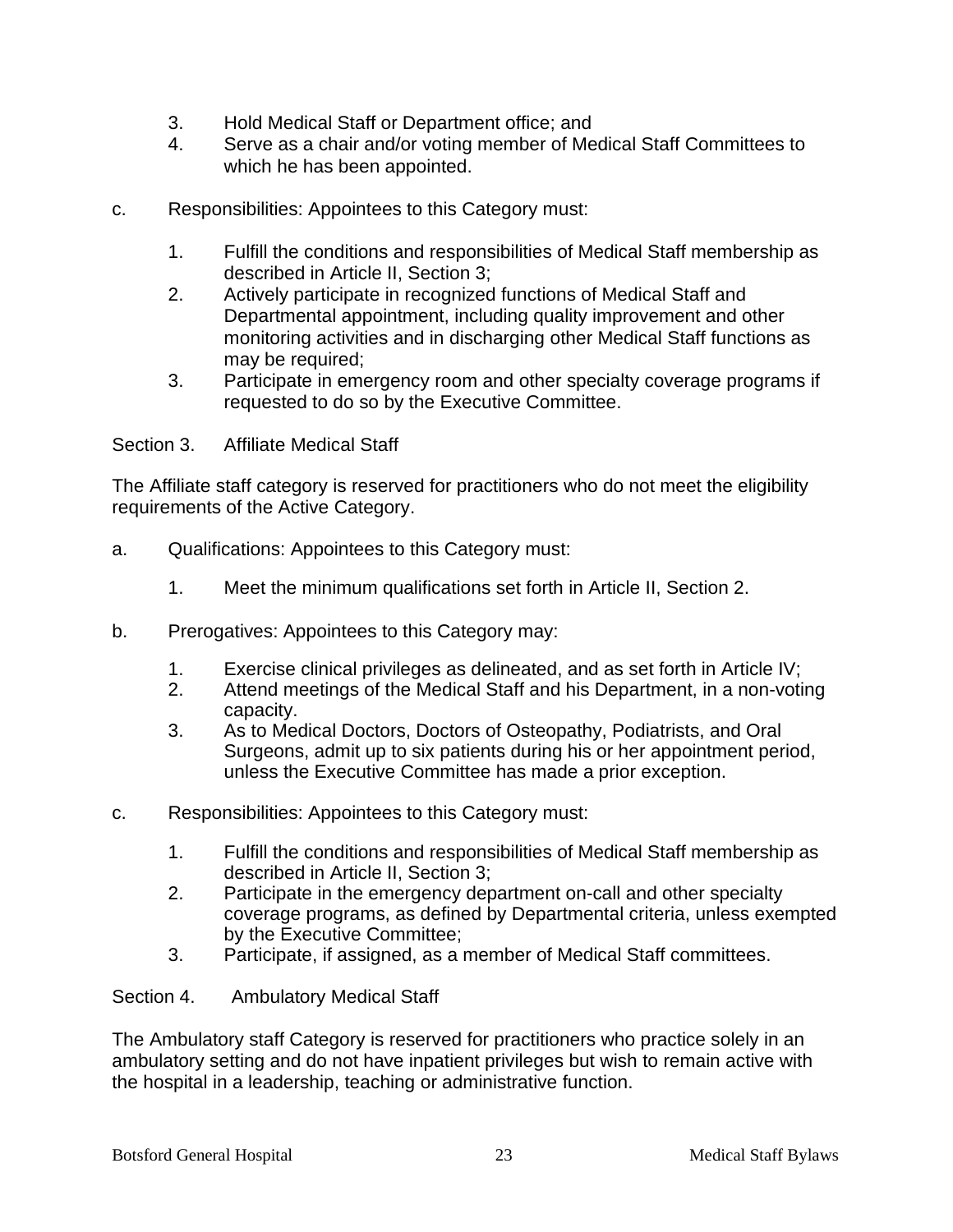- a. Qualifications: Appointees to the Ambulatory Category must:
	- 1. Meet the minimum qualifications set forth in Article II, Section 2.
- b. Prerogatives: Appointees to this Category may:
	- 1. After being an Ambulatory Staff Member for one year, vote on all matters presented at General, Departmental and special meetings of the Medical Staff; and
	- 3. Hold Medical Staff or Department office; and
	- 4. Serve as a chair and/or voting member of Medical Staff Committees to which he has been appointed.
- c. Responsibilities: Appointees to this Category must:
	- 1. Fulfill the conditions and responsibilities of Medical Staff membership as described in Article II, Section 3;
	- 2. Actively participate in recognized functions of Medical Staff and Departmental appointment, including quality improvement and other monitoring activities and in discharging other Medical Staff functions as may be required.

## Section 5. Limited Medical Staff

The Limited Category is reserved for those practitioners who choose not to personally admit or care for patients in the Hospital and are credentialed to satisfy the special needs of the Department as determined by the Department Chair. Limited Medical Staff may refer patients to Beaumont outpatient facilities for treatment and receive reports on their patients.

- a. Qualifications: Appointees to this Category must:
	- 1. Meet the minimum qualifications set forth in Article II, Section 2.
- b. Prerogatives: Appointees to this Category:
	- 1. May not admit patients or exercise any inpatient clinical privileges at Botsford;
	- 2. May review the clinical chart;
	- 3. May use the hospital medical library and dining room;
	- 4. May attend meetings of the Medical Staff, in a non-voting capacity;
	- 5. Are not eligible to vote or hold office;
	- 6. Are not required to pay annual staff dues;
- c. Responsibilities: Limited staff members are to abide by the ethical conduct of their profession.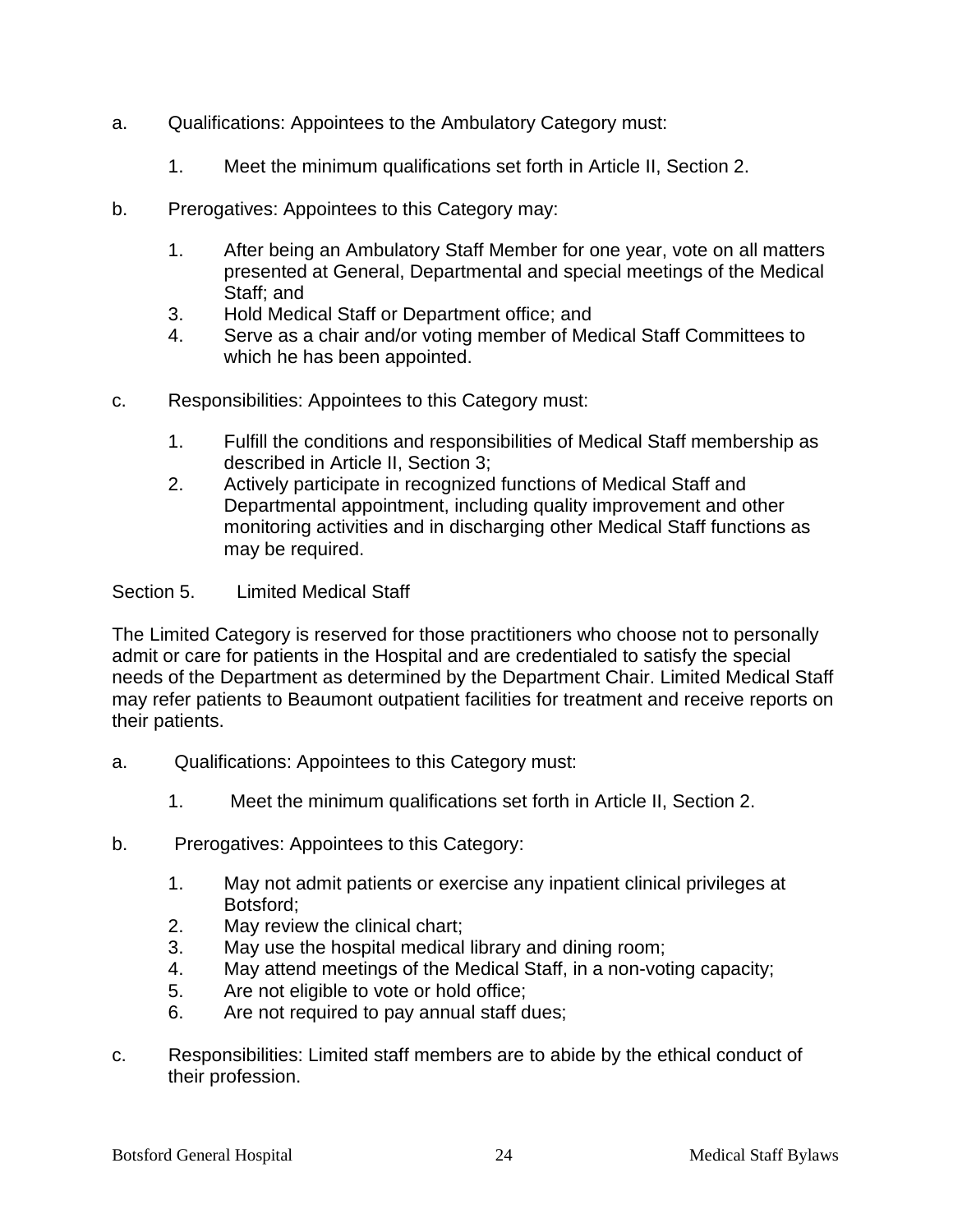## Section 6. Honorary Medical Staff

Appointments to the Honorary Category shall be made by the Board of Directors upon the recommendation of the Executive Committee of the Medical Staff for such term as the Board of Directors shall decide.

- a. Qualifications: The Honorary Staff shall consist of practitioners who have retired from practice and are recognized for their outstanding reputations, their noteworthy contributions to the health and medical sciences, or their previous distinguished service to Botsford and its Medical Staff, as recommended by the Executive Committee and approved by the Board of Directors.
- b. Prerogatives: Appointees to this Category:
	- 1. May attend Medical Staff and Departmental meetings;
	- 2. Are not eligible to admit or otherwise care for patients or to exercise clinical privileges; and
	- 3. Are not eligible to vote or hold office.
- c. Responsibilities: Honorary Staff Members are to abide by the ethical conduct of their profession and to continue to support Botsford.

## **ARTICLE VIII - DEPARTMENTS OF THE MEDICAL STAFF**

## Section 1. Departments

The Medical Staff shall be divided into departments. Each department must have at least three physicians on active status. New or additional departments or services, or the elimination of departments or services may be authorized from time to time by the Board of Directors.

## Section 2. Assignments to Departments

Each member of the Medical Staff shall apply to and be accepted in only one department, but may attend, as a non-voting member, meetings of other departments.

## Section 3. Functions of Departments

The primary responsibility of each department shall be the preservation of and improvement of patient care, subject to the authority of the Executive Committee. To carry out its responsibilities each department shall:

- a. Conduct a program for educational programs and clinical review of the work of the department.
- b. Establish guidelines for the granting of clinical privileges within the department and prepare recommendations regarding applicants for privileges referred to in Article III.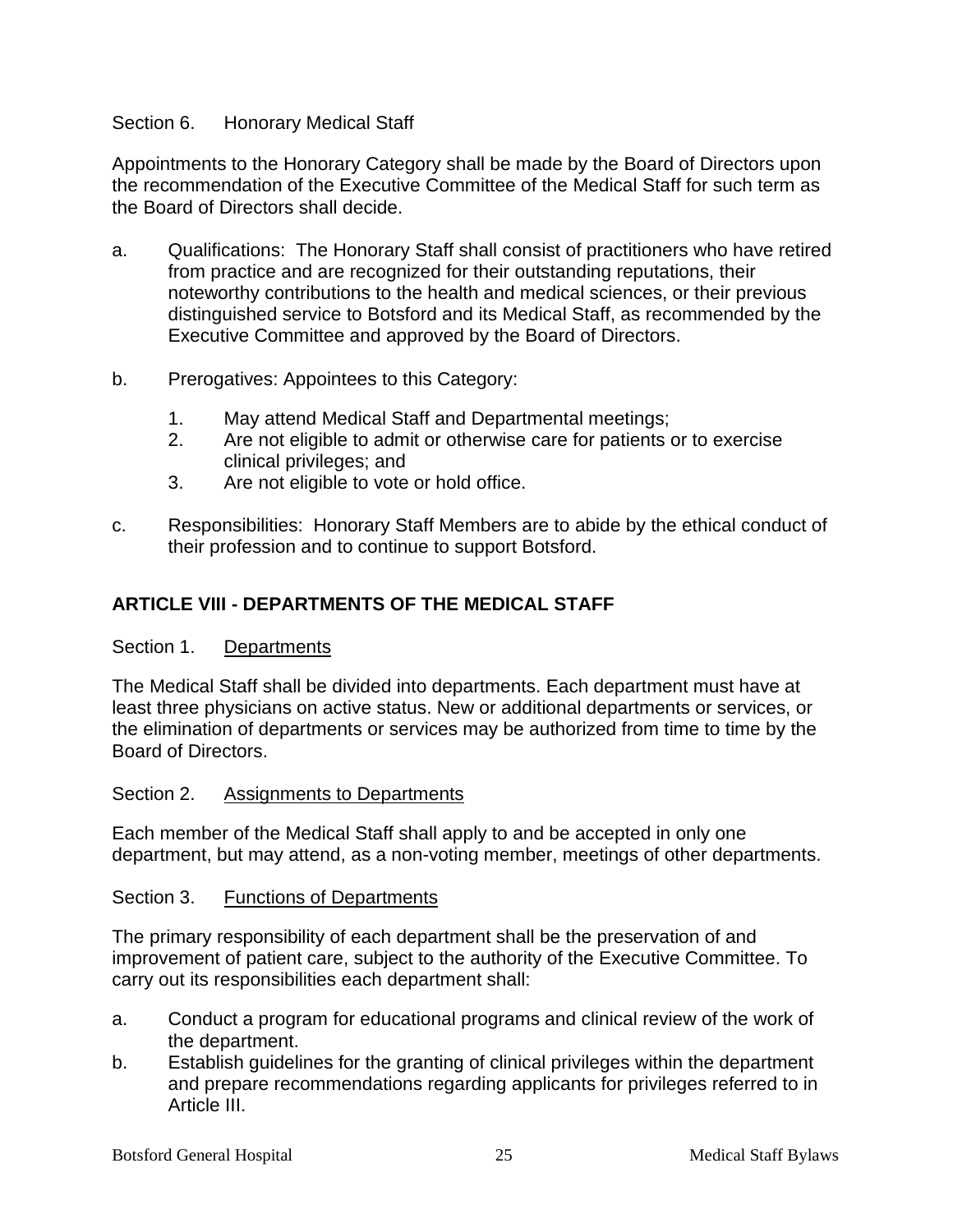- c. Conduct educational programs and establish policies to promote the provision of quality medical care in the department.
- d. Meet at least quarterly and the members of each department shall be required to attend department meetings as provided in these Bylaws in addition to attendance at staff meetings. The Secretary of the department shall record the business of the department and shall submit a copy of the minutes of department meetings to the Chief Medical Officer's Office.
- e. Assure that members of the department devote time to the training of residents, medical students, and Hospital personnel.
- f. Review all mortalities within the department.
- g. Have the power to establish departmental dues and approve the dues amount.
- h. Each department shall have a quality assessment committee and protocol, which shall be a multi-disciplinary committee comprised of members from the sections, as appointed by the President of the Staff.

## Section 4. Department Chairman

a. Selection

Each department shall have a Chairman who shall be appointed annually by the Board of Directors and shall serve for period of two years. A department Chairman may be reappointed.

b. Removal

A department Chairman may be removed from office by the Board of Directors acting upon its own recommendation or upon the recommendation of the Executive Committee.

## c. Duties

The Department Chairman shall have overall responsibility for:

- 1. Establishing, together with Medical Staff and Administration, the type and scope of services and practitioner staffing required to meet the needs of the patients;
- 2. Overseeing clinically related activities of the Department; including maintenance of quality control programs;
- 3. Overseeing administrative activities of the Department;
- 4. Recommending to the Medical Staff criteria for clinical privileges in the Department, and recommending clinical privileges for each Applicant or Member of the Department;
- 5. Continuing surveillance of the professional performance of all individuals with clinical privileges in the Department by recommending appropriate measures for OPPE and FPPE and participating in the process to review and monitor all department members;
- 6. Assessing and improving the quality of care and services provided in the Department;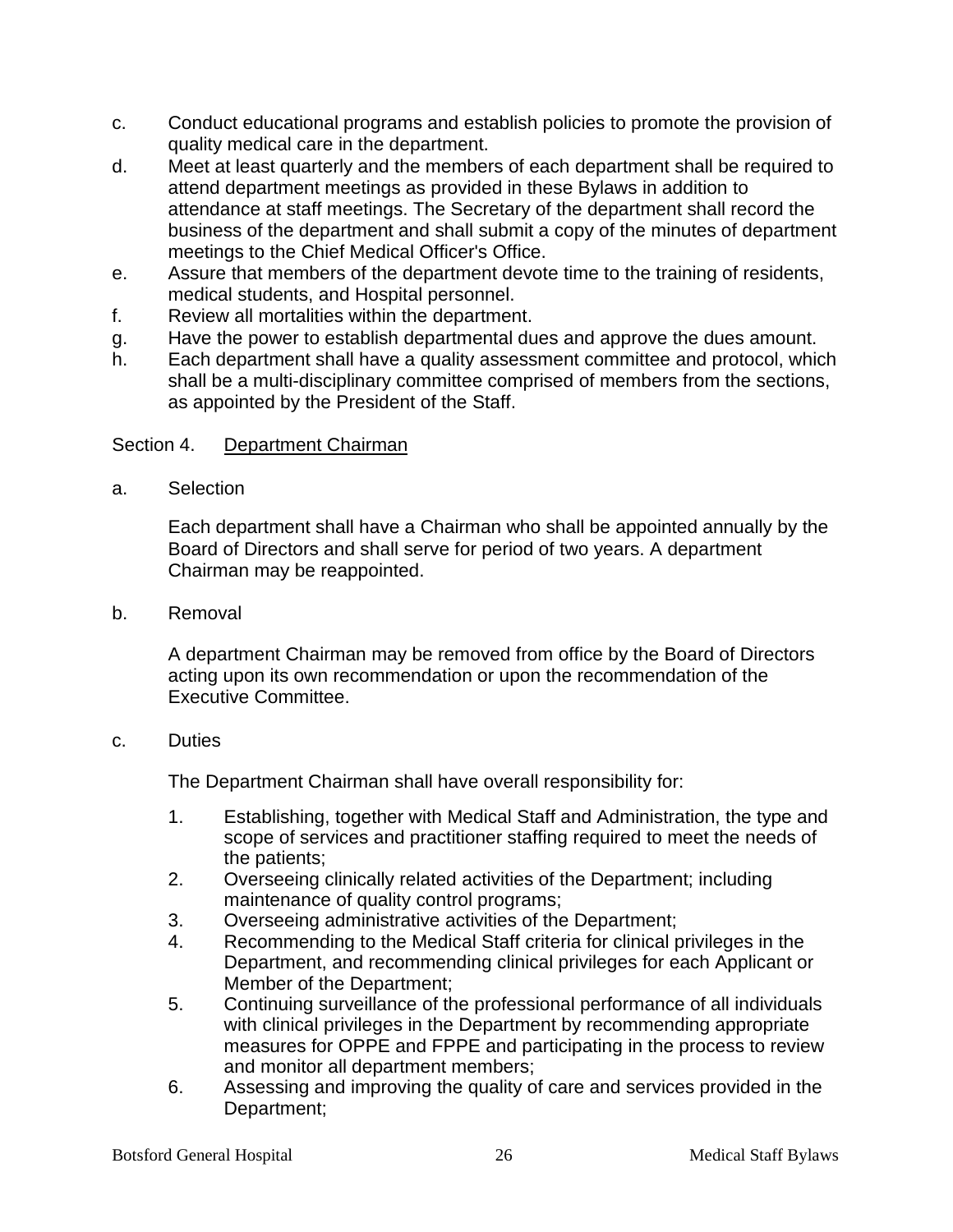- 7. Calling and presiding at all meetings, and establishing the agenda of all meetings of the Department, and to vote at such meeting in the event of a tie;
- 8. Discussing with the Department concerns regarding patient care and all other matters affecting the Department; representing the views and policies of the Department to the Administration and the Medical Staff leadership; acting as spokesperson for the Department;
- 9. Ensuring the optimal functioning of the Department; including manpower and strategic planning; and
- 10. Attending monthly Medical Executive Committee meeting and represent department and any department issues and/or concerns relating to hospital clinical or administrative operations.
- 11. Assessing and apprising department of current Graduate Medical Education status and making recommendations regarding the Program(s) to the Program Director.
- 12. Performing such other duties as are set forth in these Bylaws, or as may be delegated by the Executive Committee and/or the Board of Directors.

## Section 5. Sections

Sections may be established within a department by the department Chairman in concurrence with the Executive Committee and the Board of Directors. Each section shall have a chief who shall be appointed annually by the department Chairman. Any section, if organized, will not be required to hold any number of regularly scheduled meetings. Nor will attendance be required unless the section chairperson calls a special meeting to discuss a particular issue. (Such special meetings must be preceded by at least two weeks prior notification for all of those expected to attend.)

## Section 6. Functions of Sections

Each section shall, upon the approval of the Executive Committee and the Board of Directors, perform the functions assigned to it by the department Chairman, which may include:

- a. Continuing education,
- b. Grand rounds,
- c. Discussion of policy,
- d. Discussion of equipment needs,
- e. Development of recommendation for department chairperson or MEC,
- f. Participation in the development of criteria for clinical privileges (when required by the department chair), and
- g. Discuss a specific issue at the special request of a department chairperson or the Executive Committee.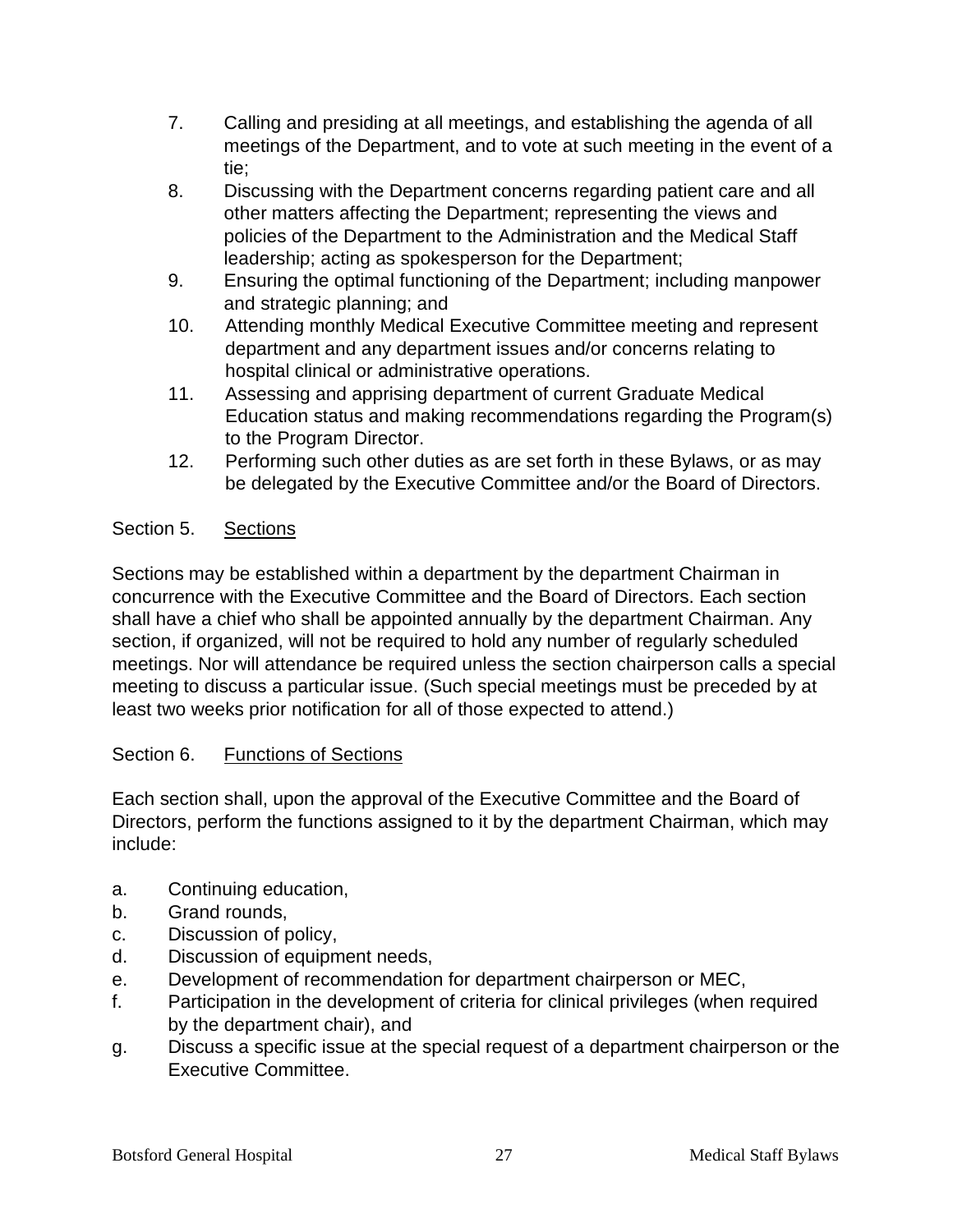## **ARTICLE IX - OFFICERS**

## Section 1. Officers of the Medical Staff

The Officers of the Medical Staff shall be:

- 1. President
- 2. President Elect
- 3. Secretary
- 4. Treasurer

## Section 2. Qualifications

- a. Officers must be members of the Active Medical Staff at the time of their nomination and election, and must remain members throughout their term of office. Failure to maintain such status shall immediately create a vacancy in the office involved.
- b. Officers may not simultaneously hold leadership positions with any other hospital or health system or its Medical Staff.
- c. Candidates for Officer Positions must have demonstrated leadership abilities evidenced through their active participation in Medical Staff activities.

## Section 3. Election of Officers

a. Nominations

A nominating committee of at least three members shall be appointed annually by the President and shall submit to the Secretary of the Medical Staff one or more qualified nominees for each office. The Secretary shall report the list of the nominees to the Members at least thirty days prior to the Annual Meeting. Further nominations for staff office may be made from the floor at the time of the Annual Meeting.

## b. Election

Officers, other than President, shall be elected at the annual meeting of the Medical Staff. A nominee shall be elected upon receiving a majority of the valid votes cast at the meeting. If no candidate for the office receives a majority vote on the first ballot, a runoff election shall be held at the same meeting between the two candidates receiving the highest number of votes. The President Elect shall, upon the completion of his term of office in that position, immediately succeed to the office of President.

## Section 4. Term of Office

Officers shall assume office after the Annual Meeting at which they are elected and shall serve until the next Annual Meeting. No person may serve as an officer for more than three consecutive terms.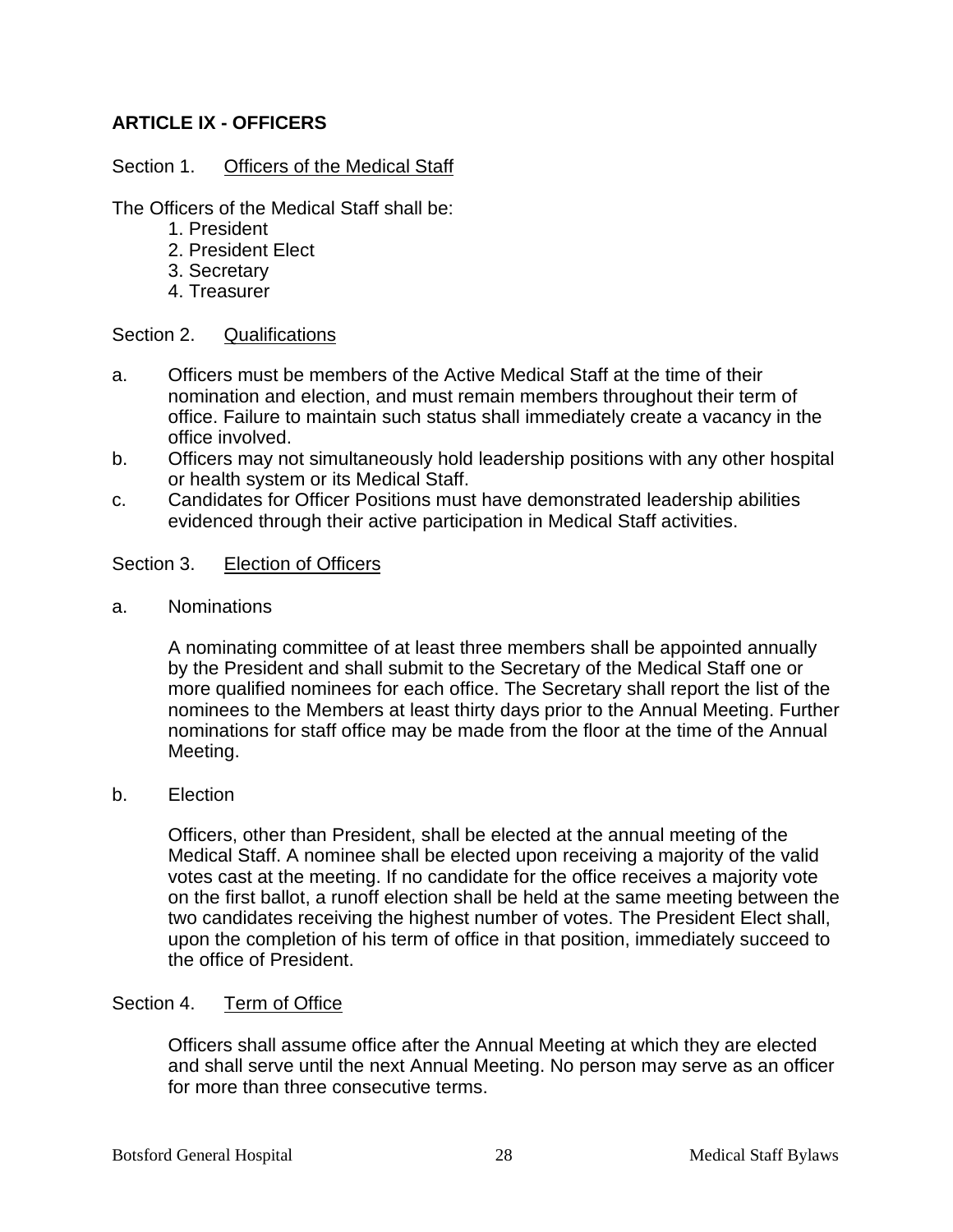## Section 5. Vacancies

Vacancies in elected office, other than those of President and President Elect, shall be filled by the Executive Committee. If a vacancy occurs in the office of President, the President Elect shall assume the office of President. A vacancy in the office of President Elect shall be filled by election at the next regular meeting of the Medical Staff or at a special meeting and under the same rules as govern the annual election of officers.

## Section 6. Duties of Officers

## a. President

The President shall call and preside at all meetings of the Medical Staff and shall be a member ex-officio of all staff committees; be Chairman of the Executive Committee; and is responsible for reporting all recommendations of the Medical Executive Committee to the Board Quality Improvement and Patient Safety Committee and to the Board of Directors; appoint members to standing and special committees as provided in these Bylaws with the approval of the Executive Committee, and shall perform such other duties as are provided in these Bylaws, or may be delegated to him by the Executive Committee or Board of Directors.

## b. President Elect

The President Elect shall act as Chairman of the Credentials Committee and shall perform such other duties as are provided in these Bylaws or may be assigned to him by the President, the Executive Committee, or the Board of Directors. The President Elect, in the temporary absence of the President, shall assume all the duties and have the authority of the President.

## c. Secretary

The Secretary shall keep and maintain accurate and complete minutes of all meetings of the Medical Staff and of the Executive Committee and shall perform such other duties as pertain to his office. He may delegate any of his authority and duties to assistants.

## d. Treasurer

The Treasurer shall be accountable for all funds entrusted to him. He shall prepare, in writing, a monthly report of income and expense for the preceding month and shall annually prepare, in writing, a complete annual report. Each report will indicate funds allocated and expended in accordance with Medical Staff Rules and Regulations. He may delegate any of his authority and duties to assistants.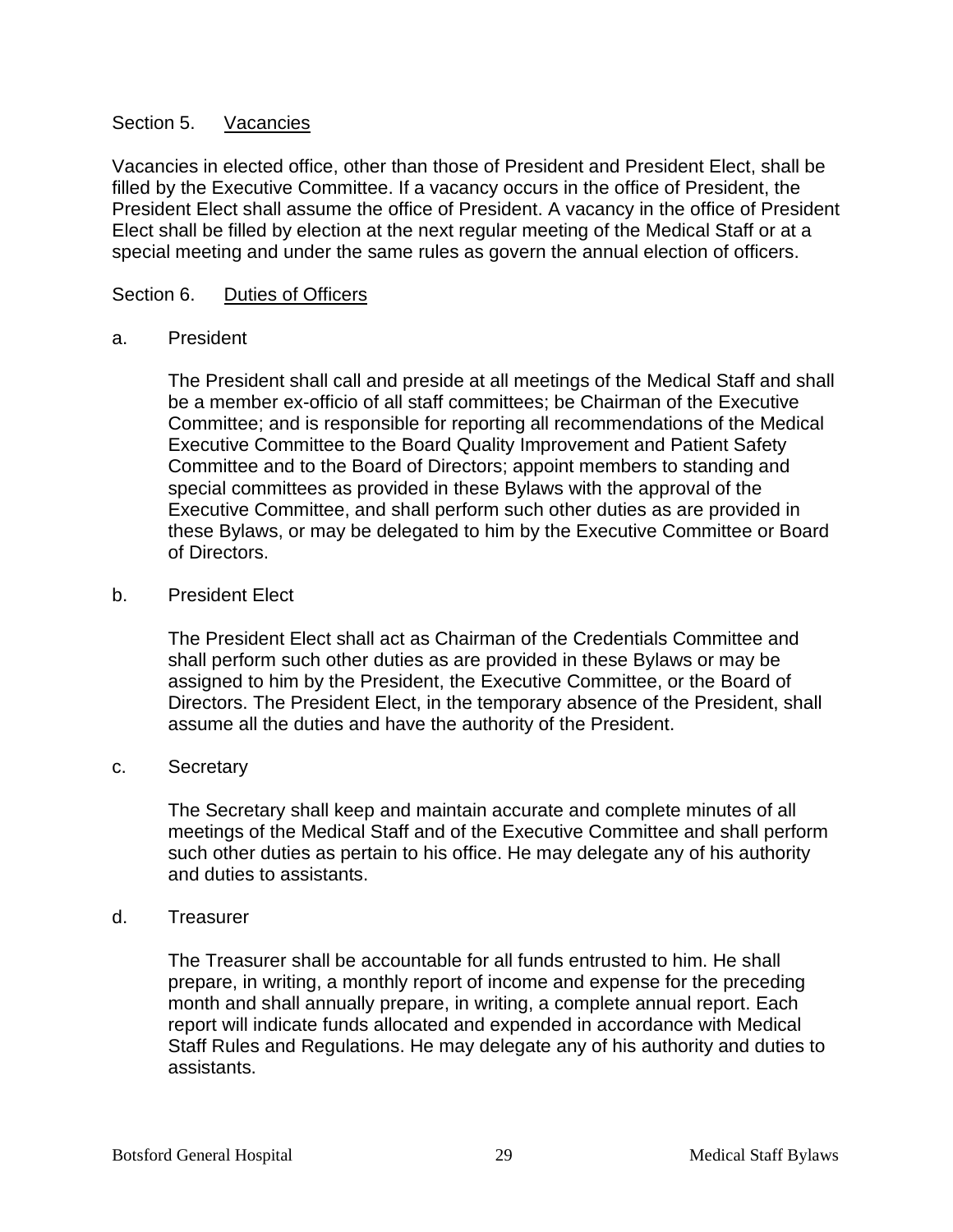## Section 7. Removal from Office

Any elected officer of the Medical Staff may be removed from office by a two-thirds majority of the valid votes cast at a meeting of the Medical Staff, as defined in Article XI.

Any practitioner has the right to initiate a recall election of a Medical Staff officer and/or department chairman. A petition for such recall must be presented, signed by at least 25% of the members of the Active Staff. Upon presentation of such valid petitioner, the issue will be put on the agenda for the next regular staff meeting for a vote.

## **ARTICLE X - COMMITTEES**

## Section 1. Committees

Committees of the Medical Staff shall consist of standing and ad hoc. All committees shall maintain a written record of their proceedings and shall submit the written record of their meetings to the Executive Committee within one month of such meetings.

The duties of all ad hoc committees shall be determined and approved by the Executive Committee.

Except as otherwise provided in these Bylaws, persons serving as non-voting members of a committee shall have all rights and privileges of regular members thereof, except they shall not vote or be counted in determining the existence of a quorum.

## Section 2. Standing Committees

a. Executive Committee

## 1. Membership

The voting membership of the Executive Committee shall be the officers of the Medical Staff, the immediate past President, the Chairman of each professional department, the Chairman of the Graduate Medical Education Committee, the Designated Institutional Official (DIO), Chief of Surgery and three (3) member representatives of the Active Medical Staff elected at-large. The Nominating Committee shall nominate three (3) members of the active staff for positions on the Executive Committee and shall submit those nominees to the staff along with the nominees for office. The at-large members of the Executive Committee shall be elected at the annual meeting and shall serve a term of one (1) year. Administrators, and the Chief Medical Officer shall be non-voting members. Section chiefs shall be voting members of the Executive Committee only upon the direct action of the Executive Committee granting such membership. Sections represented on the Executive Committee must maintain a minimum of fifteen (15) members of the Active Medical Staff. Executive Committee membership granted to section chiefs shall be for one (1) year terms renewed annually by Executive Committee review and action.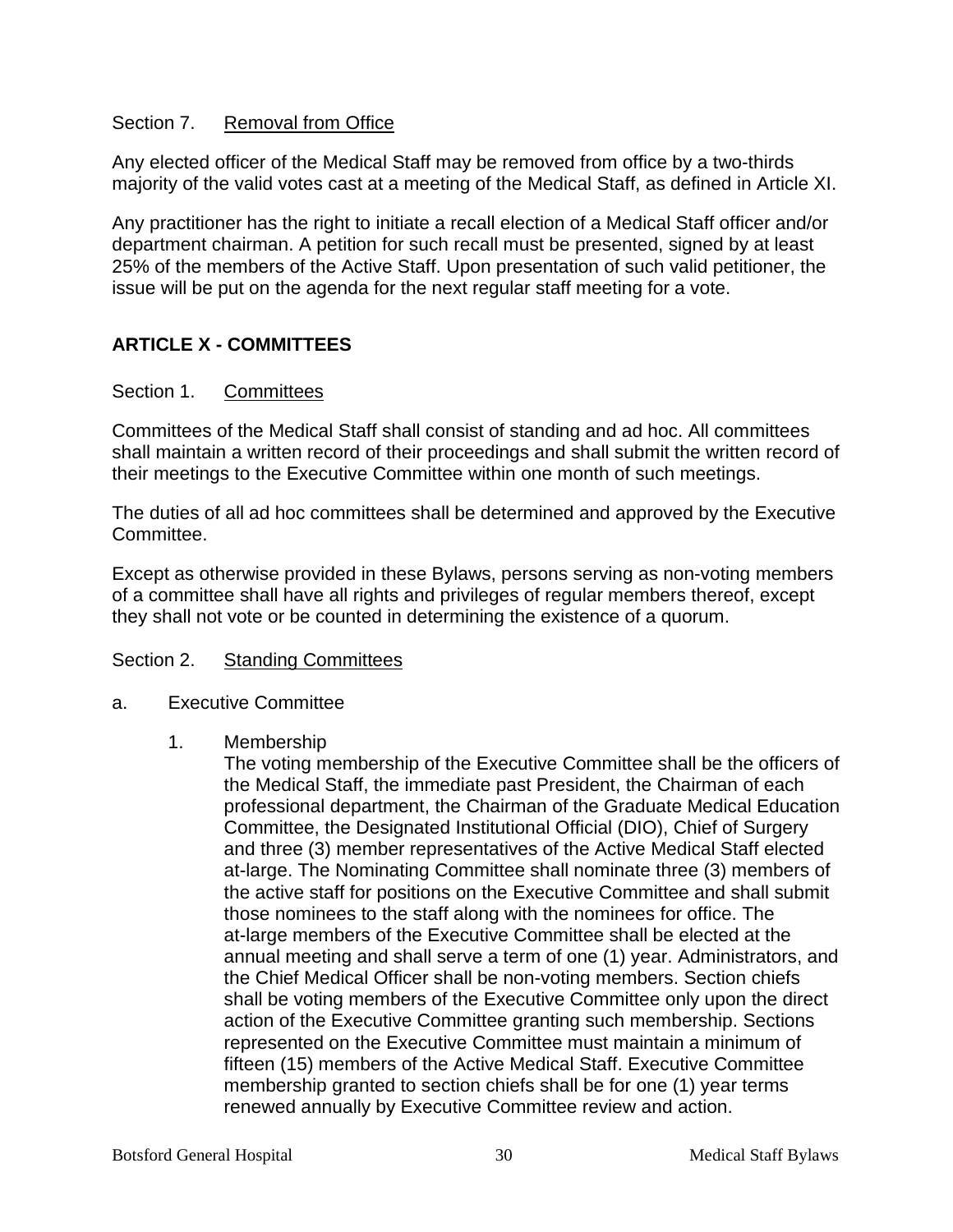- 2. Duties The Executive Committee's duties shall be:
	- A. Report to the Board Quality Improvement and Safety Subcommittee all quality and safety initiatives that are instituted by the Medical Executive Committee.
	- B. Receive and act upon reports and recommendations from the department, committees and officers of the Medical Staff.
	- C. Coordinate the activities of and policies adopted by the Medical Staff, departments and committees.
	- D. Recommend to the Board of Directors on matters of Medical Staff appointment, privileges, corrective action and the like as provided in these Bylaws.
	- E. Report to the Board of Directors recommendations instituted by the Medical Executive Committee not related to quality and safety.
	- F. Represent and act on behalf of the Medical Staff, subject to such limitations as may be imposed by these Bylaws.
	- G. Ensure that the Medical Staff is kept abreast of accreditation programs and informed of the accreditation status of the Hospital.
	- H. Account to the Board of Directors and to the Medical Staff for the overall quality and efficiency of patient care at Botsford;
	- I. Take reasonable steps to encourage professionally ethical conduct and competent clinical performance on the part of Medical Staff Members including initiating investigations and initiating and pursuing corrective action, when warranted;
	- J. Upon written request, grant relief from the requirement to attend meetings to a staff member, such as a specialist with numerous Hospital staff commitments.
	- K. Recommend to the Board a set of Medical Staff Rules and Regulations, a Fair Hearing Plan, and an Organization and Functions Manual that further defines the general policies and contained in these bylaws, and maintain such Rules and Regulations, Plan and manuals. Upon adoption by the Board, these manuals will be incorporated by reference and become part of these Medical Staff Bylaws.
	- L. Any practitioner may raise a challenge to any rule or policy established by the Executive Committee. In the event that, any practitioner who believes a rule, regulation or policy is inappropriate may submit a petition signed by 25% of the Active Staff members. When such petition has been received by the Executive Committee, it will either: (1) provide the petitioners with information clarifying the intent of such rule, regulation, or policy and/or (2) schedule a meeting with the petitioners to discuss the issue.

## 3. Meetings

The Executive Committee shall meet at least ten times per year.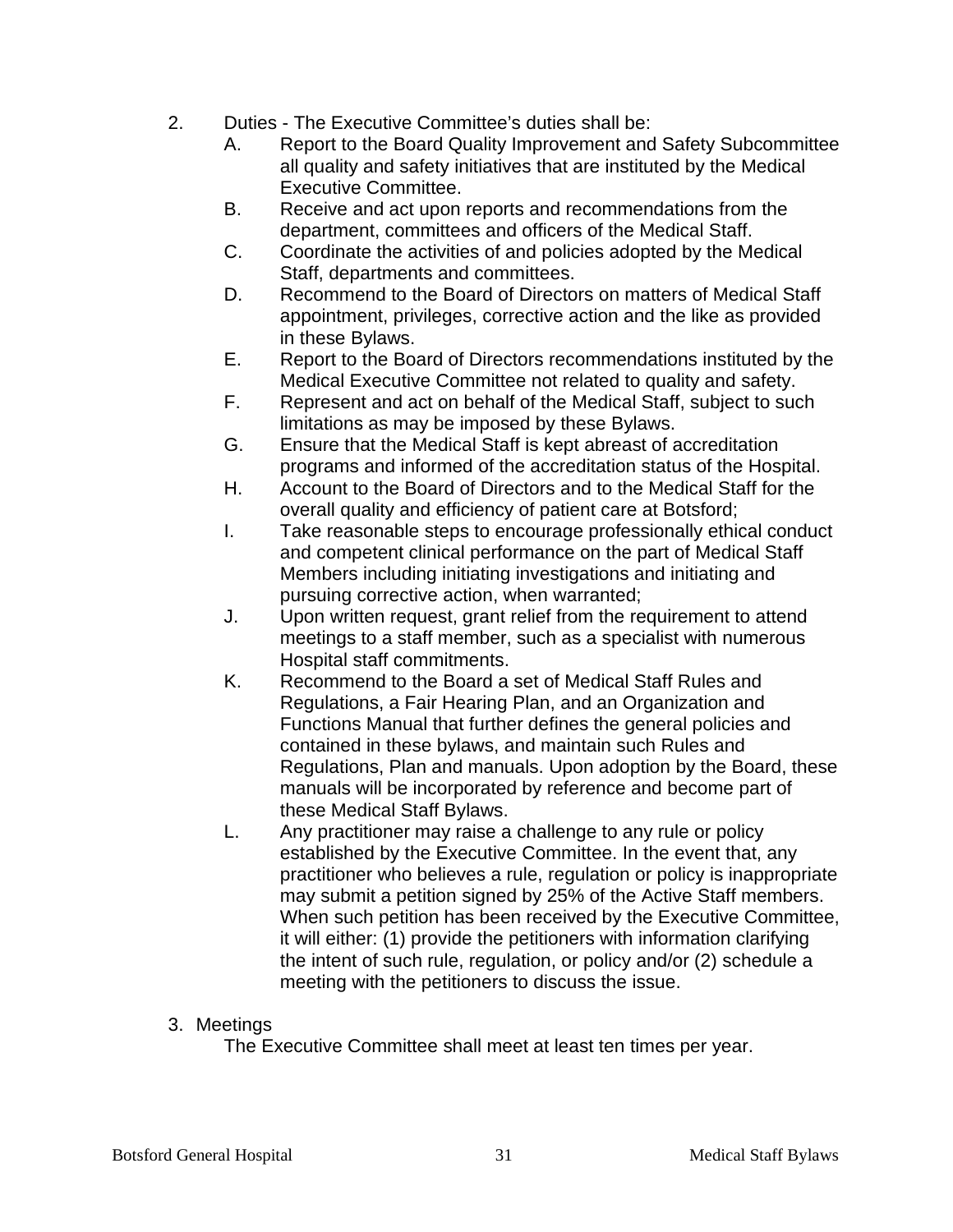- b. Credentials Committee
	- 1. Membership

The Credentials Committee shall consist of at least four active voting members representing a cross-section of the clinical departments of the Medical Staff. The members shall be appointed by the President. The President Elect of the staff shall act as Chairman of the Credentials Committee.

- 2. Duties
	- A. Review Credentials as an evaluating and recommending body;
	- B. Make recommendations to the executive committee on applications received for staff membership;
	- C. Make recommendations to the executive committee on expansion or limitation of privileges of staff members based on a thorough review of credentials;
	- D. Receive and review written applications at least every two years from all Members.
- 3. Meetings

The Credentials Committee shall meet at least annually and, in addition, on call of its Chairman.

- c. Graduate Medical Education Council
	- 1. Membership

The Graduate Medical Education Council (Council) shall consist of the Associate Designated Institutional Official (ADIO), the Program Director of each program, Chief Medical Officer, Patient Safety Officer, Quality Improvement Officer and Chief Residents.

2. Duties

In accordance with the Beaumont Health Graduate Medical Education Committee (GMEC) policy, the Graduate Medical Education Council is a subcommittee of the Beaumont Health GMEC. It makes recommendations to the Beaumont Health Graduate Medical Education Committee and is responsible for oversight of the Graduate Medical Education operations at Beaumont, Farmington Hills.

3. Meetings

The Council shall meet at least ten times per year. Minutes shall be recorded for every meeting and there must be at least one resident present at all meetings.

4. Trainer of Record The Program Director of each residency and fellowship program shall be certified by the American Osteopathic Association and/or as approved by the ACGME Review Committee or hold ABMS certification in the appropriate specialty. For podiatry, the Program Director should be certified by the ABFAS and/or ABPM.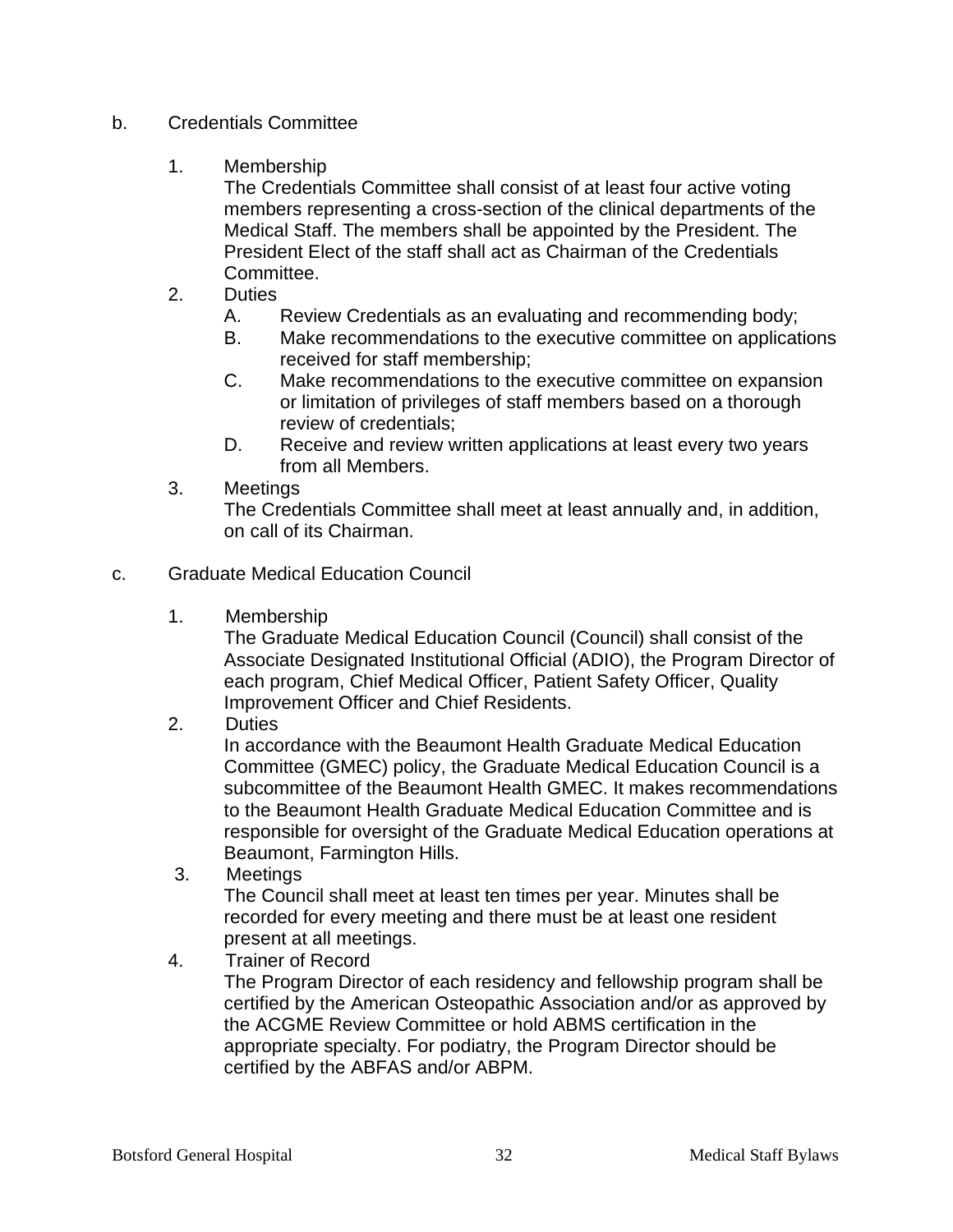- 5. Council Subcommittees
	- The Council utilizes subcommittees to conduct additional oversight. Subcommittees make recommendations to the Council for action. Subcommittees should meet as noted below unless determined that an ad hoc basis is appropriate. Formal minutes shall be recorded for presentation to the Council meeting for review and approval.
- 6. Should a Council matter require an immediate action, the Associate Designated Institutional Official (or designee) may call an ad hoc Council meeting or conduct an electronic vote in lieu of a meeting.
- 7. Graduate Medical Education operations at Beaumont, Farmington Hills and its GME Council follow all Beaumont Health GME Policies, including but not limited to :
	- a. GME Performance Improvement & Corrective Action
	- b. GME Grievances & Due Process
- d. Pharmacy and Therapeutics Committee

The Pharmacy and Therapeutics Committee shall consist of a minimum of five (5) Members representing a cross-section of the clinical departments of the Medical Staff. The members and the Chairman shall be appointed by the President. The Director of Pharmacy, a representative from Nursing Administration and a member of Administration shall also be non-voting members of the committee. The committee shall advise the Medical Staff and Hospital Administration in matters pertaining to the use of drugs, formulate policies for evaluation, selection, procurement, distribution, use and safety of drug therapy in the Hospital, and develop a drug list and Hospital formulary of accepted drugs for use in the Hospital. The Pharmacy and Therapeutics Committee shall meet at least quarterly.

e. Utilization Management Committee

The Utilization Management Committee shall meet at least quarterly and shall consist of staff members and a Chairman representing a cross-section of the clinical departments of the Medical Staff. The members and the Chairman shall be appointed by the President and assisted by the Director of Medical Records and other members of Administration. No member of the Committee may take part in deliberations or consideration of any issue in which the member:

- 1. Is directly responsible for the care of the patient whose are is being reviewed; or
- 2. Has a financial interest in any facility whose utilization is being reviewed.

The committee shall:

- 1. Ensure proper utilization of Hospital facilities and resources;
- 2. Ensure that there is a proper Utilization Review Plan in place;
- 3. Evaluate the quality of medical care on the basis of documented evidence;
- 4. Review current inpatient records;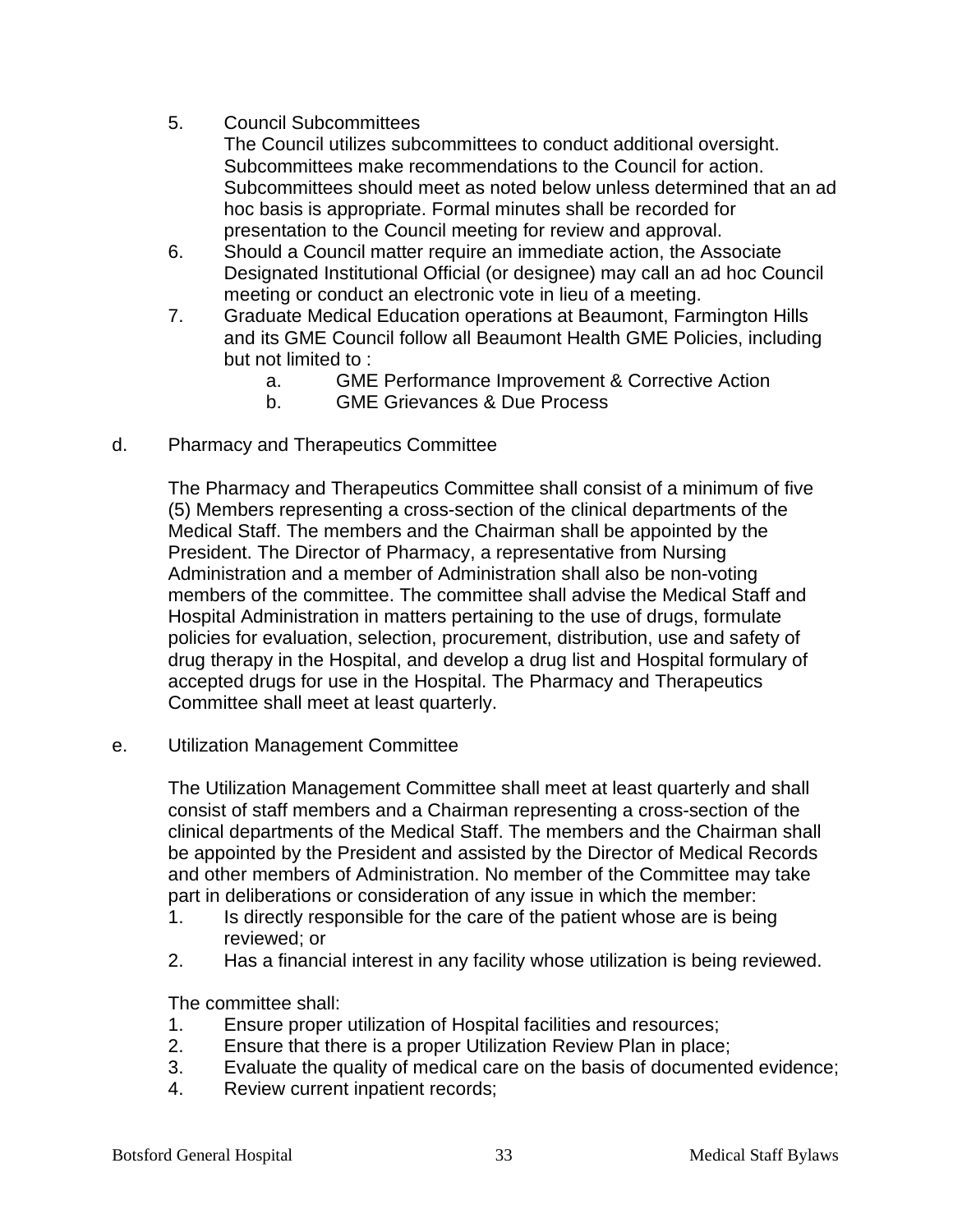- 5. Perform quantitative and qualitative analyses of medical care; and
- 6. Coordinate a discharge-planning program.
- 7. Consult with the practitioner(s) responsible for the patient care reviewed and afford the practitioner(s) an opportunity to present their views to the committee.

#### f. Emergency Management (Disaster Readiness) Committee

The Disaster Readiness Committee shall consist of three (3) Medical Staff Members representing a cross-section of the clinical departments of the Medical Staff. The Non-Medical Staff members shall be appointed by Administration. The Chairman shall be appointed by the President. The Chairman of the committee shall be an osteopathic or allopathic physician. The Disaster Readiness Committee shall formulate plans and programs for the Hospital in the event of natural disaster or civil disorder and shall coordinate the plan of the Hospital with that of local police and fire departments, Red Cross, civil defense and other local disaster programs. The committee shall meet at least quarterly to review the disaster plan of the Hospital, and on call.

g. Tumor Committee

The Tumor Committee shall consist of at least eight (8) members representing a cross-section of the clinical departments of the Medical Staff. The members and the Chairman shall be appointed by the President. The committee shall meet at least quarterly.

The committee shall:

- 1. Review all malignant tumor cases admitted;
- 2. Make recommendations on the best diagnostic and therapeutic approaches for malignancies.
- 3. Maintain and recommend educational programs concerning evaluation, diagnosis and treatment of patients with malignant tumors, along with new concepts and procedures, as well as record keeping and statistical analysis;
- 4. Maintain a tumor registry; and
- 5. Execute all duties as set forth by the prevailing accreditation standards.
- h. Transfusion Utilization Committee

The Transfusion Utilization Committee shall consist of three (3) members appointed by the President and shall meet with and assist the Pathology Department in the review of transfusion, blood and blood derivative utilization. The committee shall develop and maintain, with the approval of the Executive Committee, rules and policies governing the utilization of blood and its derivatives. The committee shall meet as needed, no less than semi-annually.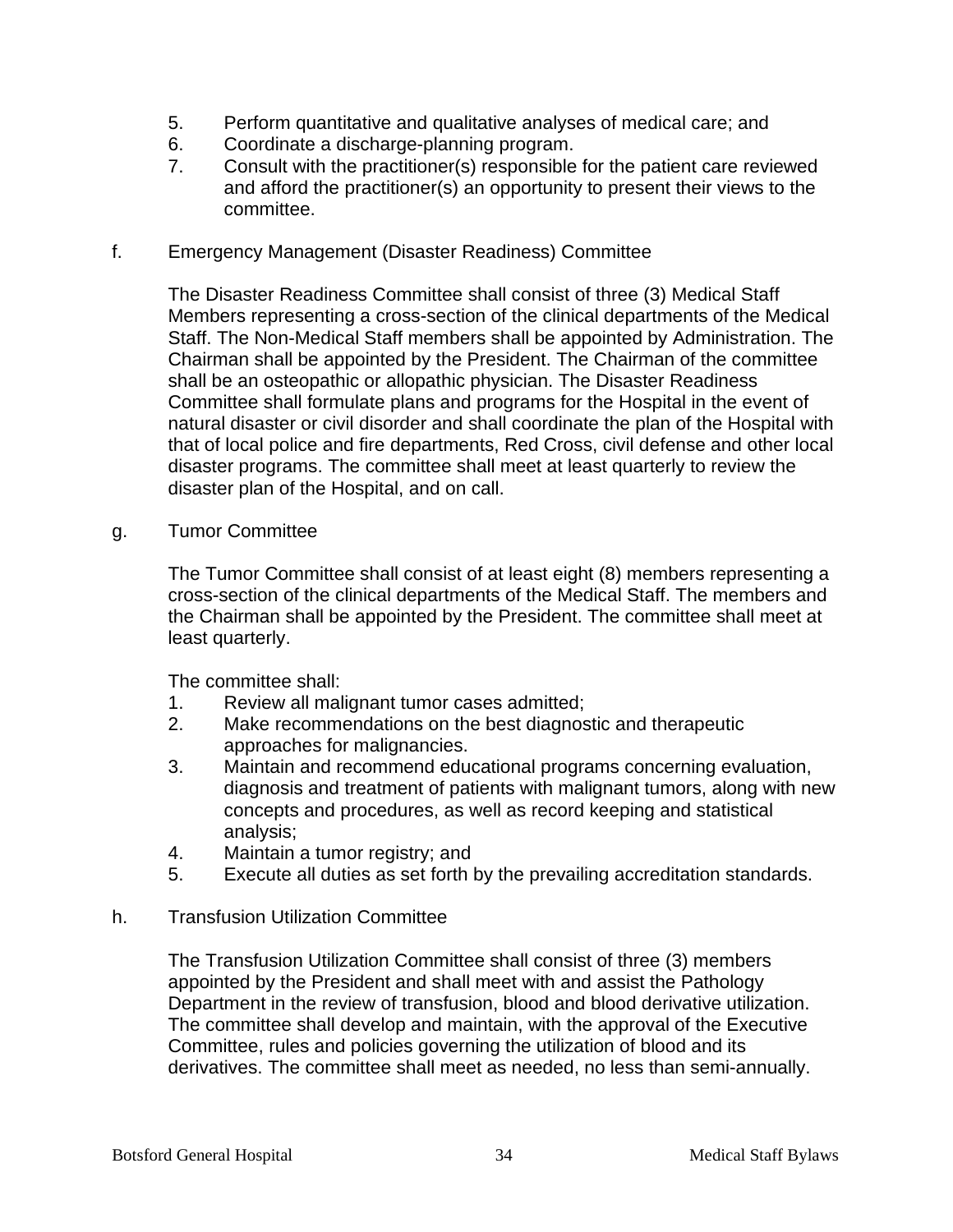## i. Infection Control Committee

The Infection Control Committee shall consist of a minimum of six (6) members representing a cross-section of the clinical departments of the Medical Staff. The members and the Chairman shall be appointed by the President. Hospital Administration shall appoint at least two (2) representatives of the Division of Nursing, and appropriate administrative personnel as non-voting members. Other individuals shall be available on a consultative basis. The Chairman shall be appointed by the President. The committee shall meet at least quarterly.

The committee shall:

- 1. Establish and maintain an infection control plan, as well as policies regarding control measures and special infection control studies;
- 2. Review nosocomial infections;
- 3. Establish and maintain employee health policies, including orientation of new employees; and
- 4. Act in accordance with legal and TJC requirements.

#### j. Utilization of Osteopathic Methods and Concepts Committee

The Utilization of Osteopathic Methods and Concepts Committee shall be appointed by the President, and shall consist of at least three osteopathic physicians on the active staff. The committee shall meet as needed.

The committee shall:

- 1. Make recommendations to improve utilization of osteopathic principles and practice, to record osteopathic findings, describe osteopathic manipulative treatment and to apply such modalities as part of the comprehensive care received by patients;
- 2. Be responsible for Medical Staff education as it relates to osteopathic methods and concepts.
- k. Bylaws Committee

Bylaws Committee appointed by the President, shall meet, as needed, at the call of its Chairman, to prepare recommendations relating to revisions to and updating of the Bylaws, Rules and Regulations of the Medical Staff and of its various clinical departments, and shall review the Bylaws.

l. Medical Records Committee

The Medical Records Committee shall consist of at least five (5) practitioner members representing a cross-section of the clinical departments of the Medical Staff. The members and the Chairman shall be appointed by the President. The committee shall be assisted by the Director of Medical Records and appropriate members of Administration. The committee shall meet as needed.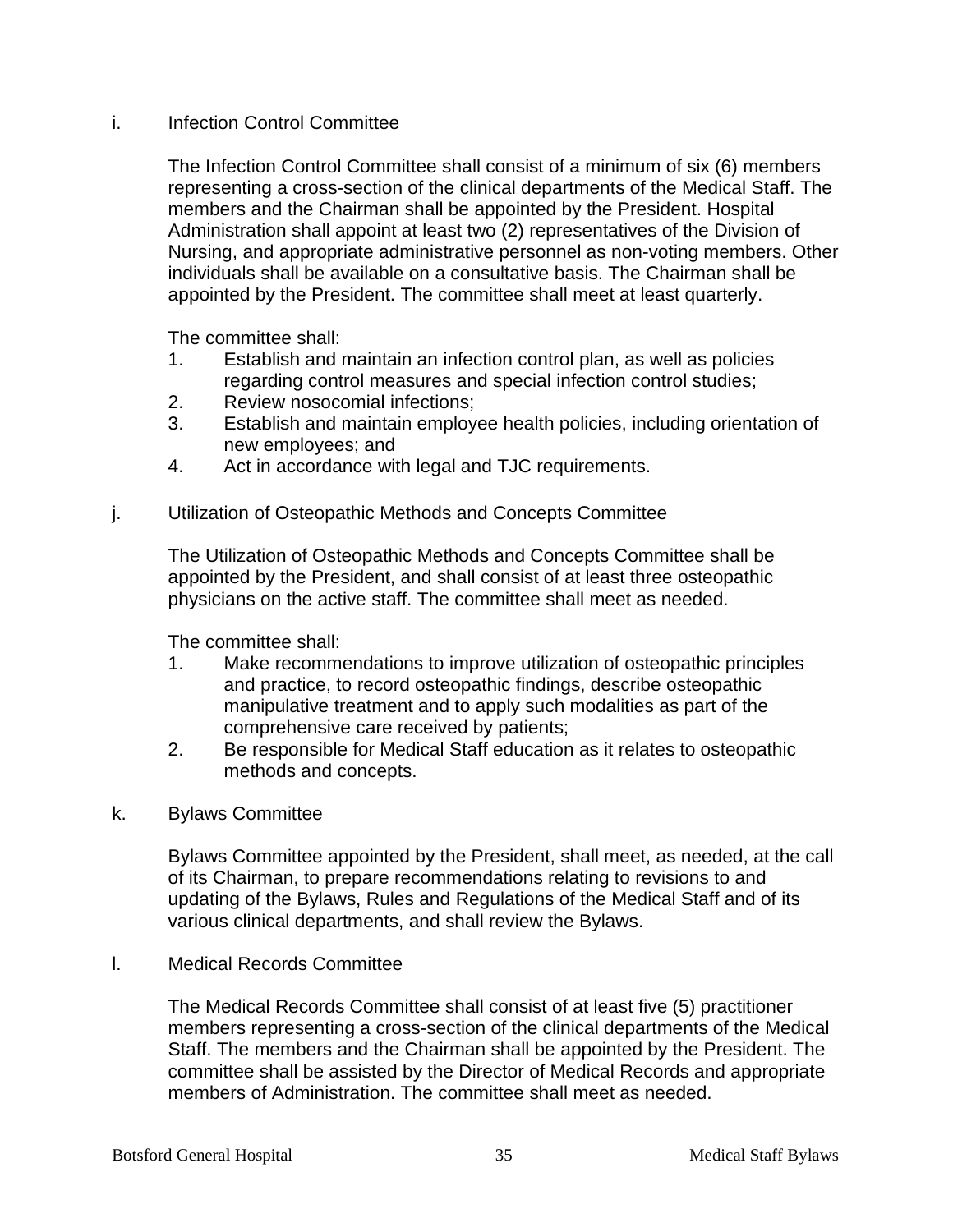The committee shall:

- 1. Ensure the maintenance of medical records at an acceptable standard of completeness,
- 2. Act as an advisor to the Medical Records Department with respect to new forms and other aspects of the operation of the Department,
- 3. Make recommendations to the Medical Staff for the approval of, use of, and any changes in form or format of the medical record, and
- 4. Advise and recommend policies for medical record maintenance and to supervise the medical records to insure that details are recorded in the proper manner, and that sufficient data are present to evaluate the care of the patient.
- 5. Act in accordance with legal and TJC requirements.

## m. Endoscopy Committee

A general Endoscopy Committee shall be appointed by the President to ensure that all endoscopies performed in the institution are performed with the proper indications and a high degree of expertise. It shall make recommendations regarding Endoscopy privileges to the Credentials Committee. The Committee shall be comprised of three members representing the Internal Medicine, General Surgery and Obstetrics/Gynecology sections. Subcommittees comprised of members of various sections responsible for their respective procedures may be appointed as necessary by the President. All subcommittee actions shall be referred to the Endoscopy Committee.

## n. Library Committee

The Library Committee shall consist of members representing a cross-section of the hospital departments, including physicians, nursing, administration, allied health, and library personnel. The chairperson shall be the Library Director. The Chairperson shall appoint the members. The committee shall meet as needed.

The Library Committee shall recommend the addition and/or deletion of materials in the Library per accreditation requirements. The members will also provide input on the Rules and Regulations for use of the Library. Business will be conducted by email.

## o. Quality Improvement and Safety Committee(s)

Committee(s) shall be set up that will monitor both the quality of medical care and patient safety for the following scope(s) of practice: Medicine (including all subspecialties), Surgery (including all subspecialties), Pediatrics, OB/GYN, and any other scope of medical practice that the Medical Executive Committee deems appropriate. The President will appoint the Chairperson of each committee, along with medical staff members.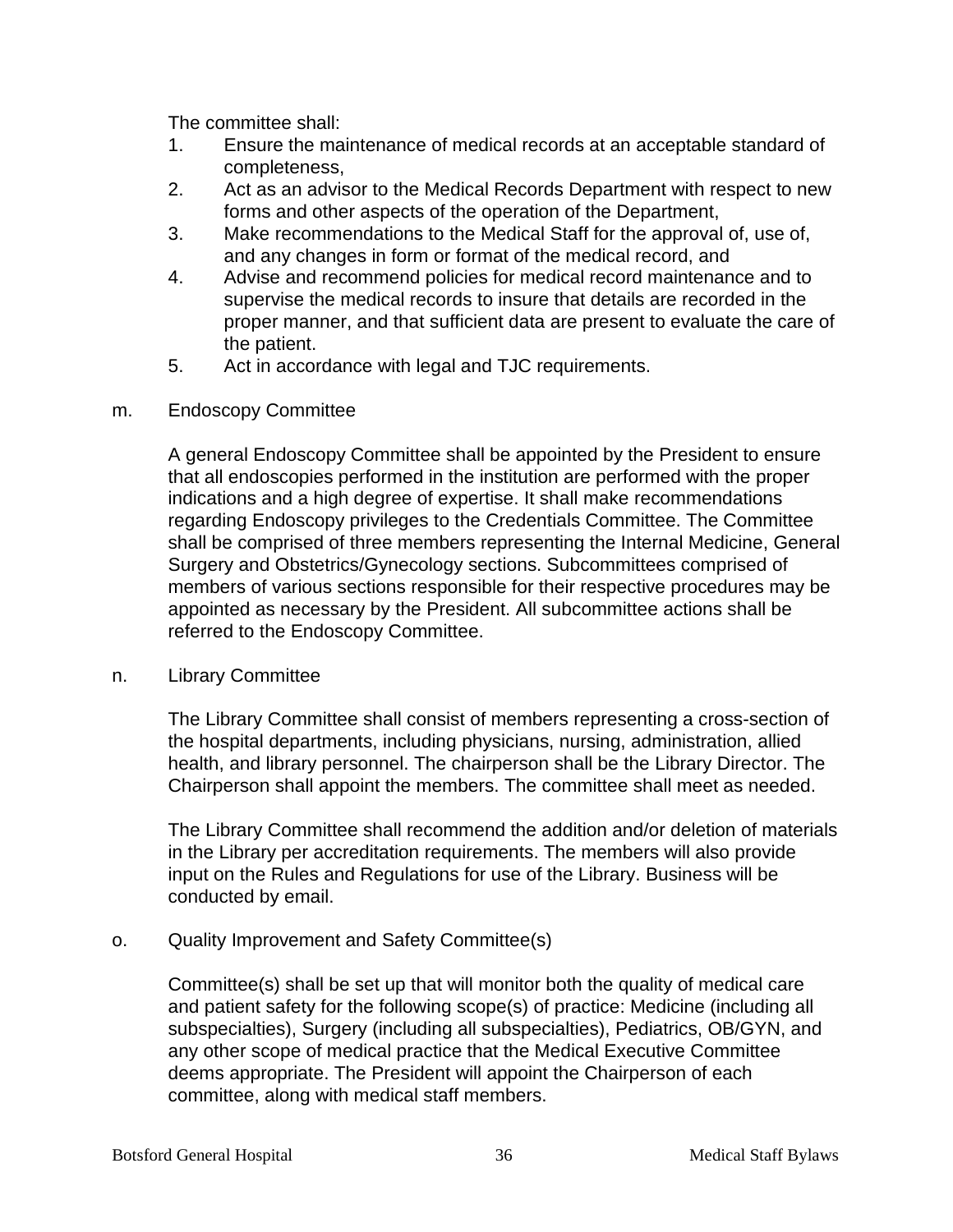The purpose of these committees will be:

- 1. Develop and implement plans for education in areas of quality improvement and safety that involve medical staff.
- 2. Develop and implement plans for Mortality and Morbidity Reviews that involve medical staff with medical staff accountability.
- 3. Provide information to the Credentials Committee, in order to act on reappointment and privilege requests, when appropriate.
- 4. Develop measures of Quality and Safety, benchmarked against internal and external sources, for individual practitioners of the medical staff.

The members of the committee will consist of representatives from the specialties and subspecialties of the medical staff consistent with the committee's scope of concern, along with needed support personnel from the hospital, to accomplish the purpose of the committee(s). The committee shall meet at least quarterly.

## p. Cancer Committee

The Cancer Committee shall consist of members representing a multidisciplinary cross-section of the hospital departments, including physicians from the diagnostic and treatment specialties, which are defined as: Medical Oncologist, Diagnostic Radiologist, Pathologist, General Surgeon and Radiation Oncologist and non-physician members from nursing, social work, case management, quality improvement, administration, allied health and cancer center personnel, including the Certified Tumor Registrar (CTR). There must also be a designated 'Cancer Liaison', who also may fulfill the role of one of the required physician specialties listed above. The designated Chairperson may also fulfill the role of one of the required physician specialties listed above. The Chairperson(s) shall appoint the members.

The Cancer Committee is a standing committee responsible for goal setting, planning, initiating, implementing, evaluating and improving all cancer-related activities in the cancer program. The facility may use any method that is consistent with program organization and operation to document the authority of the Cancer Committee. The Cancer Committee will meet or exceed all requirements in the current edition of the Cancer Program Standards as published by the American College of Surgeons, Commission on Cancer.

## Section 3. Ad Hoc Committees

The Executive Committee may appoint other ad hoc committees from time to time as the need arises.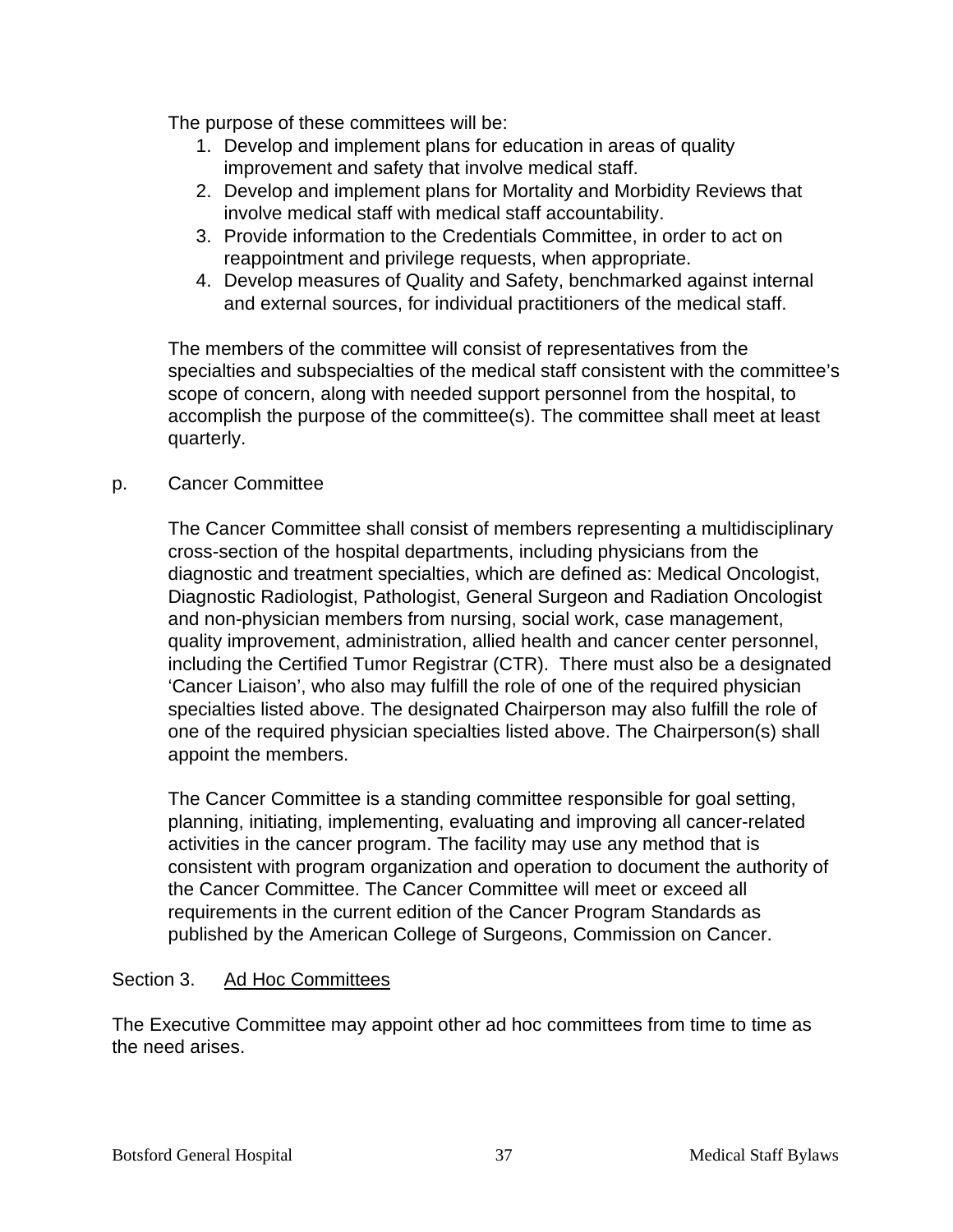## **ARTICLE XI - MEDICAL STAFF MEETINGS**

## Section 1. Annual Meeting

The Annual Meeting of the Medical Staff shall be held during January. Election of officers shall be held at this meeting. Any proper business may be presented at this meeting.

## Section 2. Regular Meetings

Regular meetings of the Medical Staff shall be held quarterly. Annual departmental reports shall be presented at the first quarterly meeting after the annual meeting.

#### Section 3. Special Meetings

- a. Special meetings of the Medical Staff may be called at any time by the President, or in his absence, the Vice President, or at the request of the Board of Directors, the Executive Committee, by any five (5) members of the Executive Committee who petition in writing, or by the presentation of a petition signed by 25% of the Active Staff members. At any special meeting, no business shall be transacted except that stated in the notice or petition calling the meeting.
- b. Written or printed notice stating the time, place and purposes of any special meeting of the Medical Staff shall be conspicuously posted and shall be sent to each involved Member (e.g., for a meeting of a committee, to all committee members) at least seven (7) days before the date of such meeting. The attendance of a Member at a meeting shall constitute a waiver of notice of such meeting. No business shall be transacted at any special meeting, except that stated in the notice of such meeting.
- c. The President may call a special meeting of the Medical Staff at any time. The President shall call a special meeting within 20 days after receipt of a written request for such a meeting signed by twenty-five percent of the Active Medical Staff, or upon resolution by the Executive Committee. Such request or resolution shall state the purpose of the meeting. The President shall designate the time and place of any special meeting.

## Section 4. Quorum

- a. Executive Committee: Fifty percent (50%) of the voting members of the committee.
- b. All other committees or staff meetings: Those present and voting.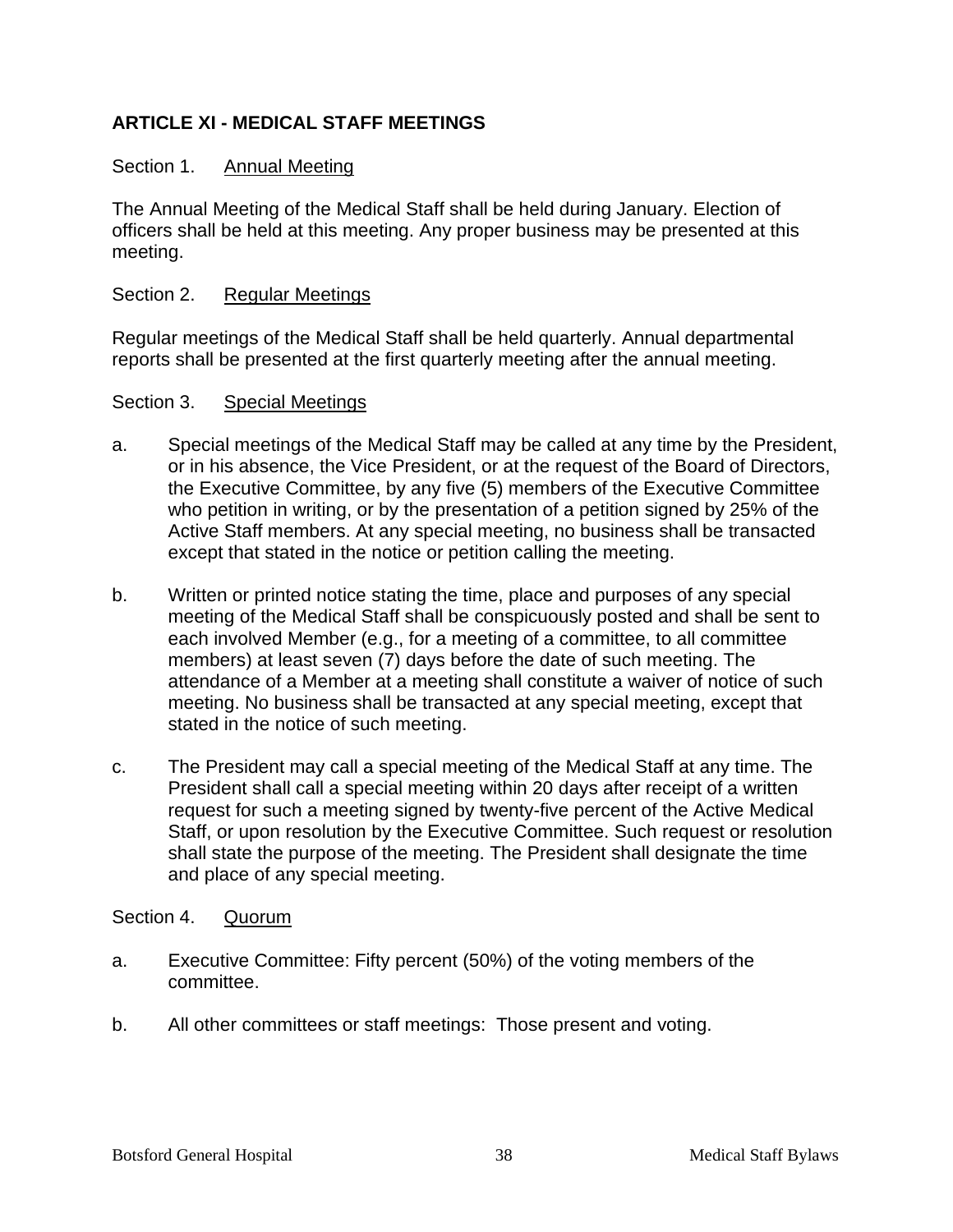#### Section 5. Procedure

Medical Staff meetings will be held in accordance with Robert's Rules of Order, latest edition, and with the requirements of the prevailing accrediting agencies.

#### Section 6. Attendance Requirements

a. Medical Staff Meetings

All Members are encouraged to attend at least fifty (50) percent of all regularly scheduled meetings of the Medical Staff.

b. Department Meetings

All Members are encouraged to attend at least fifty (50) percent of all meetings of the department to which they have been assigned membership.

c. Committee Meetings

All Active Members shall be required to attend at least fifty (50) percent of all assigned committee meetings, assigned educational meetings and educational assignments.

d. Failure to Attend Meetings

Unless excused for just cause such as illness or absence from the community, by the Executive Committee or Chief Medical Officer, a Member who fails to meet the attendance requirement for one or more committees in a given year shall be placed on one year administrative probation. If, during the probationary period, the member fails to attend the required number of committee and department meetings, the member shall be transferred to the Affiliate Staff Category. If, during the probationary period, the member attends the required amount of committee meetings, the member shall be taken off administrative probation. After a Member has been transferred to the Affiliate Category, to become an Active Staff Member again, the Member must make a written request to Medical Administration and, the request will then be processed in the same manner as, and at the same time as, applications for reappointment.

e. Attendance Record - An attendance record of all meetings shall be maintained.

## **ARTICLE XII - IMMUNITY FROM LIABILITY**

No person furnishing information, data, reports or records to any Department, Division, Medical Staff or the Board of Directors regarding any Practitioner shall, by reason of furnishing such information, be liable in damages to any person. No Member of a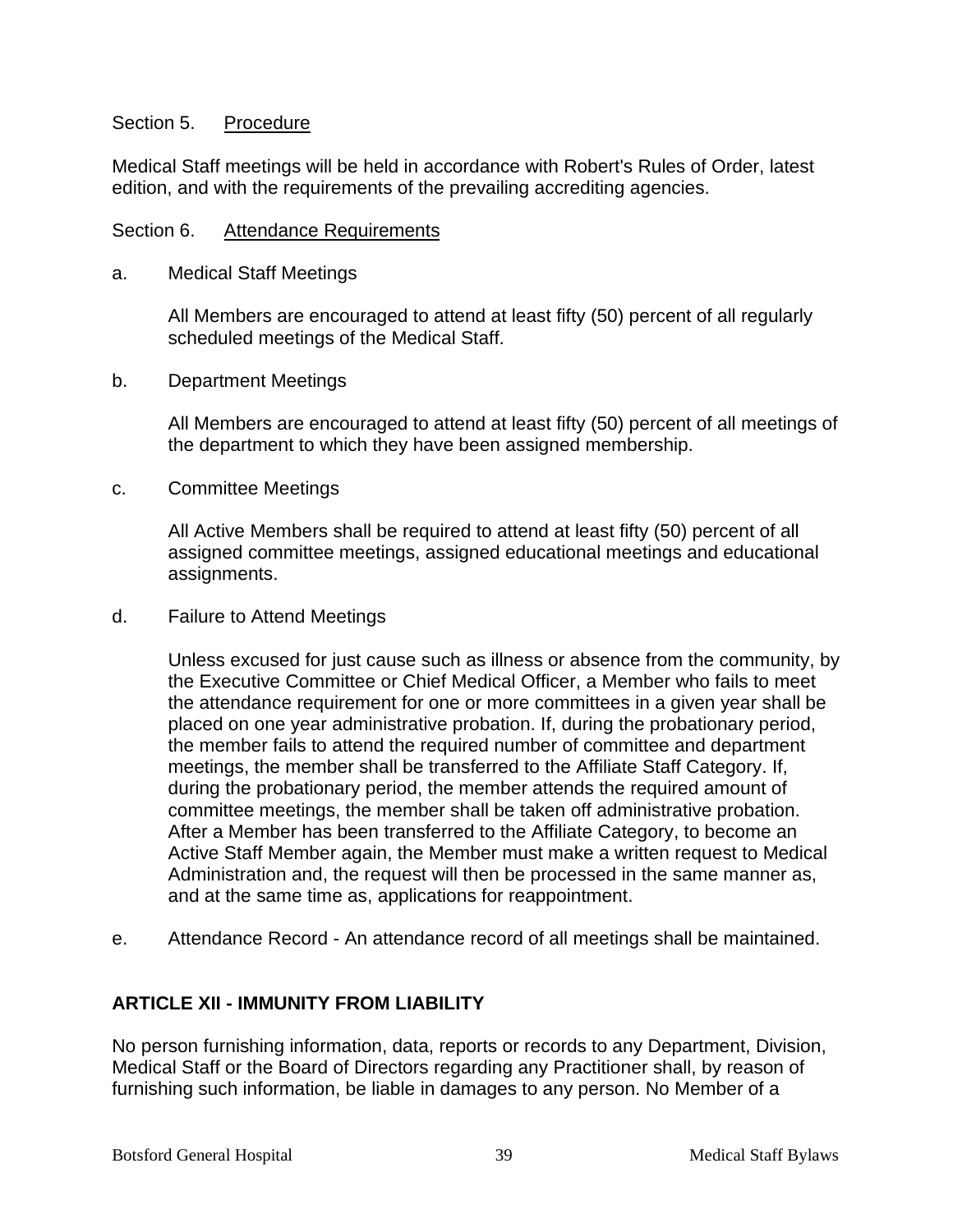Medical Staff, Department or Division committee shall be liable in damages to any person for any actions taken or recommendation made within the scope of the functions of such committee if such committee member acts without malice and in the reasonable belief that such action or recommendation is warranted by the facts known to him. Each Applicant and Member agrees to release, indemnify and hold harmless Botsford and all third parties from liability for any and all such statements or actions.

## **ARTICLE XIII - RULES AND REGULATIONS**

Subject to approval by the Board of Directors, the Medical Staff shall adopt such Rules and Regulations as may be necessary for the proper conduct of its work. Such Rules and Regulations shall relate to the proper conduct of Medical Staff organizational activities as well as embody the level of practice that is to be required of each Member in the Hospital. Such Rules and Regulations may be amended at any regular meeting of the Executive Committee at which a quorum is present, by a three-fourths vote of those present and eligible to vote. Such amendments shall become effective when approved by the Board of Directors.

## **ARTICLE XIV - GENERAL PROVISIONS**

## Section 1. Professional Liability Insurance

The Board of Directors shall determine the minimum amount, if any, of professional liability insurance coverage that each Member must have. Each Member shall report to the Board of Directors the amount of professional liability insurance coverage, the name of such professional liability carrier and the expiration date of such coverage. Any change in the practitioner's coverage or non-coverage shall be promptly reported to the hospital within thirty (30) days. The Chief Medical Officer shall maintain a status list of all practitioners setting forth the insurance carrier, the amount of such coverage, and the expiration date, if any. This information shall be made available to any Member, on any Member, upon written request to the Chief Medical Officer.

## **ARTICLE XV - REVIEW AND AMENDMENTS**

## Section 1. Review

These Bylaws shall be reviewed and updated as necessary to assure congruence with Medical Staff practice and prevailing accreditation requirements. The review must be done at least every two years.

## Section 2. Amendment

These Bylaws may be amended, after notice, at any regular or special meeting of the Medical Staff. A proposed amendment may be initiated by the Bylaws Committee or the Executive Committee, which shall give thirty (30) days' notice of the proposed